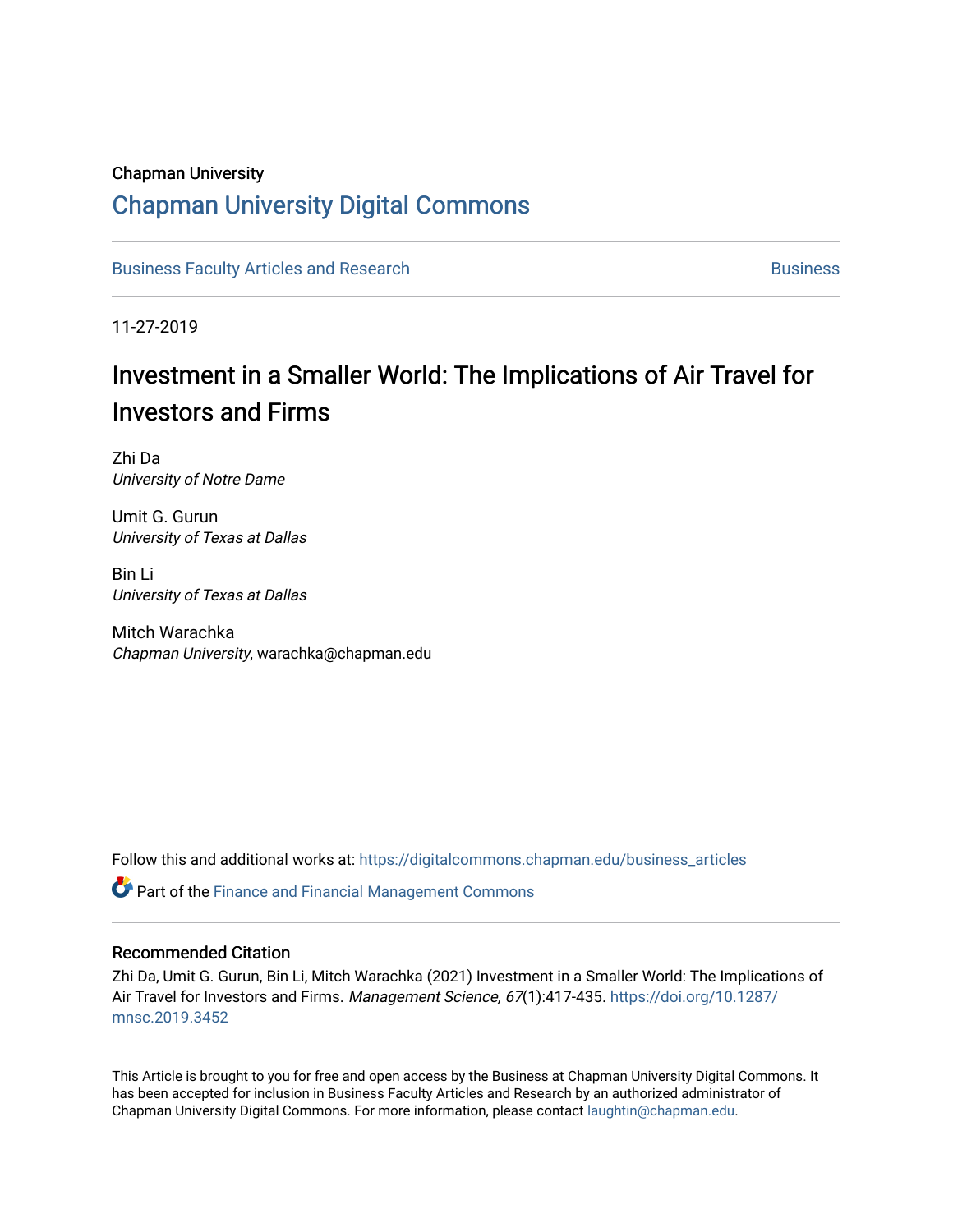# Investment in a Smaller World: The Implications of Air Travel for Investors and Firms

### **Comments**

This is a pre-copy-editing, author-produced PDF of an article accepted for publication in Management Science, volume 67, issue 1, in 2021 following peer review. The definitive publisher-authenticated version may differ from this version and is available online at [https://doi.org/10.1287/mnsc.2019.3452.](https://doi.org/10.1287/mnsc.2019.3452)

Copyright INFORMS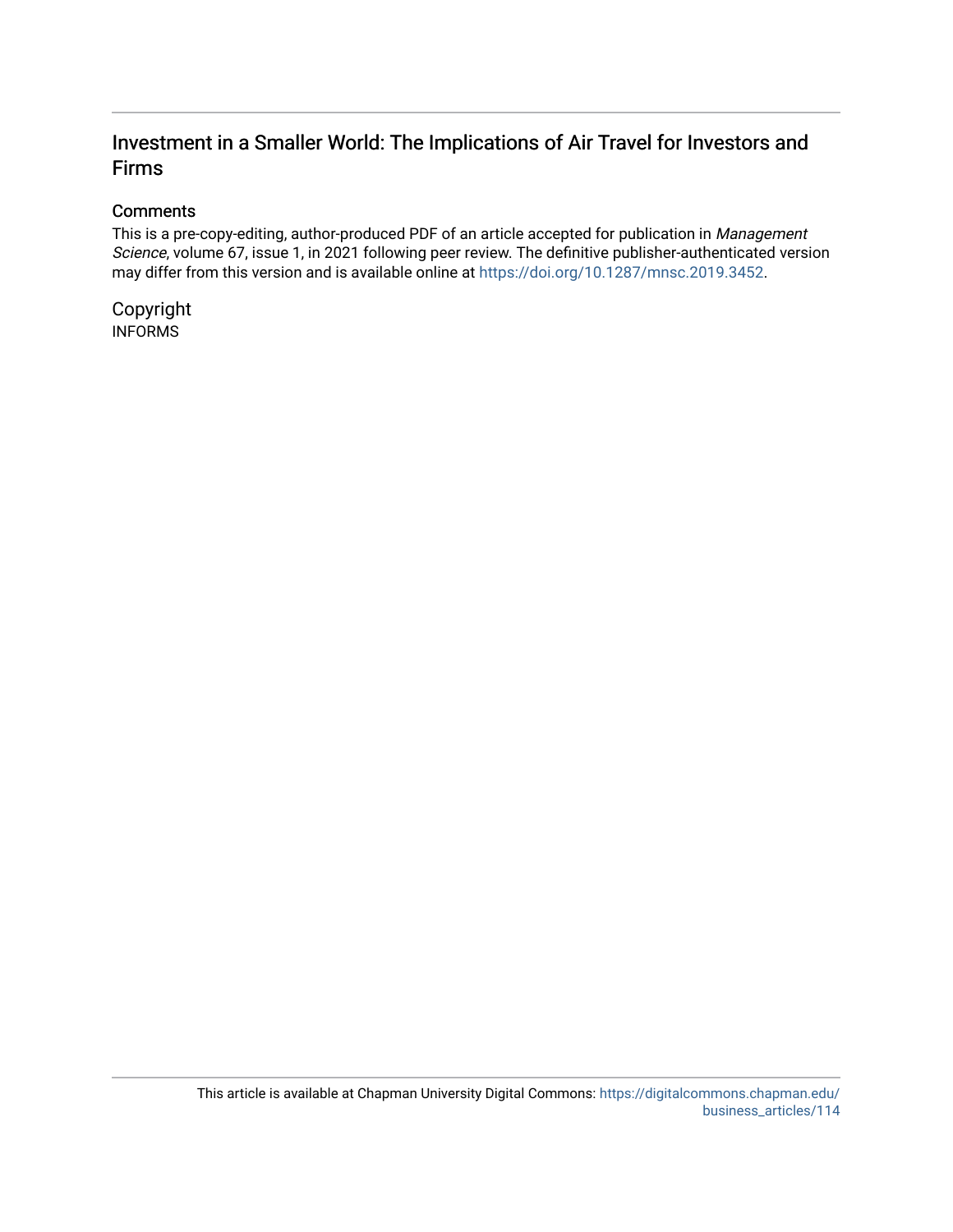# Investment in a Smaller World: The Implications of Air Travel for Investors and Firms<sup>∗</sup>

Zhi Da, Umit G. Gurun, Bin Li, and Mitch Warachka

February 2018

### Abstract

Coval and Moskowitz (1999) report that proximity influences investment. We extend the measurement of proximity beyond distance and report that air travel reduces local investment bias. This result is confirmed using the initiation of connecting flights through recently opened air hubs since investment at destinations served by these connecting flights increases after, not before, their initiation. Air travel also broadens the investor base of firms and lowers their cost of equity. Overall, air travel improves the diversification of investor portfolios and lowers the cost of equity for firms.

<sup>∗</sup>Zhi Da (zda@nd.edu) is at the University of Notre Dame, Umit Gurun (umit.gurun@utdallas.edu) and Bin Li (bin.li2@utdallas.edu) are at the University of Texas at Dallas, and Mitch Warachka (mwarachka@sandiego.edu) is at the University of San Diego. All errors are our own.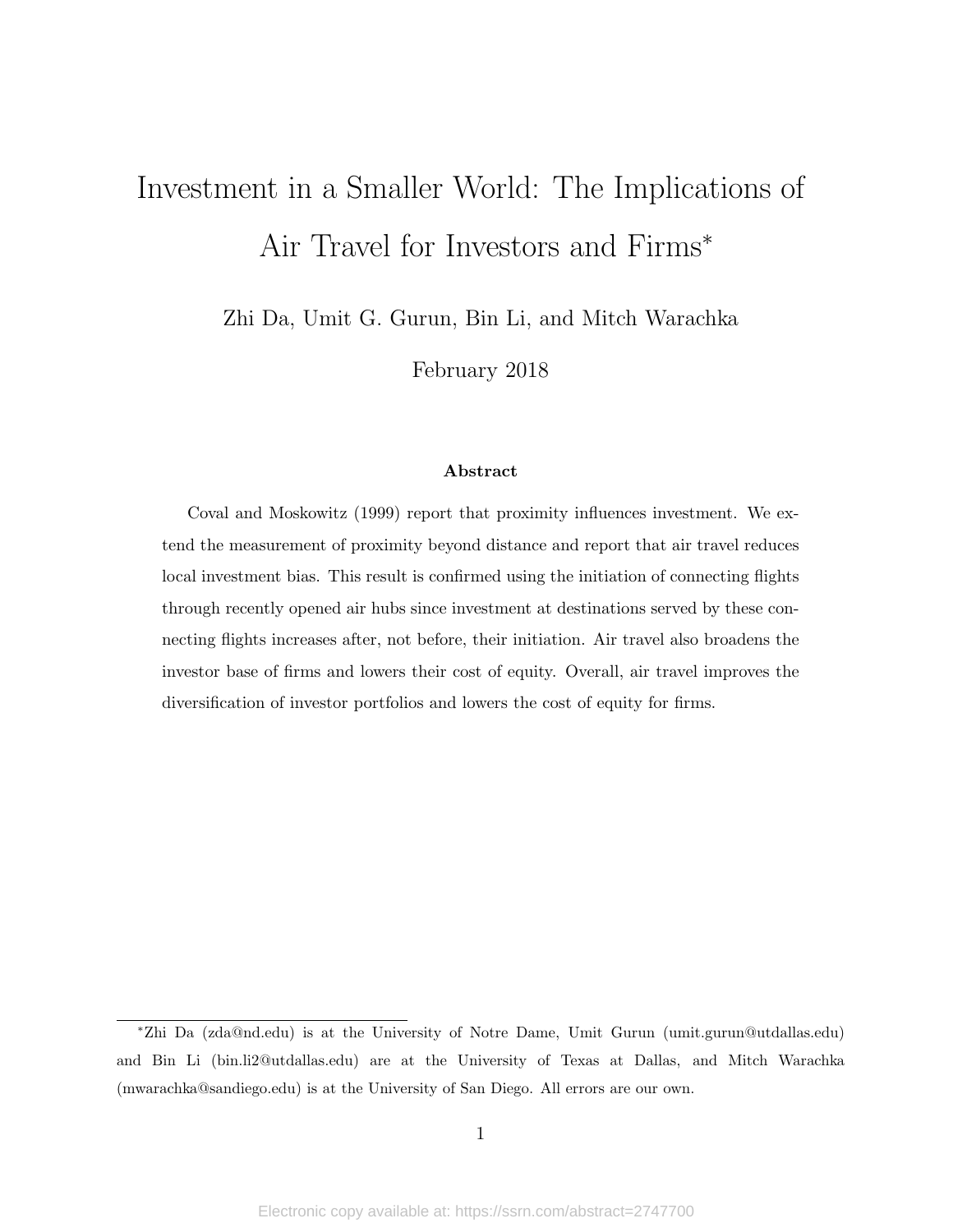### "Mobility of population is death to localism"

Frederick Jackson Turner, The Significance of the Frontier in American History (1873)

The literature on local investment bias examines the proximity of investors to the firms in which they invest. This literature measures proximity as the distance between an investor's location and the location of a firm's headquarters. However, aviation has made the world smaller by dramatically reducing the time required to travel long distances. Once airborne, flying is more than ten times faster than driving. We study the implications of air travel for investor portfolios and the cost of equity for firms. Instead of focusing on firms headquartered within a fixed distance of investors, we examine air travel's influence on portfolio investment throughout the United States. We also examine air travel's influence on the cost of equity to determine whether a more geographically diversified investor base is associated with a lower cost of equity (Merton, 1987).

The intuition underlying our paper's first empirical test is simple: suppose air traffic between Orlando (Florida) and Austin (Texas) increases relative to air traffic between other cities and Austin. We examine whether investors in Orlando increase their portfolio allocations in firms headquartered at Austin by acquiring shares from investors in other cities. This reshuffling of the investor base due to variation in air traffic is difficult to attribute to investment opportunities in Austin since these opportunities are available to investors throughout the United States.

Air traffic represents the number of air passengers flying between an origin, where investors are located, and a destination, where firms are headquartered. We find that higher air traffic increases the number of institutional investors at the origin with equity positions in firms at the destination and the dollar-denominated amount of these positions. Thus, air traffic improves the diversification of investor portfolios. The larger portfolio allocations to distant firms as a result of air traffic also reduces local investment bias. As our results hold for small destinations with limited investment opportunities, our results are not driven by air traffic between the primary location of institutional investors and their regional investment offices in large destinations.

To address the endogenous relation between air traffic and investment opportunities, we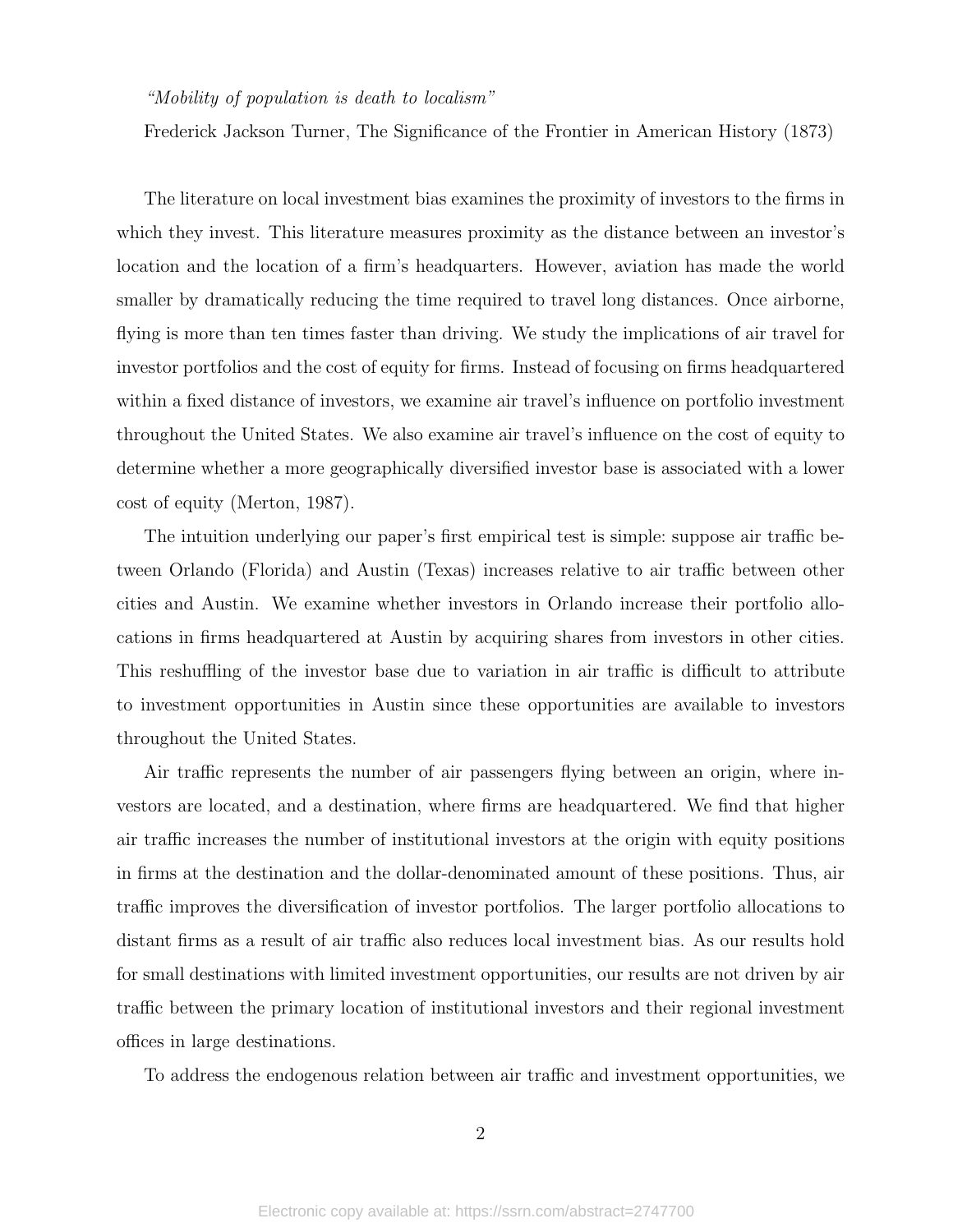examine the initiation and cancellation of connecting flights attributable to recently opened air hubs. Destinations with limited investment opportunities are most affected by recently opened air hubs since destinations with exceptional investment opportunities are served by direct flights. To clarify, portfolio investment near the air hub is not examined since the origin and destination of a connecting flight are distinct from the hub's location. Intuitively, our results are confirmed using variation in air traffic between two peripheral nodes in a network (origin and destination) whose connectivity is re-optimized in response to the addition of a central node (air hub).

For example, the opening of an air hub in Salt Lake City (Utah) leads to the initiation of connecting flights through this hub. We hypothesize that portfolio investment in Portland (Oregon) firms by Orlando (Florida) investors increases following the initiation of a connecting flight from Orlando to Portland through Salt Lake City. The decision to locate an air hub in Salt Lake City is not driven by investment opportunities in Portland.<sup>1</sup> Furthermore, portfolio investment in Salt Lake City is not examined by our analysis.

According to Figure 1, the number of investors and their dollar-denominated portfolio holdings both increase after the initiation of connecting flights through a recently opened air hub. Observe that portfolio investment increases after the opening of an air hub and not before. Thus, we conclude that portfolio investment responds to air traffic. Conversely, the reverse implication, that air traffic responds to investment opportunities, is not supported.

To examine local investment bias, we define air traffic share as the fraction of total air traffic from an origin to a destination. These fractions are analogous to portfolio weights. Air traffic share has a positive relation with the market-adjusted portfolio weights assigned by investors located at the origin to firms headquartered at the destination. Therefore, by facilitating portfolio investment in distant firms, air travel mitigates local investment bias.

However, air traffic does not increase the risk-adjusted return of investor portfolios, which suggests that air traffic increases the familiarity of investors with distant firms without conferring any informational advantage. In addition, after repeating our empirical tests separately

<sup>1</sup>Although aggregate investment opportunities across multiple destinations may justify opening an air hub, each individual destination served by a connecting flight through the air hub has insufficient investment opportunities to justify its opening.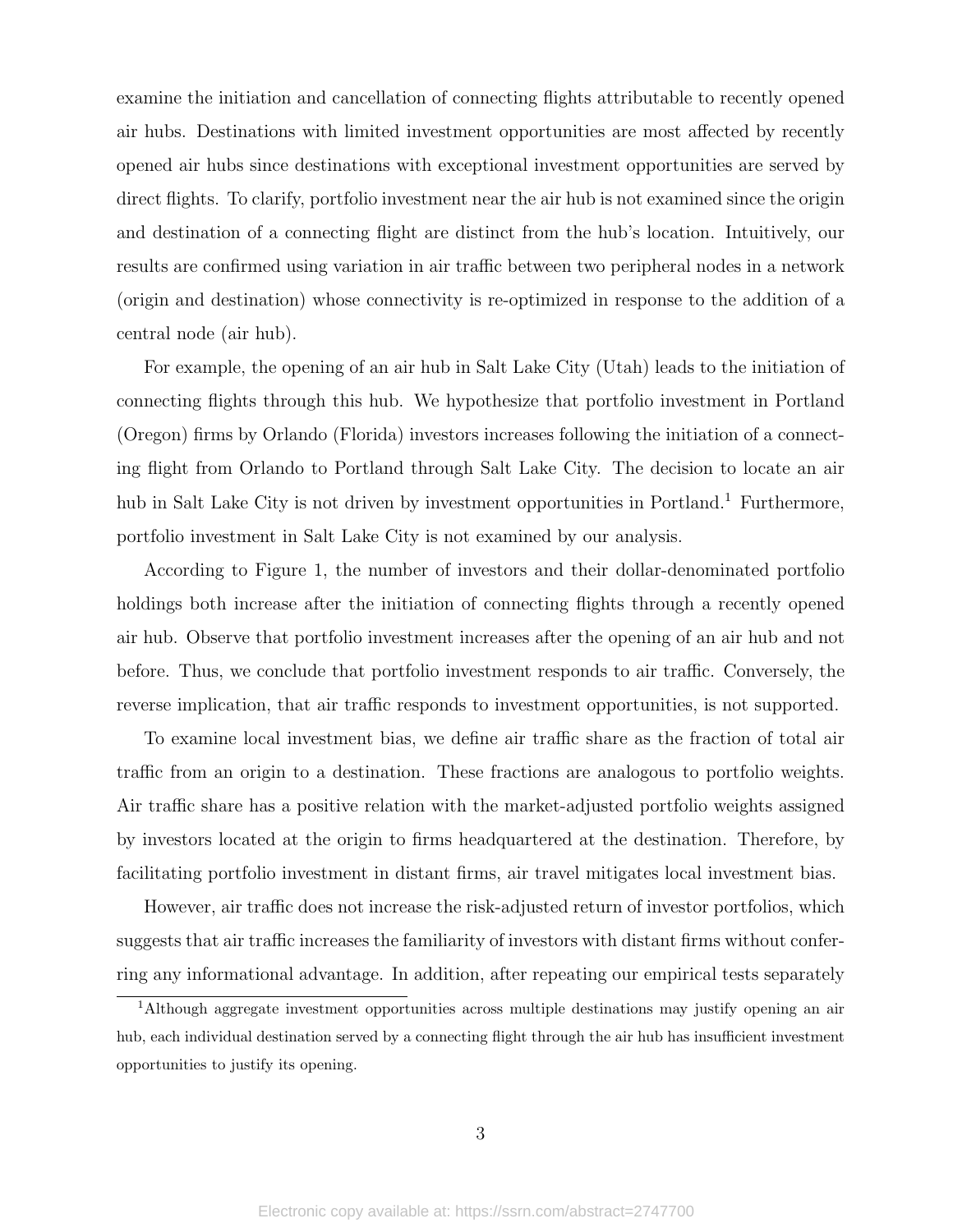in each calendar year, we find consistent results throughout our sample period. This consistency suggests that lower monitoring costs due to advances in information technology cannot explain the reduction in local bias. Further support for the familiarity channel is obtained by limiting our analysis to air travel on low cost airlines. Air traffic on low cost airlines, which are less likely to be flown by institutional investors and senior management traveling for business, continues to exert a positive impact on portfolio investment.

Our findings parallel Pool, Stoffman, and Yonker (2012)'s conclusion that familiarity motivates fund managers to overweight firms headquartered in their home state, although these familiar investments do not generate higher returns. Huberman (2001) also concludes that familiarity influences investment decisions. In our context, air travel can stimulate indirect word-of-mouth communication and social interactions (Hong, Kubik, and Stein, 2004) since familiarity does not require investors to fly to a destination for the explicit purpose of investing in a firm.

We also examine the impact of air travel on corporate acquisitions. Greater air traffic increases the likelihood that firms at the destination are acquired by firms at the origin. However, as with risk-adjusted portfolio returns, air travel does not improve the returns of acquiring firms. Therefore, air travel appears to increase the familiarity of acquiring firms with distant target firms without providing an informational advantage.

Air routes initiated by the opening of an air hub confirm that air traffic facilitates portfolio investment in distant firms, and consequently mitigates local investment bias. Route initiations attributable to air hub openings also facilitate corporate acquisitions. Moreover, variation in air traffic attributable to the opening of an air hub has an inverse relation with investor returns. Therefore, the initiation of a connecting flight through a recently opened air hub increases portfolio investment in firms headquartered at the destination but decreases the returns of investors at the origin. This evidence is consistent with air traffic's ability to lower expected returns through improved risk sharing (Merton, 1987).

To examine air travel's impact on the cost of equity, we define air passenger volume as the number of airline passengers entering and departing a destination. This metric ignores the location of investors since improved risk sharing can be achieved by attracting portfolio investment from anywhere in the United States. We report that greater air passenger volume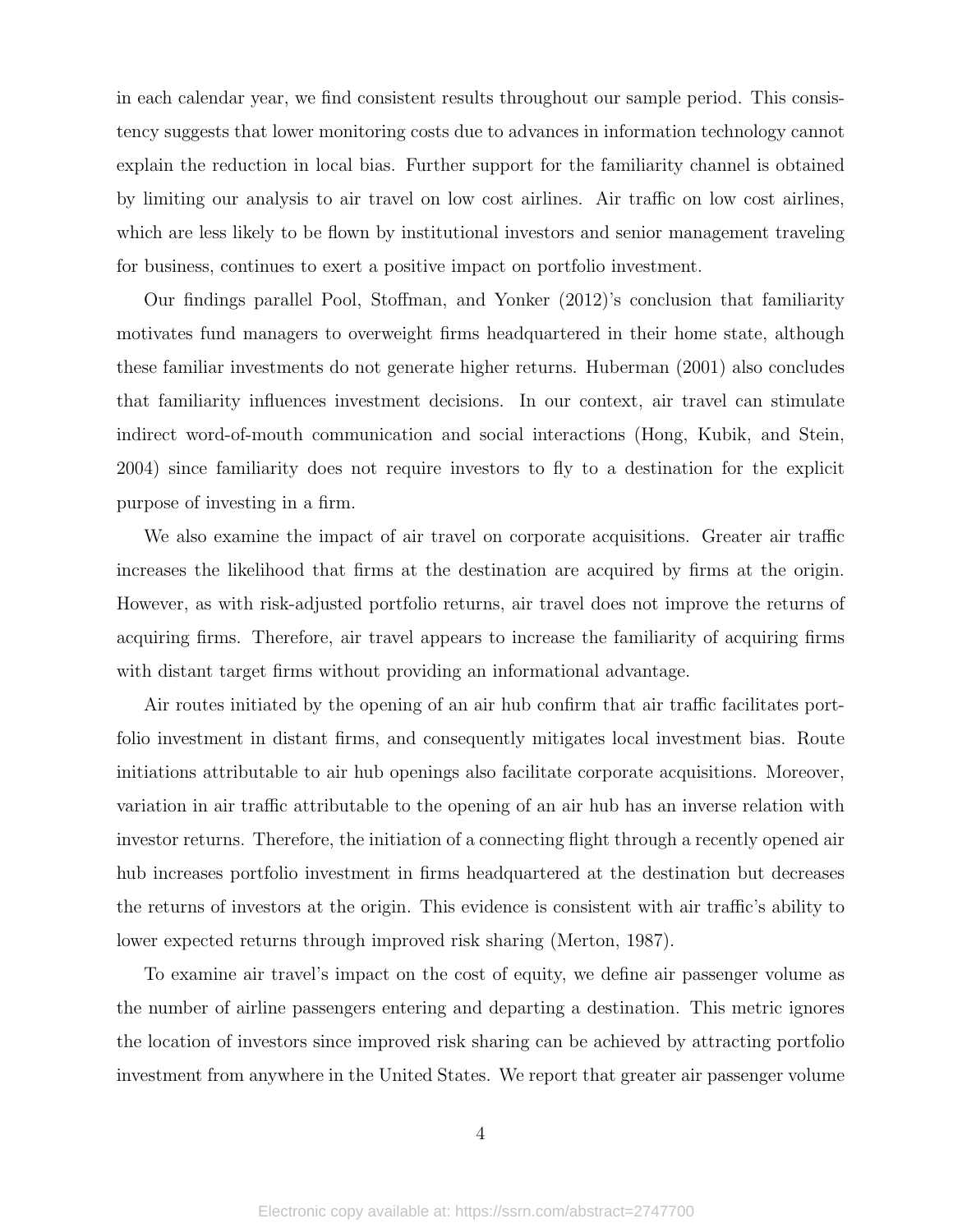broadens the investor base of small firms and lowers their cost of equity by approximately 1%. Air hub openings confirm both these implications of air travel. Overall, the initiation of a connecting flight through a recently opened air hub results in firms at the destination attracting more institutional investors. This broadening of their investor base lowers their cost of equity, which partially explains the insignificant impact of air travel on investor returns.

Several recent studies examine the economic implications of air travel. Giroud (2013) concludes that air travel facilitates internal monitoring within firms that improves their performance. Bernstein, Giroud, and Townsend (2015) use airline data to examine the performance of venture capitalists, while Chemmanur, Hull, and Krishnan (2015) examine the performance of private equity investments in foreign countries using open-sky agreements. These studies highlight the return implications of improved monitoring due to air travel. Our study finds that air travel benefits investors through an alternative channel; improved diversification that reduces local investment bias. Our study also identifies a benefit of air travel for firms; a lower cost of equity due to improved risk sharing.

# 1 Data

The Research and Innovative Technology Administration (RITA) at the United States Department of Transportation publishes monthly data on commercial airline flights and air passengers starting from January 1990. We study all flights with scheduled passenger service between airports within the United States. A total of 1,501 airports with corresponding zip codes are studied. The zip code of each airport is hand collected. Institutional investors are located at origin zip codes denoted i while firm headquarters are located at destination zip codes denoted j. We exclude zip code pairs within 100 miles of each other. The location of institutional investors is obtained from Nelson's Directory of Investment Managers and the headquarter location of firms is obtained from COMPUSTAT.

We compute three air travel metrics. Air traffic represents the log number of air passengers flying between airports within 30 miles of zip code  $i$ , the origin, and airports within 30 miles of zip code j, the destination. Specifically, air traffic in quarter t denoted  $AT_{i,j,t}$  is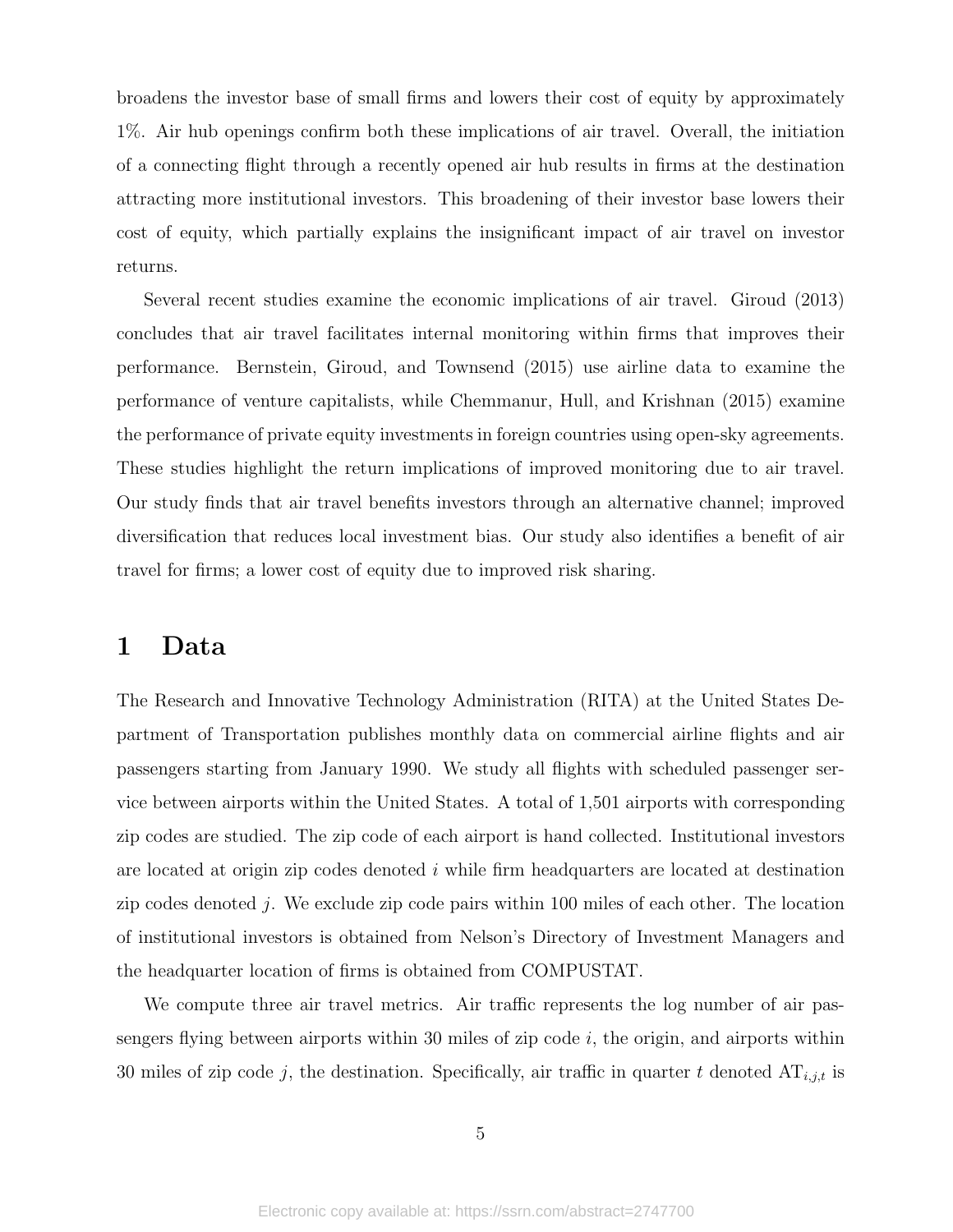computed as

$$
AT_{i,j,t} = \log(\text{Air passengers flying between zip code } i \text{ and zip code } j).
$$
 (1)

Our results are not sensitive to an alternative definition of air traffic based on the number of air passengers flying one way (origin to destination) since the number of air passengers on the return flight is nearly identical for most air routes.<sup>2</sup> We include air passengers on return flights in equation (1) since interactions between investors and firms can occur at the origin and destination.

Air traffic is suitable for studying the number of institutional investors at the origin with equity positions in firms at a destination and the dollar-denominated amount of their positions. However, air traffic is not suitable for studying portfolio weights, which are fractions. Instead, we define air traffic share as the fraction of air passengers flying from an origin to a destination. This fraction denoted  $ATS_{i,j,t}$  is computed as

$$
ATS_{i,j,t} = \frac{\text{Air passengers flying from zip code } i \text{ to zip code } j}{\text{Air passengers departing from zip code } i}.
$$
\n(2)

While air traffic is symmetric between the origin and destination, air traffic share is not symmetric. For example, if the airport at the origin is larger, then air traffic share is lower at the origin than the destination.

While air traffic and air traffic share examine the implications of air travel for investors, our second analysis studies the implications of air travel for firms. This analysis does not condition on the location of investors. Instead, air passenger volume represents the total number of air passengers flying into and out of a destination where firms are headquartered. This metric denoted  $APV_{j,t}$  is computed as

$$
APV_{j,t} = \log(Air \text{ passengers flying into and out of zip code } j). \tag{3}
$$

Table 1 contains summary statistics for each of the three air travel metrics, with the average AT and the average ATS computed between zip code pairs with positive air traffic. The number of zip code pairs increases from 74,577 in 1991 to 170,016 in 2009. However, this increase is not monotonic as air routes are frequently cancelled.

<sup>2</sup>Data on the number of flights between each origin and destination is not available. However, with standardized aircraft flying most routes, dividing the number of air passengers by the aircraft's capacity would approximate the number of flights.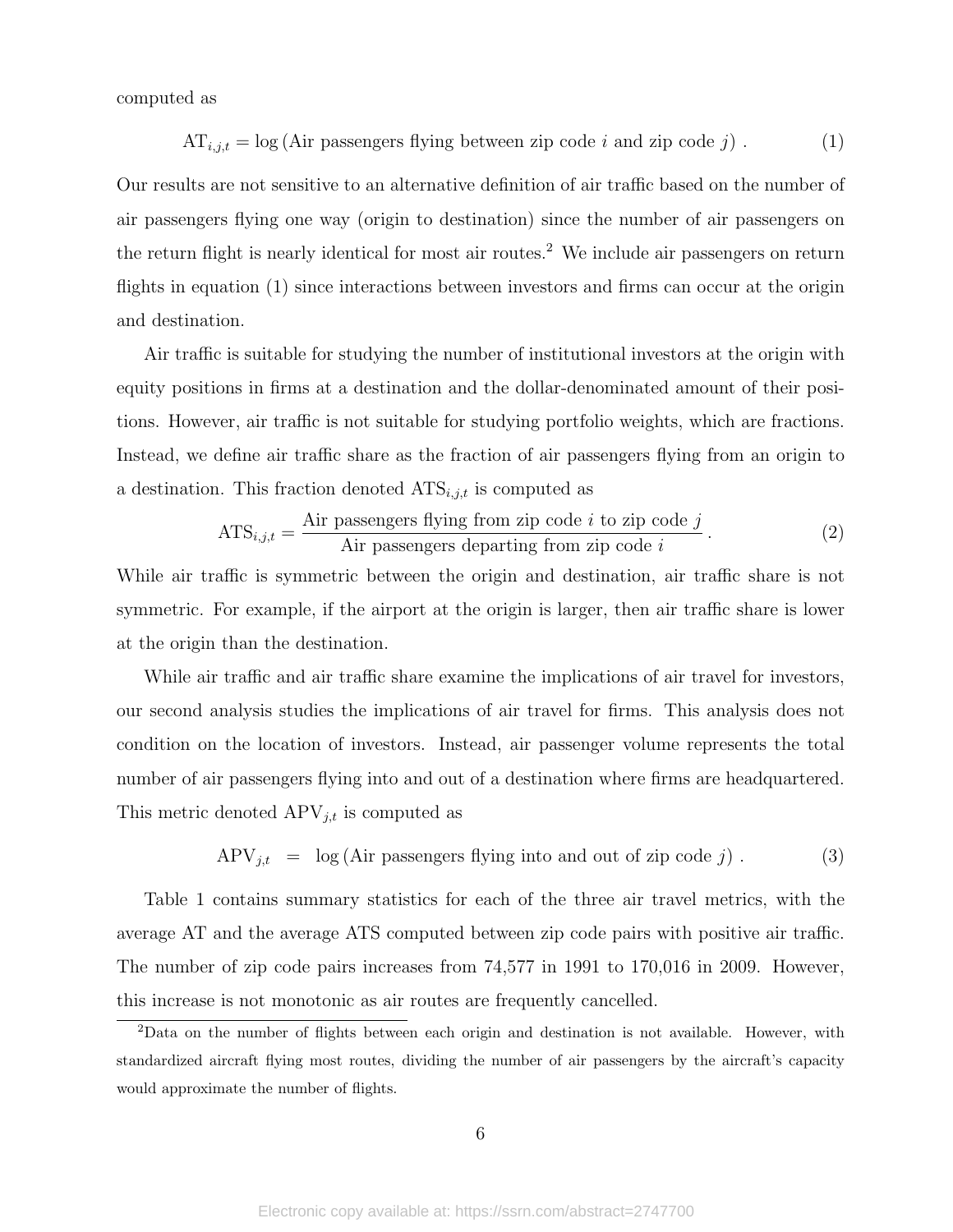# 2 Air Travel and Portfolio Investment

We first examine the impact of air traffic on the number of institutional investors at the origin with equity positions in firms headquartered at the destination using the following panel regression

$$
\log\left(\text{Investors}\right)_{i,j,t+1} = \beta_1 \operatorname{AT}_{i,j,t} + \beta_2 \log(\text{DIST})_{i,j} + \alpha \operatorname{FC}_{j,t} + \epsilon_{i,j,t}.
$$
 (4)

This specification includes both origin city-year and destination city-year fixed effects. Standard errors are double clustered by origin-destination city pairs and by year.

A positive  $\beta_1$  coefficient in equation (4) signifies that greater air traffic results in firms at the destination attracting more institutional investors from the origin. DIST denotes the distance between the origin and destination. FC represents firm characteristics that include the book-to-market ratio (BM), market capitalization (SIZE), past returns over the prior twelve months (PRET), capital expenditures (CAPEX), equity issuance, debt issuance, idiosyncratic return volatility (IVOL), leverage, and return on assets (ROA). CAPEX and the security issuance variables are normalized by total assets.

Table 2 reports a positive  $\beta_1$  coefficient for AT of 0.003 (*t*-statistic of 6.04) in the full specification with all control variables. Thus, an increase in air traffic is associated with more institutional investors at the origin having equity positions in firms at the destination. Furthermore, the positive coefficient for SIZE indicates that investors are more willing to invest in large firms. Falkenstein (1996) reports that institutional investor portfolios exhibit a preference for "large" visible stocks.

The results from equation (4) ignore the possibility that investors increase the dollardenominated amount of their portfolio investment in distant firms as a result of air travel. Our next panel regression addresses this possibility by examining the dollar-denominated portfolio holdings of investors

$$
\log (\text{Holdings})_{i,j,t+1} = \beta_1 \, \text{AT}_{i,j,t} + \beta_2 \log (\text{DIST})_{i,j} + \alpha \, \text{FC}_{j,t} + \epsilon_{i,j,t} \,. \tag{5}
$$

This specification includes both origin city-year and destination city-year fixed effects. Standard errors are double clustered by origin-destination city pairs and by year.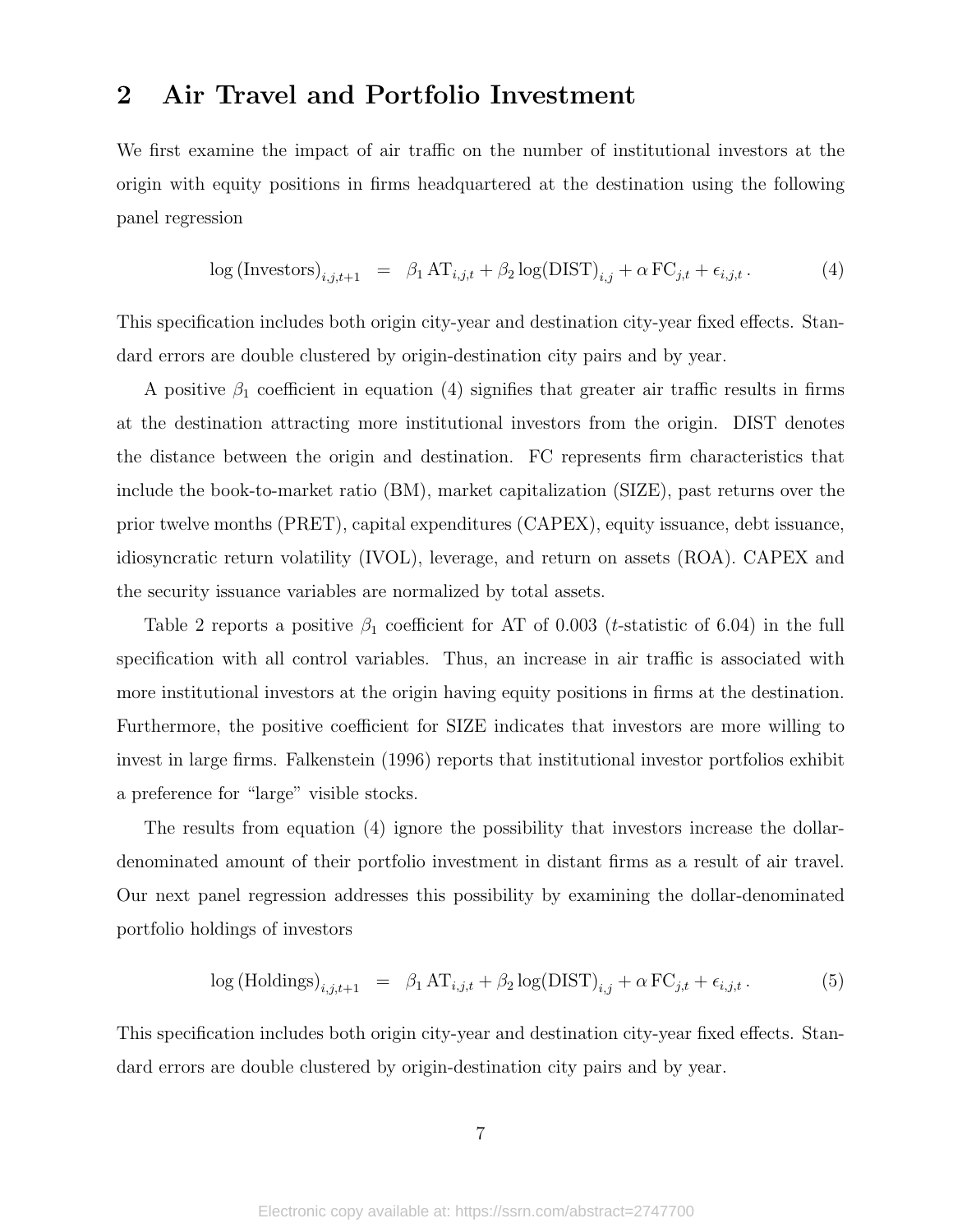The portfolio holdings of institutional investors are obtained from 13F statements reported to the Securities and Exchange Commission (SEC). As the minimum reporting threshold is \$200,000, portfolio holdings can fluctuate above or below this threshold due to stock price fluctuations rather than the buy or sell decisions of institutional investors. To alleviate the confounding effect of price fluctuations, we impose a minimum value on investor holdings equal to their third decile (approximately \$500,000) across the entire sample period.

The positive  $\beta_1$  coefficient of 0.006 (*t*-statistic of 2.69) in Table 2 in the full specification of equation (5) implies that higher air traffic leads to greater dollar-denominated portfolio investment in firms at the destination by investors at the origin.

In summary, the results in Table 2 indicate that air travel facilitates portfolio investment in distant firms. Furthermore, the positive coefficient for equity issuance indicates that investors increase their portfolio holdings in firms issuing securities.

### 2.1 Portfolio Investment in Small Destinations

To ensure our results are not driven by air traffic to large destinations, we divide destinations into large and small according to whether their population is above or below the median population. We then re-estimate equation (4) and equation (5) within each subset.

The results in Table 3 indicate that the impact of air traffic on the number of investors is similar for small and large destinations, with both coefficients being 0.003 and significant at the 1% level. Furthermore, air traffic increases the dollar-denominated portfolio holdings of investors in firms headquartered at small destinations. Overall, the positive relation between portfolio investment and air traffic is not attributable to large destinations. Consequently, our results are unlikely to be explained by air traffic between the primary location of institutional investors and their regional investment offices.

For example, besides its primary location in Boston, Fidelity has regional offices in large destinations such as San Francisco where many of Fidelity's investments also have their headquarters located. The results in Table 3 for small destinations indicate that the impact of air travel on portfolio investment is not driven by regional offices in large destinations.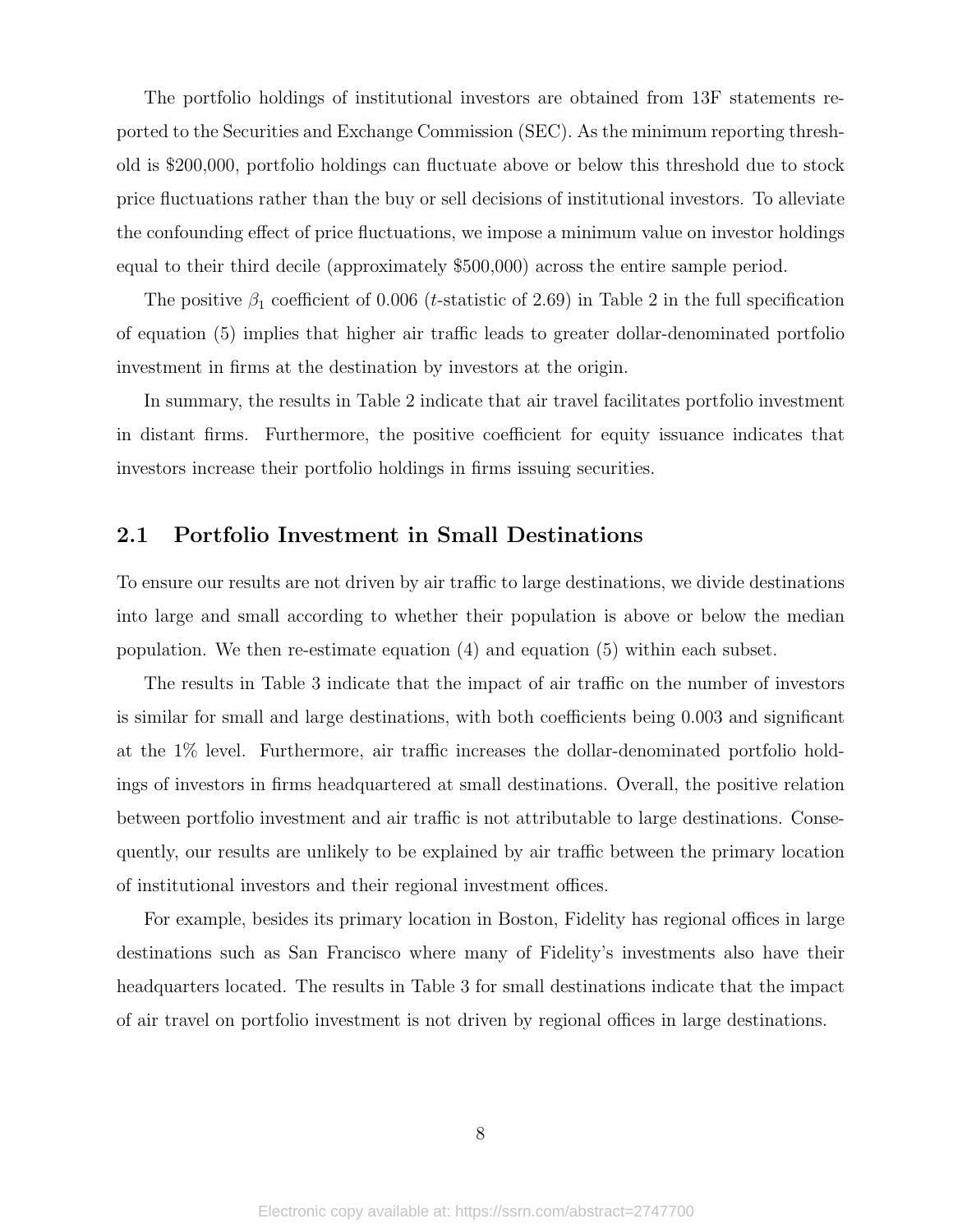### 2.2 Local Investment Bias

Our next analysis examines whether air travel mitigates local investment bias. Local investment bias is defined as the tendency to overweight local firms relative to their market portfolio weights. Coval and Moskowitz (1999), Pirinsky and Wang (2006), as well as Hong, Kubik, and Stein (2008) document the tendency of investors to overweight firms headquartered near their location.

To measure local bias, deviations between the portfolio weights assigned to firms by investors and their respective market portfolio weights are computed using a two-step procedure. First, for each institutional investor at an origin, we compute deviations between their investor-specific portfolio weights and the respective market portfolio weights of every firm. Second, these investor-specific deviations are then value-weighted according to each investor's assets under management to create a portfolio weight deviation variable denoted PWD for the representative investor at each origin. A positive (negative) value for PWD signifies that the representative investor at the origin is overweight (underweight) firms at the destination.

Observe that PWD and ATS in equation (2) are both defined as fractions. For easier interpretation of the coefficients, we multiply PWD and ATS by 100 in the following panel regression

$$
PWD_{i,j,t+1} = \beta_1 \, ATS_{i,j,t} + \beta_2 \log(DIST)_{i,j} + \alpha \, FC_{j,t} + \epsilon_{i,j,t} \,. \tag{6}
$$

This specification includes both origin city-year and destination city-year fixed effects. Standard errors are double clustered by origin-destination city pairs and by year.

As more portfolio investment in distant firms implies less portfolio investment in local firms, a positive  $\beta_1$  coefficient for ATS indicates that a higher air traffic share mitigates local investment bias. According to Table 4, the  $\beta_1$  coefficient equals 0.234 (*t*-statistic of 8.77) in the full specification. This positive coefficient indicates that, by facilitating portfolio investment in distant firms, air travel reduces local investment bias.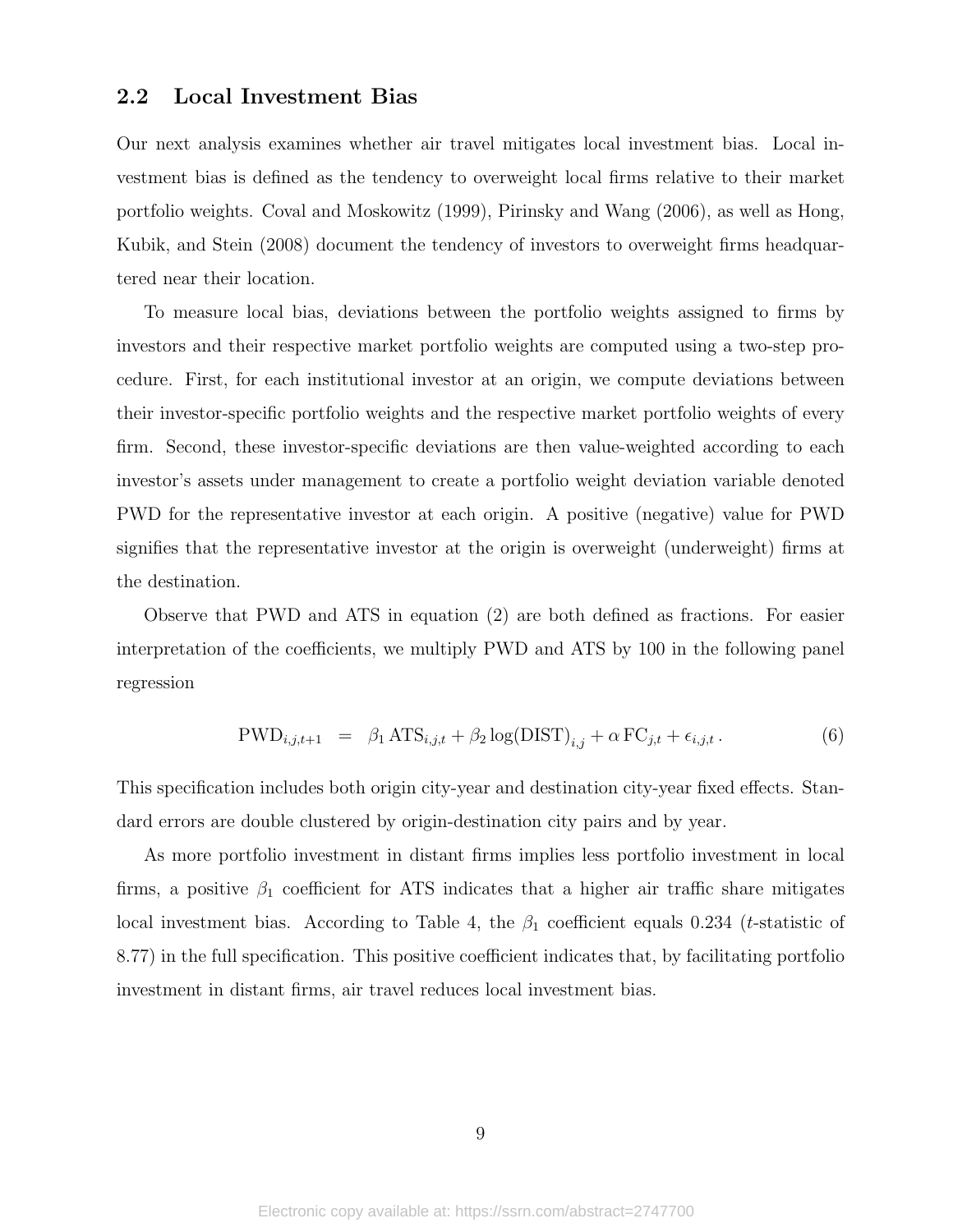# 3 Familiarity versus Monitoring

The portfolio investment facilitated by air travel may be driven by increased familiarity with distant firms or by the increased ability of investors to monitor distant firms (Bernstein, Giroud, and Townsend, 2015). We differentiate between these two channels by conducting three empirical tests that examine calendar-year coefficients, low cost air travel, and investor returns.

Table 5 reports annual estimates for the previous three specifications in equation (4) through equation (6). These results indicate that the  $\beta_1$  coefficients are stable across our sample period for the number of investors and local bias. While the annual  $\beta_1$  coefficients are less stable for portfolio holdings, they are positive from 1998 onwards. Overall, lower monitoring costs as a result of improved technology cannot explain the importance of air travel to portfolio investment since our results are stable or strengthen over time.

We also compute AT and ATS for airline passengers traveling on low cost airlines.<sup>3</sup> Under the assumption that institutional investors are less likely to fly low cost airlines, we then estimate the three specifications in equation (4) through equation (6) for low cost airlines.

The results in Table 6 confirm our earlier results as the  $\beta_1$  coefficients for AT remain positive for low cost travel, and are of a similar magnitude as those in Table 2 for the compete set of airlines. Equation (6) yields a large  $\beta_1$  coefficient for low cost air travel. Thus, low cost air traffic is effective at reducing local investment bias. In conjunction with the results in Table 5, the importance of air travel to portfolio investment appears to arise from increased investor familiarity with distant firms.

The third empirical test examines the implications of air traffic for investment performance using the following panel regression

$$
Return_{i,j,t+1,t+4} = \beta_1 AT_{i,j,t} + \beta_2 log(DIST)_{i,j} + \alpha FC_{j,t} + \epsilon_{i,j,t}.
$$
\n(7)

<sup>3</sup>The list of low cost airlines includes: AirTran Airways, Allegiant Air, Frontier Airlines, JetBlue, Southwest Airlines, Spirit Airlines, Sun Country Airlines, and Virgin America as well as several airlines that have discontinued their operations: ATA Airlines, Hooters Air, Independence Air, MetroJet, Midway Airlines, National Airlines, Pacific Southwest Airlines, Pearl Air, People Express, Safe Air, Skybus Airlines, SkyValue, Southeast Airlines, Streamline Air, Tower Air, United Shuttle, ValuJet Airlines, Vanguard Airlines, Western Pacific Airlines, and USA3000 Airlines.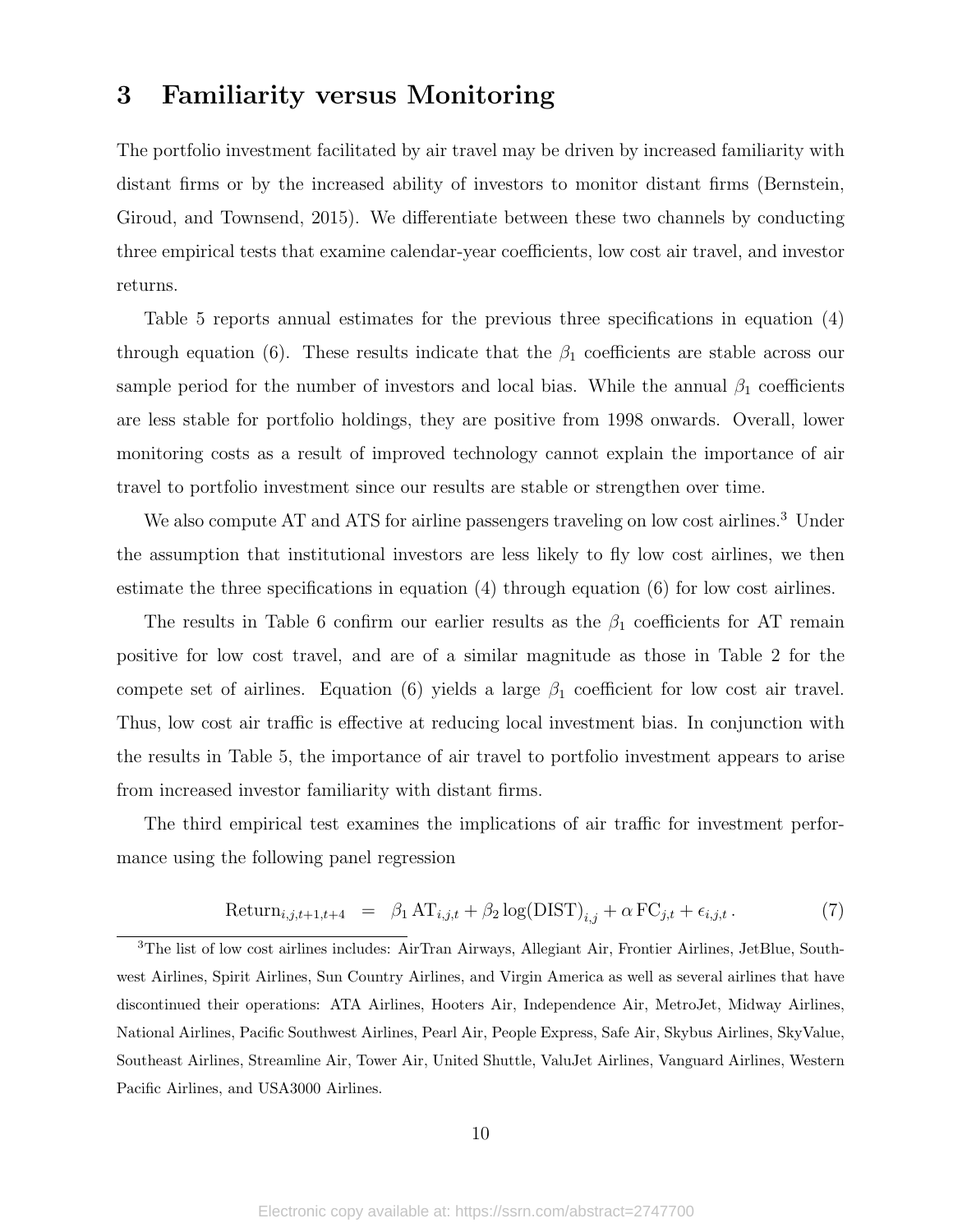The dependent variable in this specification is the risk-adjusted portfolio return of investors over the subsequent year (quarter  $t + 1$  to quarter  $t + 4$ ). The risk-adjustment is conducted with characteristics using the procedure in Daniel, Grinblatt, Titman, and Wermers (1997). However, similar results are obtained if the risk-adjustment is conducted using a multi-factor model. The specification in equation (7) includes both origin city-year and destination cityyear fixed effects. Standard errors are double clustered by origin-destination city pairs and by year.

If air travel improves monitoring, investors are predicted to acquire private information and earn higher risk-adjusted returns as a result of air traffic. Thus, a positive  $\beta_1$  coefficient in equation (7) indicates that investors do earn higher risk-adjusted returns as a result of air travel, which supports the information acquisition and monitoring channels. Conversely, an insignificant  $\beta_1$  coefficient is consistent with the familiarity channel.

The insignificant  $\beta_1$  coefficients in Table 7 are consistent with air traffic increasing the familiarity of institutional investors with distant firms without conferring an informational advantage. Intuitively, our results indicate that air traffic's ability to mitigate local investment bias does not undermine the informational advantage of local investors (Coval and Moskowitz, 1999).

# 4 Air Travel and Corporate Acquisitions

Our next analysis studies the impact of air traffic on corporate investment instead of portfolio investment. Our sample of acquisitions is from the Securities Data Company's (SDC) Mergers and Acquisitions database. We identify acquisitions between January 1991 and December 2011 that satisfy the following criteria:

- 1. The acquiring and target firm both have 5-digit zip codes available.
- 2. The acquisition is completed.
- 3. The acquiring firm controls less than 50% of the target firm's shares before the acquisition and more than 50% afterwards.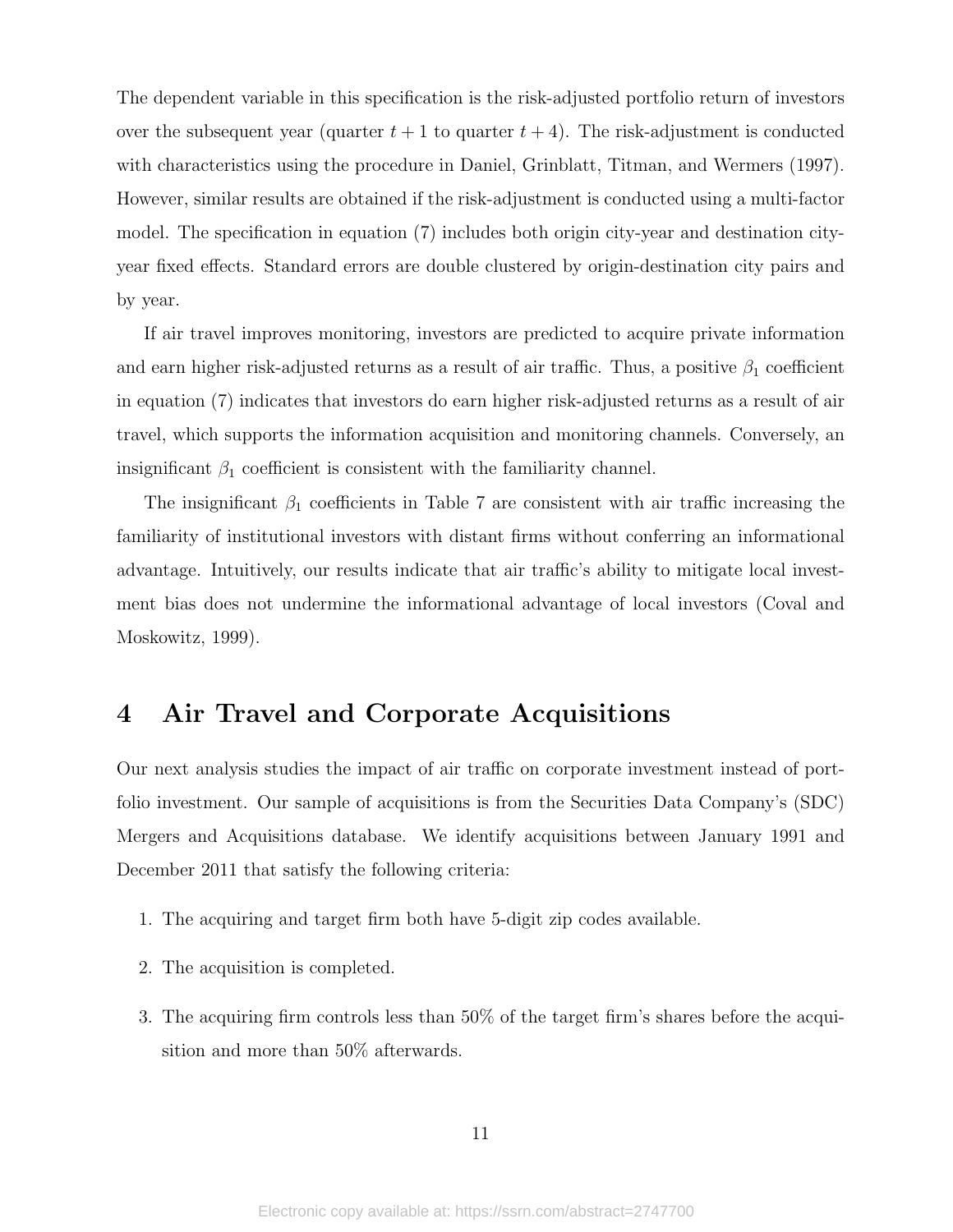We then construct a sample of potential acquiring firms using unique pairs of four-digit SIC codes for acquiring and target firms each year. A minimum (maximum) of two (twenty) acquisitions per year within each SIC code pair is required. All acquiring firms in a fourdigit SIC code are considered to be a potential acquiring firm for every target firm in the pair. For each target firm, an indicator variable distinguishes the actual acquiring firm from other pseudo acquiring firms. As an illustration, suppose three acquisitions occur within a year: A (SIC 1234) buys B (SIC 5678), C (SIC 1234) buys D (SIC 5678), and E (SIC 4321) buys F (SIC 8765). The third acquisition is ignored since the target firm in SIC code 8765 has no other potential acquiring firm in SIC code 4321. However, there are two potential acquiring firms in SIC code 1234 for target firms in SIC code 5678. Therefore, the final sample contains four observations, two actual acquisitions (A buys B, C buys D) and two pseudo acquisitions (A buys D, C buys B). An indicator variable denoted DEAL distinguishes an actual completed acquisition from a pseudo acquisition. Specifically, DEAL equals 1 for each completed acquisition of a target firm at the destination and zero otherwise.

The impact of air traffic between the origin and destination on the DEAL indicator function is estimated using the following logistic regression

$$
\text{DEAL}_{i,j,t+1,t+4} = \beta_1 \, \text{AT}_{i,j,t} + \beta_2 \log(\text{DIST})_{i,j} + \alpha \, \text{DC}_{j,t} + \gamma \, \text{DEST}_{j,t} + \epsilon_{i,j,t} \,. \tag{8}
$$

Industry fixed effects for the acquiring firm at the origin and the target firm at the destination are included separately in the specification along with year fixed effects to account for the clustering of acquisitions. Standard errors are clustered each year. Zip code fixed effects are not included since the pseudo acquiring firms are unlikely to be in the same zip code as the actual acquiring firms.

DC represents several deal characteristics that include the acquiring firm's size, leverage, Tobin's q, and free cash flow, as well as indicator functions for whether the acquisition involved a cash offer, a private target firm, or a target firm in the high-tech industry. The last deal characteristic is an indicator function that equals one if the acquisition diversified the acquiring firm's operations.

The positive  $\beta_1$  coefficients in Table 8 indicate that greater air traffic increases the likelihood of an acquisition. Industry fixed effects for the acquiring and target firms do not lead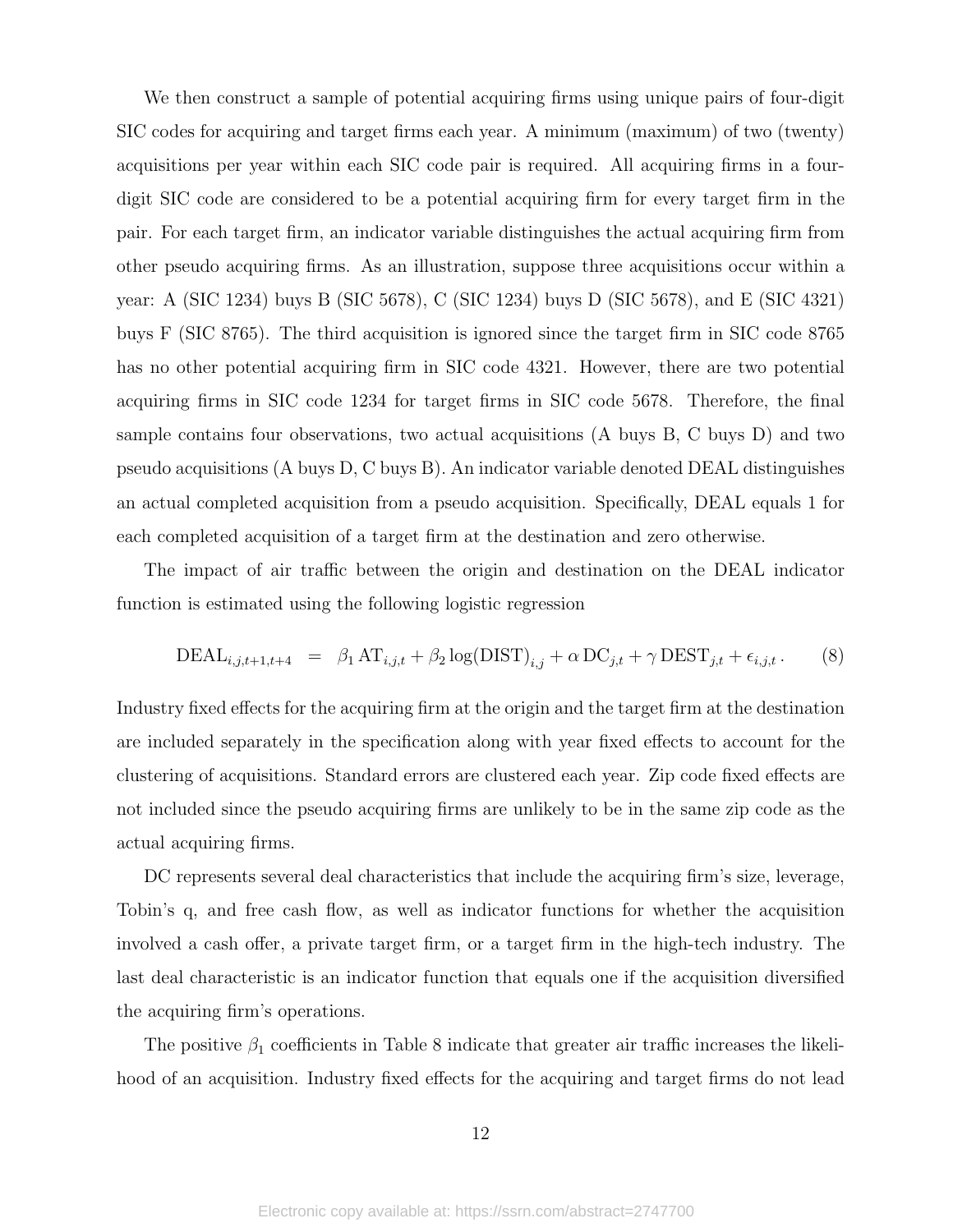to differences in the  $\beta_1$  coefficients, which are 0.025 (*t*-statistic of 2.14) and 0.024 (*t*-statistic of 1.99), respectively. In contrast, the negative  $\beta_2$  coefficients for DIST identify a local investment bias that may arise from the geographic clustering of firms in the same industry. Chakrabarti and Mitchell (2013) find that firms exhibit a preference for acquiring nearby firms.

Table 8 reports insignificant abnormal returns for acquiring firms in the year following their acquisition. Abnormal returns are computed using value-weighted size and book-tomarket portfolio returns. After replacing the dependent variable in equation (8) with these abnormal returns, the insignificant  $\beta_1$  coefficients for AT in this return regression indicates that acquiring firms do not obtain higher returns from air travel. The inability to reject the null parallels our earlier result for portfolio investment. Therefore, the ability of air travel to increase investment is most likely due to greater familiarity with distant firms.

# 5 Predicted Air Traffic and Air Hub Openings

Our next analysis involves a two-stage instrumental variables analysis that predicts air traffic. This analysis assumes that flying occurs at an average speed of 500 mph while driving averages 50 mph. The total travel time required to travel from an investor's location to a firm's headquarters consists of three components; driving time from an investor's location to the origin airport, flight time from the origin airport to the destination airport, and driving time from the destination airport to the location of a firm's headquarters. The ratio FLY equals the flight time divided by the total travel time. A low value of FLY indicates that air travel is less important to the total travel time between an investor and a firm.

In the first stage of our instrumental variables procedure, we regress air traffic on FLY, an indicator variable denoted FAR equal to one if the distance between an origin and destination exceeds 250 miles, and their interaction

$$
AT_{i,j,t} = \beta_1 FLY_{i,j,t} + \beta_2 FAR_{i,j} + \beta_3 FLY_{i,j,t} \times FAR_{i,j} + \epsilon_{i,j,t}.
$$
 (9)

Year fixed effects are included in this specification.

Panel A of Table 9 reports a positive  $\beta_1$  coefficient for FLY of 5.034 (*t*-statistic of 7.73) that suggests commute times to and from airports are important determinants of air traffic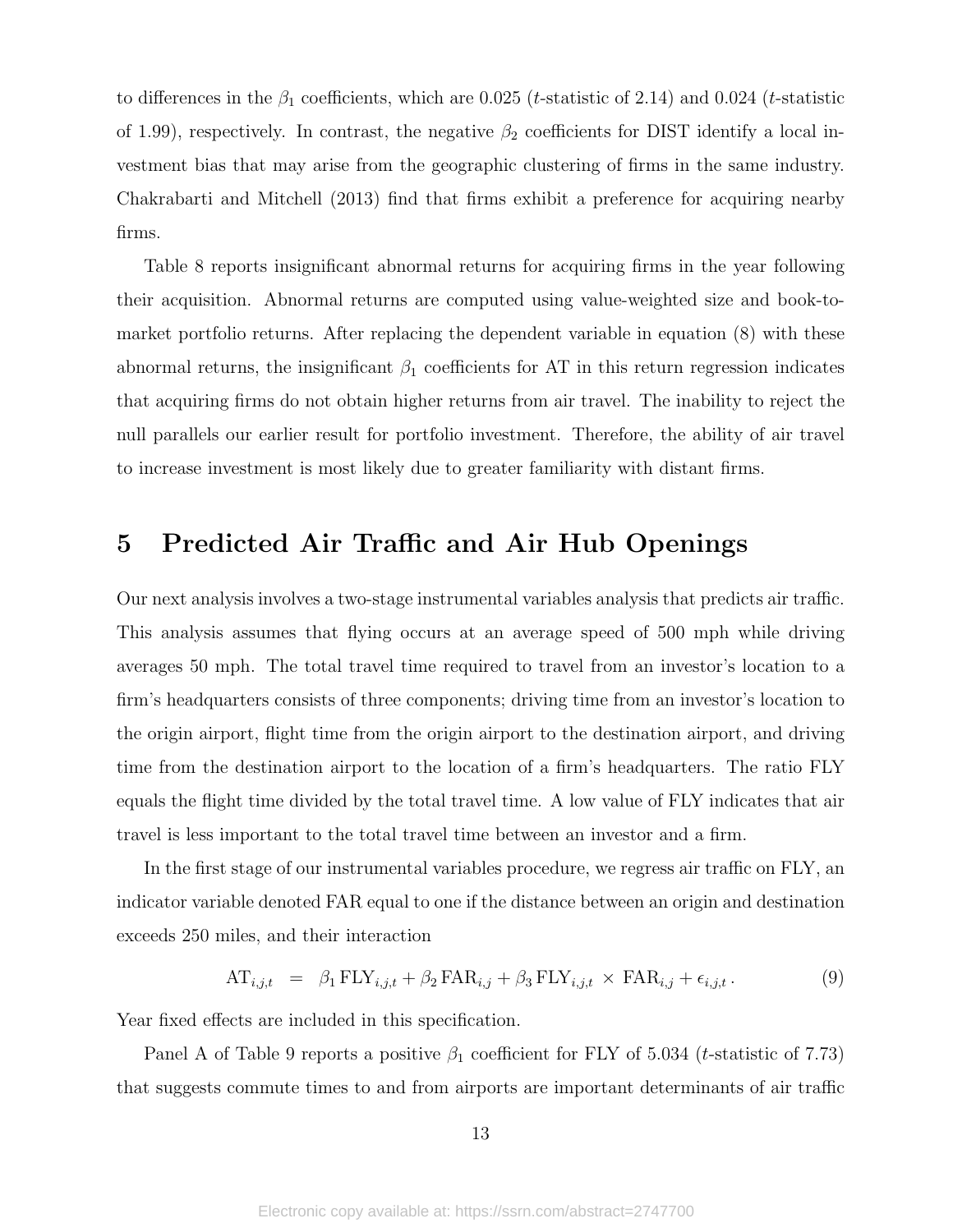when driving the entire distance is viable. Intuitively, the longer travellers have to spend commuting to and from airports (low FLY), the less likely they are to fly to a destination within 250 miles. The  $\beta_3$  coefficient for the FLY  $\times$  FAR interaction is negative, equaling -7.666 (t-statistic of -11.00), which is larger in absolute value than the  $\beta_1$  coefficient for FLY. The relative magnitudes of these coefficients suggest that the relation between air traffic and FLY is negative when traveling long distances, although air traffic is higher over long distances according to the positive  $\beta_2$  coefficient of 3.480 (*t*-statistic of 13.52) for FAR. As FLY increases with distance, the negative interaction reflects the reduced importance of driving times to and from airports when traveling long distances.

In the second stage of our instrumental variables procedure, equation (4) and equation (5) are re-estimated with predicted air traffic from equation (9) in lieu of AT. The results in Panel B of Table 9 indicate that predicted air traffic exerts a positive impact on portfolio investment as the  $\beta_1$  coefficients are positive in both specifications. These coefficients are  $0.082$  (*t*-statistic of 3.39) and  $0.157$  (*t*-statistic of 3.30) Therefore, convenient airport access enables air travel to affect investor portfolios.

As higher air traffic to a destination may be in response to greater investment opportunities at the destination, we examine variation in air traffic attributable to four air hub openings (Giroud, 2013) during our sample period.<sup>4</sup> These hub openings are not dependent on investment opportunities in any individual destination but alter air traffic to multiple destinations.

Four criteria identify the initiation and cancellation of air routes due to the opening of an air hub. First, the origin and destination are required to be at least 100 miles apart. Second, the initiation of an air route is required to transport at least 1,000 passengers in the three years following the air hub's opening. Third, for an air route cancellation to be attributed to an air hub's opening, the route must have transported at least 1,000 passengers in the previous three years. Fourth, a geographic proximity filter requires the air hub to be situated

<sup>4</sup>These four air hub openings are: (1) Columbus (CMH) in 1991, (2) Atlanta (ATL) in 1992, (3) Los Angeles (LAX) in 1997, and (4) Kansas City (MCI) in 2000. The four airlines opening these respective air hubs are: America West Airlines, Trans World Airlines, United Airlines, and Midwest Airlines. We examine all airlines that have connecting flights via the air hub instead of limiting our analysis to the airline responsible for opening the hub.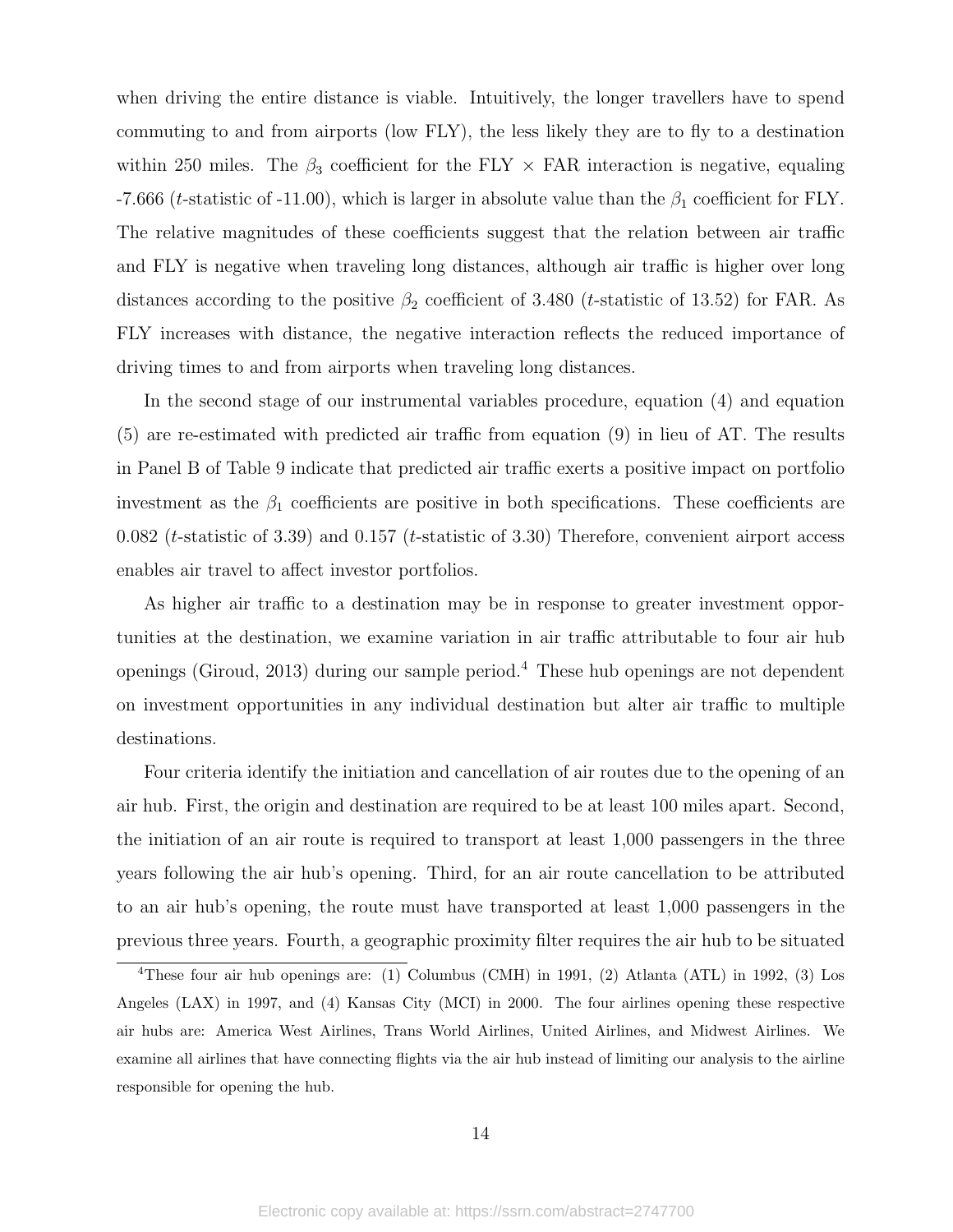sufficiently close to either the origin or destination. Specifically, either the distance between the origin and hub (first segment), the distance between the hub and destination (second segment), or both flight segments are required to be shorter than the distance between the origin and destination. This geographic filter ensures the air hub offers a suitable connection between the origin and destination. For example, air routes along the east coast are not affected by the opening of an air hub in Salt Lake City. Therefore, while multiple air hubs can open in the same year, the impact of an individual air hub opening is limited to a subset of destinations based on geography.

To clarify, our analysis does not examine portfolio investment in firms headquartered near recently opened air hubs. Instead, portfolio investment in firms headquartered near destinations with connecting flights through a recently opened air hub is examined. For example, following the opening of an air hub in Salt Lake City, we examine whether Orlando (Florida) investors increase their portfolio holdings in Portland (Oregon) firms following the initiation of an air route from Orlando to Portland that connects in Salt Lake City. The portfolio holdings of Salt Lake City firms by Orlando investors is not examined. While investment opportunities in Salt Lake City may partially explain the opening of an air hub in Salt Lake City, investment opportunities in any single peripheral destination such as Portland cannot explain this decision. Indeed, salient investment opportunities in Portland would justify direct flights to Portland rather than connecting flights through Salt Lake City.

The variable  $HUB_{i,j,t}$  captures the initiation and cancellation of air routes following an air hub's opening.  $HUB_{i,j,t}$  equals zero in the three years before the opening of an air hub and the year in which the hub is opened. In the three years following an air hub's opening,  $HUB_{i,j,t}$ equals 1 if an air route between zip code i and zip code j is initiated in the year following its opening, subject to the four above criteria. Conversely, in the three years following an air hub's opening,  $HUB_{i,j,t}$  equals -1 between these respective zip codes subject to the same four criteria if an air route is cancelled in the year following its opening. Therefore, as with air traffic,  $HUB_{i,j,t}$  is defined between zip-code pairs.

According to Figure 1, the number of investors and their dollar-denominated portfolio holdings both increase after the initiation of connecting flights through a recently opened air hub. Moreover, portfolio investment increases after the opening of an air hub and not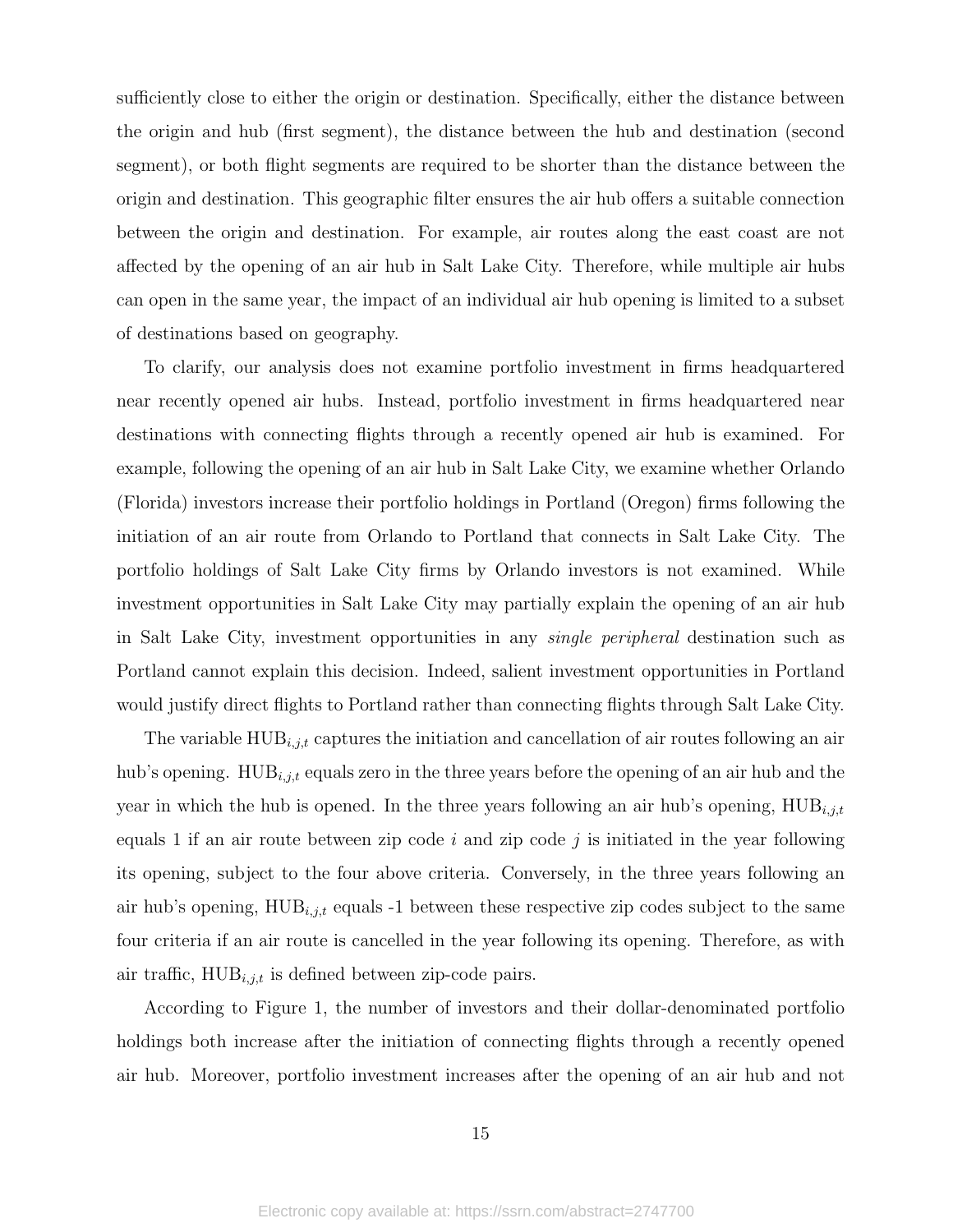before. Thus, portfolio investment responds to air traffic. Conversely, air traffic does not respond to portfolio investment (investment opportunities). Figure 1 also provides empirical support for the familiarity channel as route initiations attributable to an air hub opening exert a large positive impact on portfolio investment, while the impact of route cancellations attributable to an air hub opening is more muted. The weaker response from cancellations is consistent with investors already being familiar with firms at the destination. Intuitively, the cancellation of air routes does not lead investors to liquidate their positions in familiar firms due to higher information acquisition or monitoring costs.

We examine the impact of variation in air traffic induced by air hub openings on the number of investors with equity positions in firms at the destination using the following specification

$$
\log\left(\text{Investors}\right)_{i,j,t+1} = \beta_1 \text{HUB}_{i,j,t} + \alpha \text{FC}_{j,t} + \epsilon_{i,j,t}.
$$
\n(10)

This specification includes origin-destination pairwise fixed effects that subsume the distance between these locations. Instead, this time series specification is similar to an event study centered at the opening of an air hub. Thus, year fixed effects are not included and standard errors are not clustered by year since HUB is zero for origins and destinations unaffected by the air hub's opening.

The results in Table 10 reinforce our earlier findings since the  $\beta_1$  coefficient from equation  $(10)$  equals 0.006 (*t*-statistic of 4.65) in the full specification. Thus, firms attract more institutional investors following an increase in air traffic. However, the HUB analysis in equation (10) understates the economic importance of air traffic if investors increase their dollar-denominated portfolio allocations in firms at a destination due to air traffic. This increase occurs if new firms at the destination receive investment or existing firms receive larger portfolio allocations. The following specification examines the impact of variation in air traffic attributable to air hub openings on dollar-denominated portfolio holdings

$$
\log(\text{Holdings})_{i,j,t+1} = \beta_1 \text{HUB}_{i,j,t} + \alpha \text{FC}_{j,t} + \epsilon_{i,j,t}.
$$
\n
$$
(11)
$$

For consistency with our previous results, the third decile filter continues to be applied to portfolio holdings.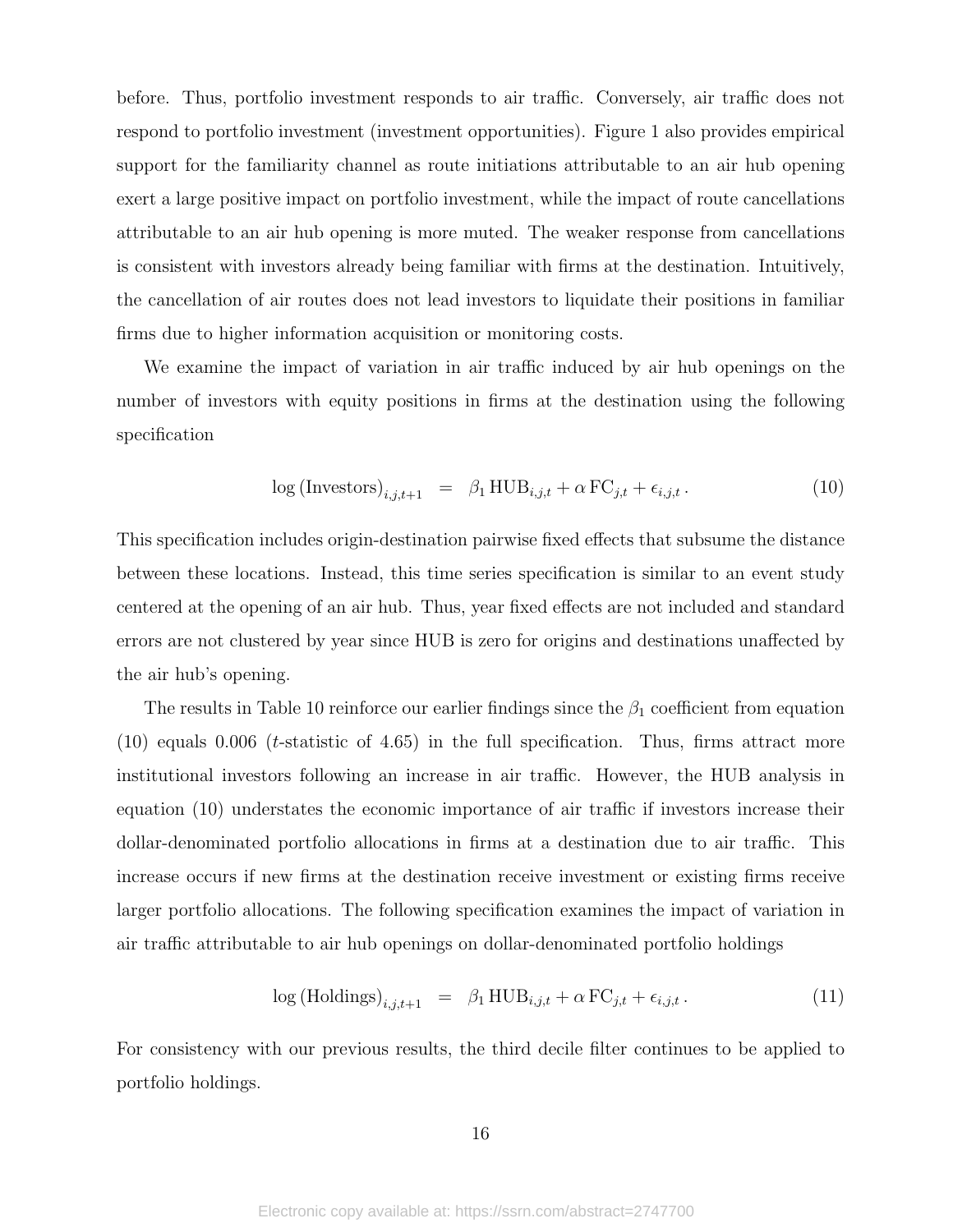Table 10 reports a positive  $\beta_1$  coefficient of 0.010 (*t*-statistic of 1.88) from equation (11) in the full specification. This positive coefficient indicates that route initiations attributable to air hub openings increase the dollar-denominated amount of portfolio investment in firms at the respective destinations. Conversely, route cancellations have the opposite implication for portfolio investment.

We also examine the impact of air travel on local investment bias. As HUB is an indicator variable that does not represent the level of air traffic, we regress portfolio weight deviations (PWD) directly on HUB in the following panel regression

$$
PWD_{i,j,t+1} = \beta_1 HUB_{i,j,t} + \beta_2 \log(DIST)_{i,j} + \alpha FC_{j,t} + \epsilon_{i,j,t},
$$
\n(12)

with origin-destination pairwise fixed effects. Table 10 reports a positive  $\beta_1$  coefficient equaling 0.021 (*t*-statistic of 4.82) in equation (12). This positive coefficient confirms that air route initiations attributable to the opening of air hubs reduce local investment bias.

Interestingly, Table 10 reports a negative  $\beta_1$  coefficient of -0.004 (*t*-statistic of -2.12) from the following panel regression

$$
Return_{i,j,t+1,t+4} = \beta_1 HUB_{i,j,t} + \beta_2 \log(DIST)_{i,j} + \alpha FC_{j,t} + \epsilon_{i,j,t}.
$$
 (13)

Thus, air routes initiated by air hub openings lower the risk-adjusted returns earned by investors at the origin. By focusing on firms affected by air hub openings, which tend to be smaller firms headquartered in small destinations, this inverse relation is consistent with improved risk-sharing.

Finally, we compute the frequency and percentage growth in acquisitions conditional on  $HUB_{i,j,t}$  equal to  $+1$  and  $-1$ . The frequency and growth of acquisitions are calculated at the city level rather than the zip code level to ensure an adequate number of acquisitions are available. Acquisition growth is defined based on the number of acquisitions in the post-hub period relative to the pre-hub period according to

$$
\frac{2 \times (\text{Number of Acquisitions Post-Hub} - \text{Number of Acquisitions Pre-Hub})}{\text{Number of Acquisitions Pre-Hub} + \text{Number of Acquisitions Post-Hub}}.
$$
 (14)

The pre-hub period consists of three years before the air hub opening, while the post-hub period consists of three years after its opening.

17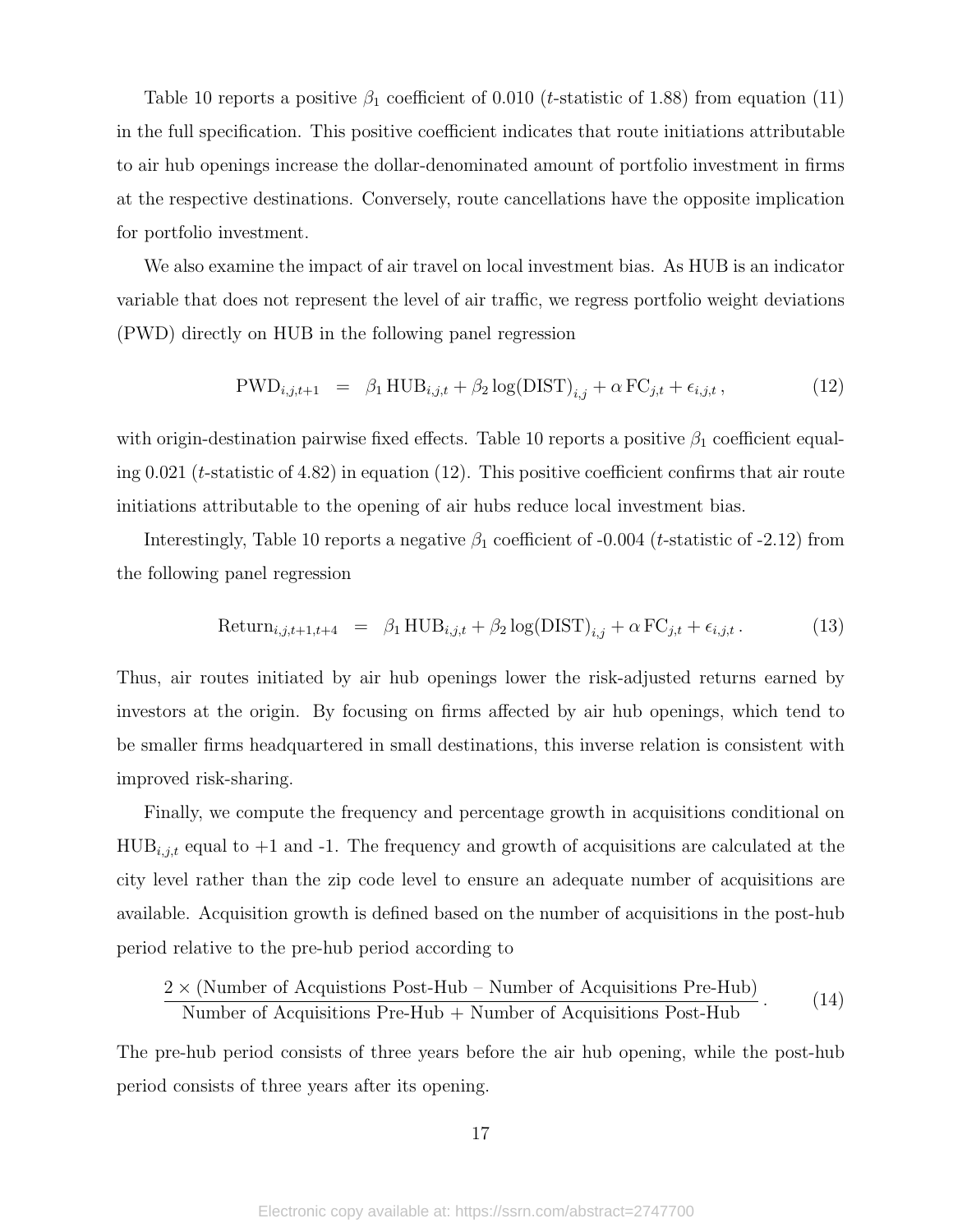The results in Table 11 are consistent with air traffic facilitating acquisitions. The increase in average acquisition activity following air route cancellations provides a benchmark for acquisition activity. The initiation of air routes leads to greater acquisition activity as the average number of acquisitions in the post-hub period increases relative to the prehub period. In particular, the increase in acquisition activity is 82.6% following air route initiations compared to 63.3% following air route cancellations. The 19.3% difference in acquisition activity is significant, with a t-statistic of 2.67. Thus, variation in air traffic attributable to air hub openings confirms that air travel facilitates corporate acquisitions.

## 6 Firm Implications of Air Travel

We utilize air passenger volume denoted APV in equation (3) to investigate whether the investor base of firms and their cost of equity respond to air travel. APV does not condition on the origin of air routes since improved risk sharing can be achieved using investors anywhere in the United States.

### 6.1 Investor Base

Our next empirical test determines whether air travel enables firms to broaden their investor base by attracting portfolio investment from distant investors using the following panel regression

$$
\log\left(\text{Investors}\right)_{k,t+1} = \beta_1 \text{APV}_{j,t} + \beta_2 \left(\text{APV}_{j,t} \times \text{SIZE}_{k,t}\right) \\
+ \alpha \text{FC}_{j,t} + \epsilon_{k,t},
$$
\n(15)

where k denotes an index for firms headquartered at destination j. Fixed effects for each destination city are included in the above specification, with standard errors clustered by quarter. A positive  $\beta_1$  coefficient indicates that greater air passenger volume at a destination enables nearby firms to attract a larger number of institutional investors. The  $\beta_2$  coefficient pertains to an interaction variable defined by APV and firm size that allows the impact of air passenger volume on the investor base to be greater for small firms.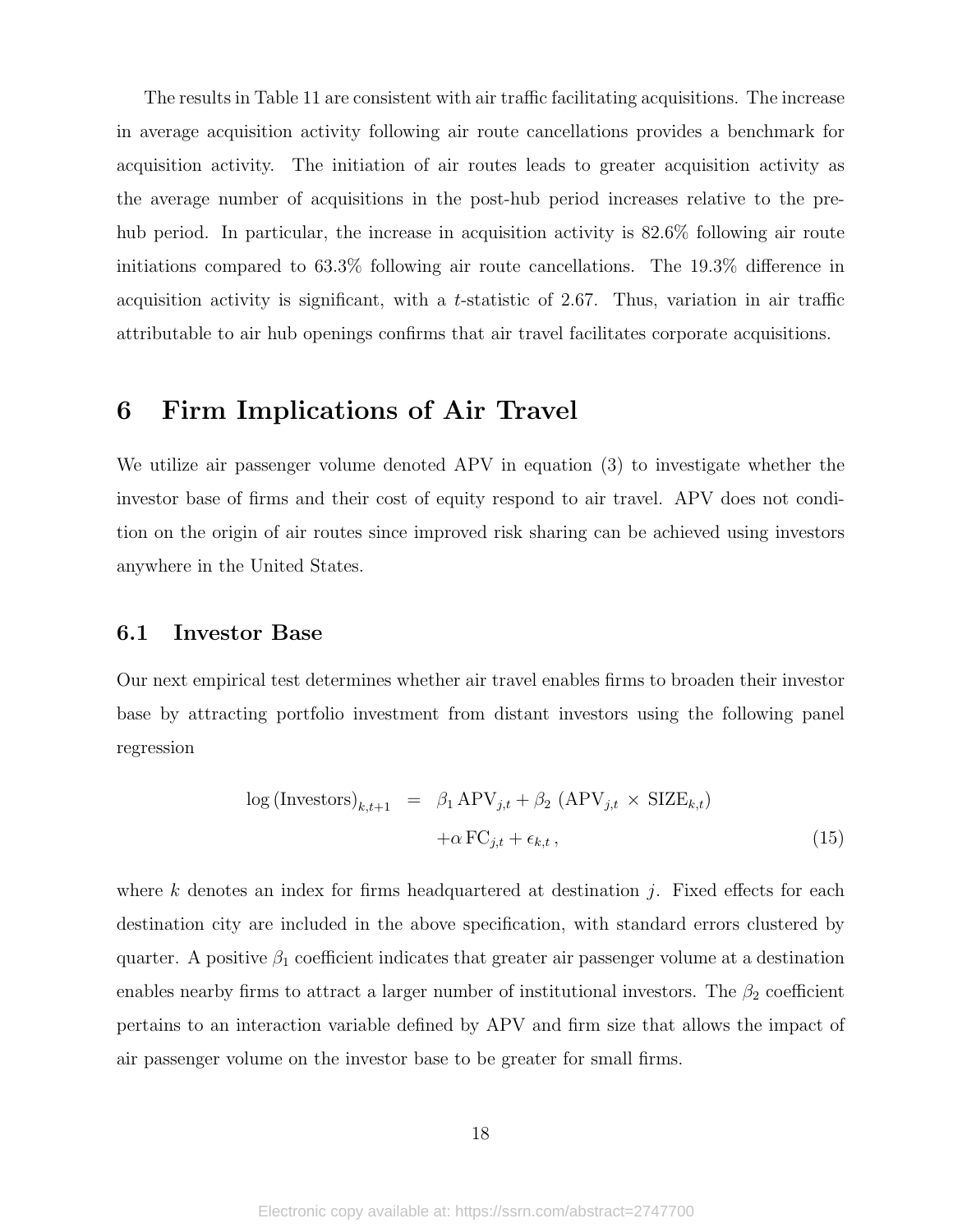According to Table 12, the  $\beta_1$  coefficient for APV is 0.071 (*t*-statistic of 6.15). Thus, greater air passenger volume at a destination is associated with nearby firms having a broader investor base comprised of more institutional investors. Furthermore, the negative  $\beta_2$  coefficient of  $-0.007$  (*t*-statistic of  $-10.37$ ) indicates that the ability of air travel to broaden the investor base of firms is greater for small firms. These results are similar for destinations with small and large populations. Thus, small firms benefit from air travel more than large firms regardless of whether they are headquartered in a small or large city.

### 6.2 Cost of Equity

According to Merton (1987), a more disperse investor base can lower a firm's cost of equity because of improved risk sharing. Motivated by this prediction, firm-level returns in the year following an air hub opening are examined in the next panel regression

Cost of Equity<sub>k,t+1,t+4</sub> = 
$$
\beta_1 \text{APV}_{j,t} + \beta_2 \text{ (APV}_{j,t} \times \text{SIZE}_{k,t})
$$
  
  $+\alpha \text{ FC}_{j,t} + \epsilon_{k,t}.$  (16)

Fixed effects for each destination city are included in the above specification that has the risk-adjusted returns of individual firms as its dependent variable, with standard errors clustered by quarter. A negative  $\beta_1$  coefficient indicates that higher air passenger volume at a destination is associated with a lower cost of equity for nearby firms.

Table 12 reports a negative  $\beta_1$  coefficient from equation (16) equaling -0.027 (*t*-statistic of -4.36). Thus, greater air passenger volume at a destination lowers the cost of equity for nearby firms. In conjunction with the positive  $\beta_1$  coefficient in equation (15), our empirical evidence is consistent with air travel improving risk sharing.

The risk sharing benefits of air travel are greater for small firms as the  $\beta_2$  coefficient in equation  $(16)$  is positive, 0.003 (*t*-statistic of 3.57). Intuitively, the familiarity of investors with large firms depends less on air travel than their familiarity with small firms. Consequently, provided air travel increases the familiarity of investors with small firms at the destination, investment allocations may be diverted from large firms toward small firms.

To interpret the economic significance of the  $\beta_1$  and  $\beta_2$  coefficients, the log market capitalization of firms is required. In unreported results, the average log market capitalization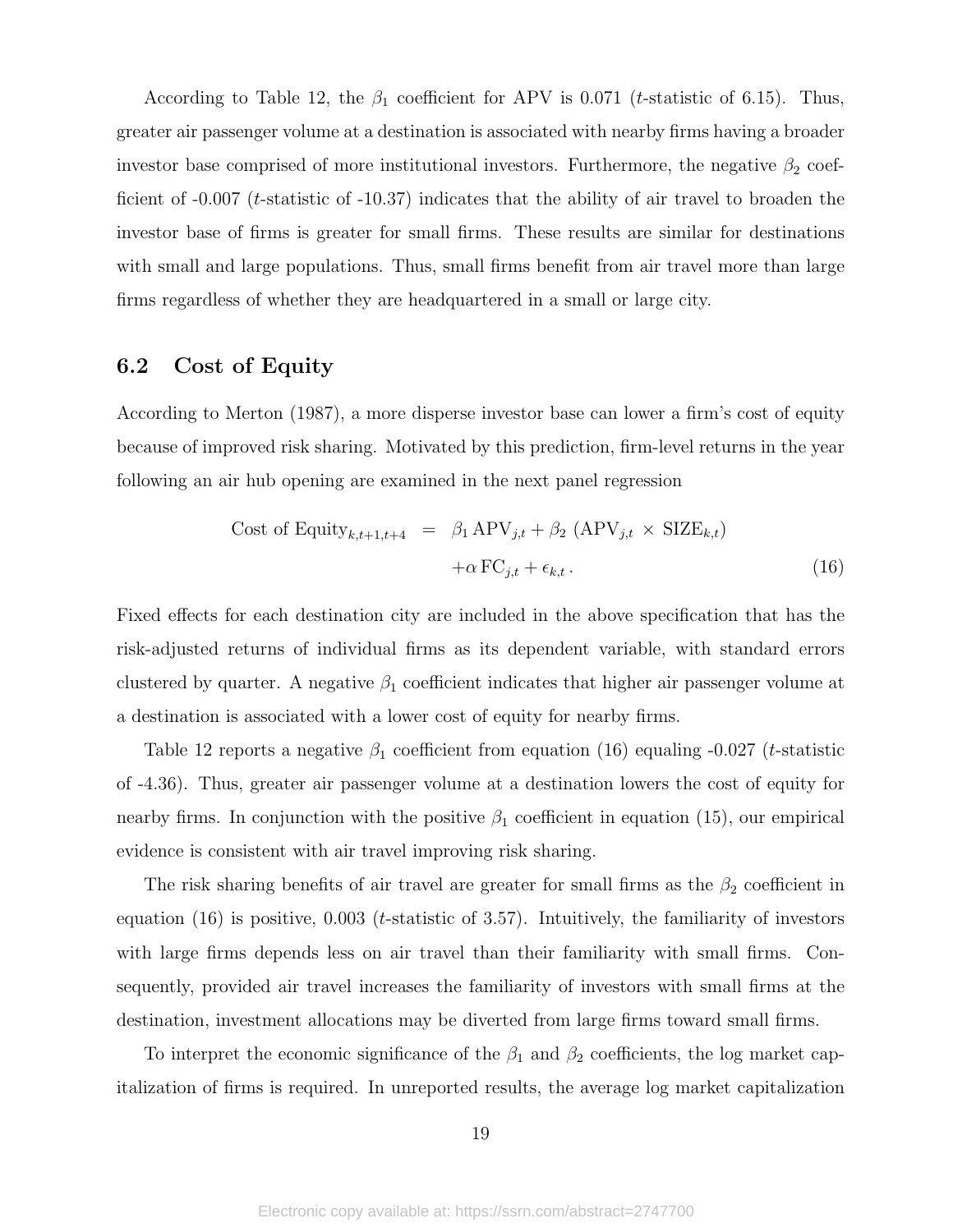equals 5.73, while an increase in APV from its median value to its 75th percentile equals 0.79. Therefore, the  $\beta_1$  and  $\beta_2$  coefficients in Table 12 imply that this increase in APV lowers the average sized firm's expected return by  $[-0.027 + 0.003 \times 5.73] \times 0.79 = -0.78\%$ per annum. Therefore, the economic importance of air travel is significant.

To summarize, by diversifying their investor base, greater air travel to a destination lowers the cost of equity for small nearby firms. Our next analysis uses exogenous variation in air passenger volume attributable to the opening of air hubs to confirm these implications of air travel.

### 6.3 Air Hub Openings

We construct an indicator variable  $NET_{j,t}$  based on variation in air traffic attributable to the opening of an air hub. This indicator variable equals zero in the three years before the opening of an air hub and the year in which the hub opens.  $NET_{i,t}$  equals 1 in the three years following an air hub's opening if more air routes involving zip code  $j$  are initiated than cancelled in the year following its opening. Conversely,  $NET_{j,t}$  equals -1 in the three years following the air hub's opening if more air routes involving zip code  $j$  are cancelled than initiated in the year following its opening. On average, route initiations attributable to an air hub opening outnumber route cancellations three-to-one.<sup>5</sup>

As  $NET_{j,t}$  is a discrete variable that either equals  $+1$  or  $-1$ , we construct an indicator function  $\text{LARGE}_{k,t}$  that equals one if the market capitalization of firm k headquartered at zip code j is above the  $70<sup>th</sup>$  percentile of all stocks. We then repeat the estimation of equation (15) and equation (16) with discrete variables  $NET_{j,t}$  and  $LARGE_{k,t}$  replacing their continuous counterparts  $APV_{j,t}$  and  $SIZE_{k,t}$ , respectively.

The air hub opening results in Table 13 based on NET are consistent with those in Table 12 as the NET coefficients are positive and negative, respectively, when the number of investors and cost of equity is the dependent variable. Specifically, these coefficients equal 0.063 (*t*-statistic of 3.28) and -0.016 (*t*-statistic of -2.15), respectively.<sup>6</sup> Intuitively,

<sup>5</sup>To focus our results on regularly scheduled air routes, we remove destinations whose airline passenger volumes are in the bottom decile.

<sup>6</sup>The interaction terms are only non-zero for large firms whose headquarter location is affected by an air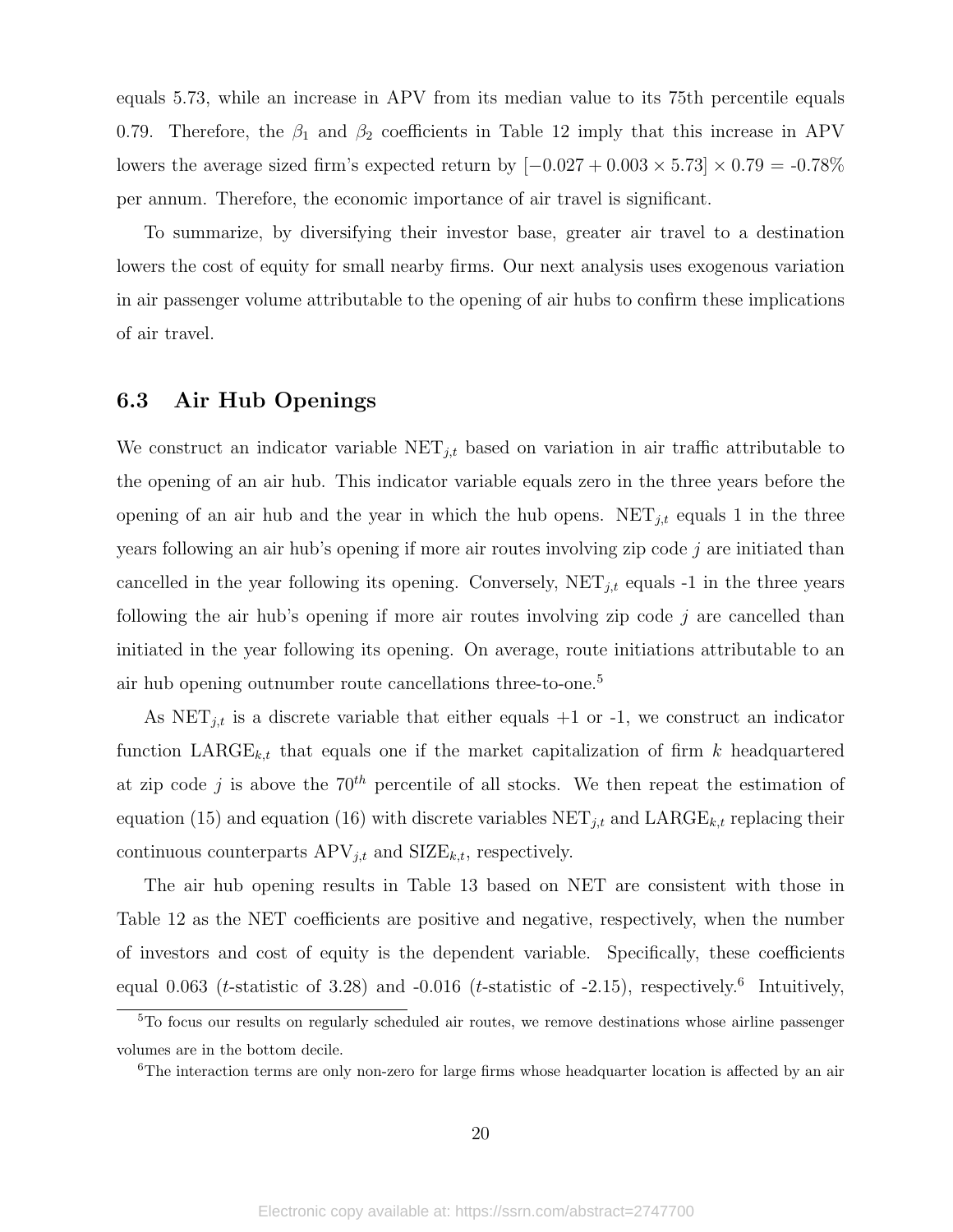the initiation of an air route to a destination because of an air hub opening increases air passenger volume at the destination.

Overall, an increase in the number of air passengers at a destination as a result of an air hub opening allows nearby firms to attract more institutional investors. This broadening of the investor base lowers their cost of equity. Consequently, the implications of air travel for firms are confirmed by the opening of air hubs.

# 7 Conclusion

Our study finds that air travel has important asset pricing and corporate finance implications. Institutional investors are more likely to invest and allocate more investment to firms headquartered at destinations that have better air connectivity with their location. In particular, air travel mitigates local investment bias and improves portfolio diversification without influencing portfolio returns. Thus, air traffic appears to facilitate investment by increasing the familiarity of investors with distant firms. Similarly, air traffic facilitates corporate acquisitions of distant target firms. These findings are confirmed by variation in air traffic attributable to the opening of air hubs.

Furthermore, a larger number of air passengers at a destination broadens the investor base of small nearby firms and lowers their cost of equity (Merton, 1987). These results are also confirmed by variation in air passengers attributable to the opening of air hubs. Overall, air travel improves the diversification of investor portfolios while lowering the cost of equity for firms.

hub opening, which seldom occurs since large firms are more likely to be headquartered in large destinations that are not affected by air hub openings.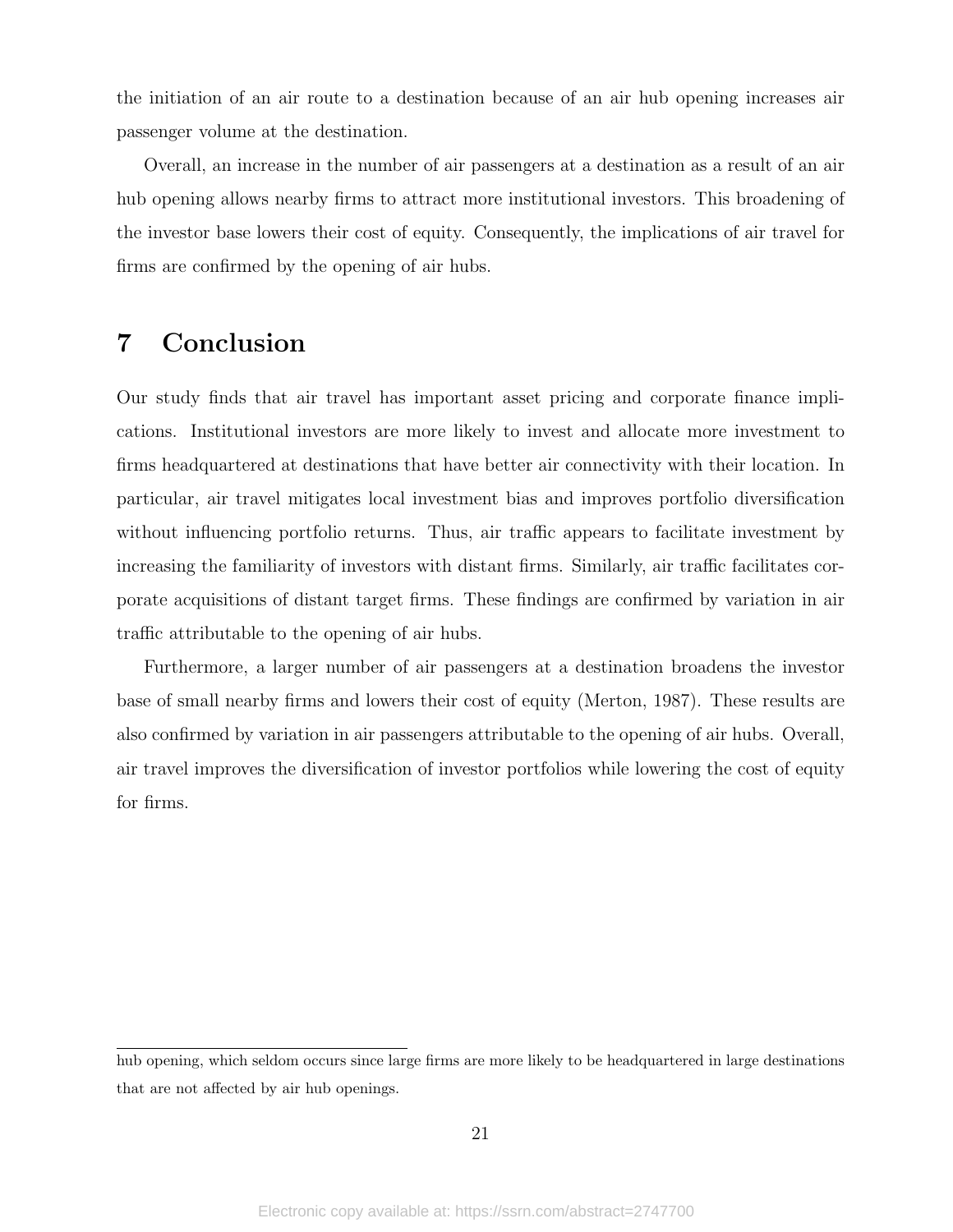# References

Bernstein, S., X. Giroud, and R. Townsend, 2015, The impact of venture capital monitoring: Evidence from a natural experiment. Forthcoming in Journal of Finance.

Chakrabarti, A., and W. Mitchell, 2013, The persistent effect of geographic distance in acquisition target selection. Organization Science 24, 1805-1826.

Chemmanur, T., T. Hull, and K. Krishnan, 2015, Expertise or proximity in international private equity? Evidence from a natural experiment. Working Paper.

Coval, J., and T. Moskowitz, 1999, Home bias at home: Local equity preference in domestic portfolios. Journal of Finance 54, 2045-2073.

Daniel, K., M. Grinblatt, S. Titman, and R. Wermers, 1997, Measuring mutual fund performance with characteristic-based benchmarks. Journal of Finance 52, 1035-1058.

Dougal, C., C. Parsons, and S. Titman, 2015, Urban vibrancy and corporate growth. Journal of Finance 70, 163210.

Falkenstein, E., 1996, Preferences for stock characteristics as revealed by mutual fund portfolio holdings. Journal of Finance 51, 111-135.

Giroud, X., 2013, Proximity and investment: Evidence from plant-level data. Quarterly Journal of Economics 128, 861-915.

Hong, H., J. Kubik, and J. Stein, 2004, Social interaction and stock-market participation. Journal of Finance 59, 137-163.

Huberman, G., 2001, Familiarity breeds investment. Review of Financial Studies 14, 659-680.

Merton, R., 1987, A simple model of capital market equilibrium with incomplete information. Journal of Finance 42, 483510.

Pirinsky, C., and Q. Wang, 2006, Does corporate headquarters location matter for stock returns? Journal of Finance 61, 1991-2005.

22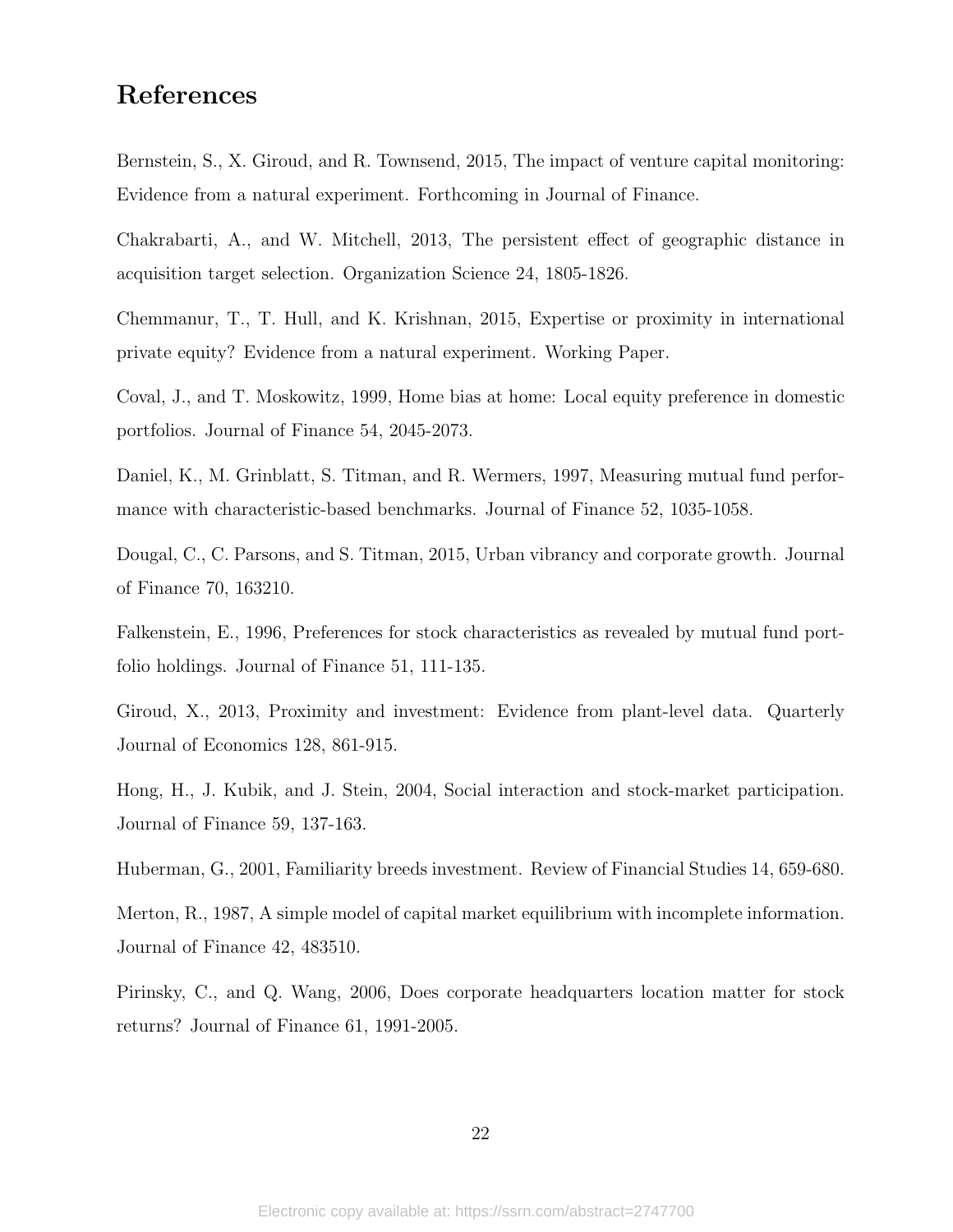Pool, V., N. Stoffman, and S. Yonker, 2012, No place like home: Familiarity in mutual fund manager portfolio choice. Review of Financial Studies 25, 2563-2599.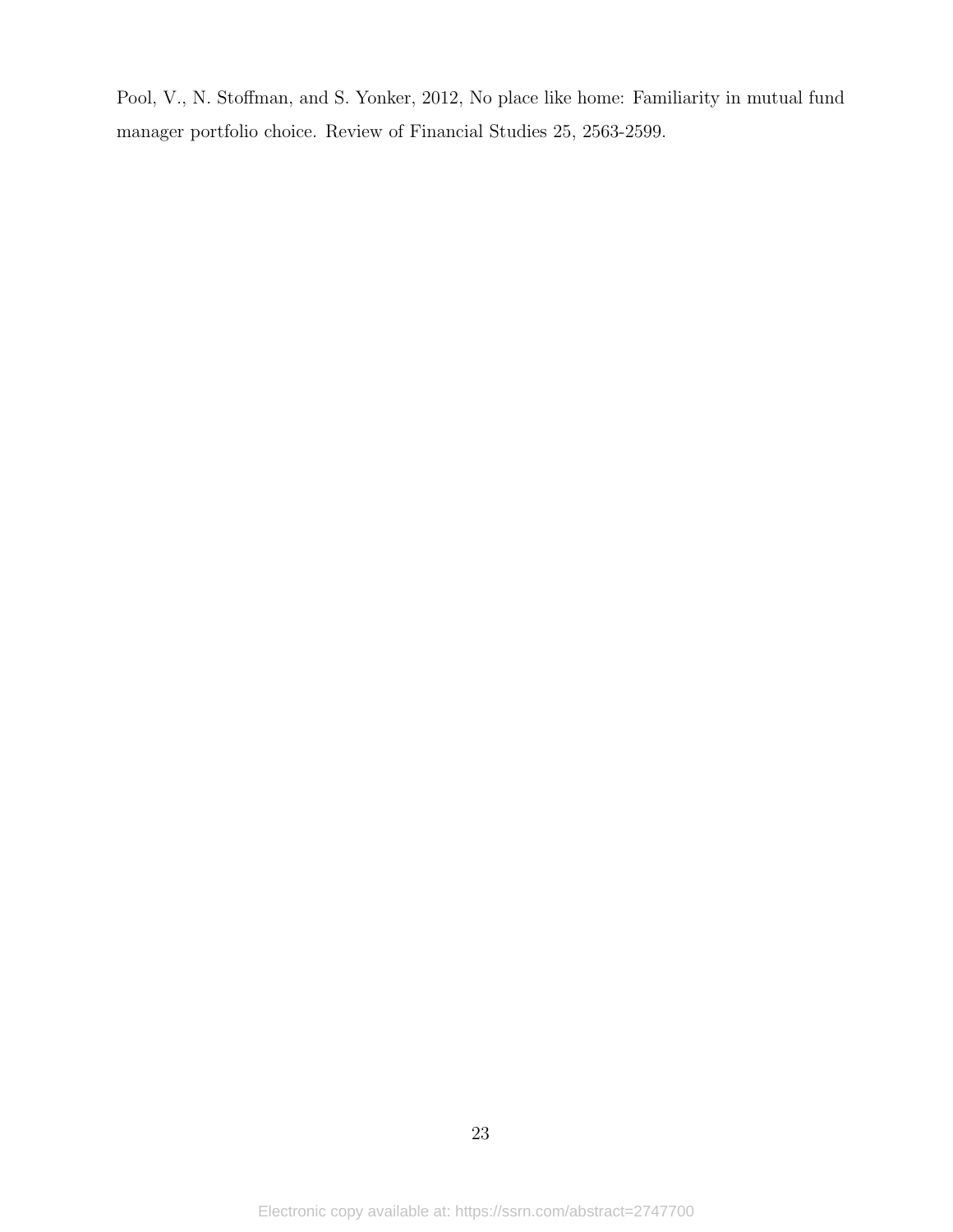### **Figure 1. New Hub Opening**



Figure 1: The panels in this figure illustrate the impact of air hub openings on air traffic (Panel A), portfolio holdings in millions of dollars (Panel B), and number of investors (Panel C). The HUB indicator variable equals  $+1$  if an air route is initiated between the origin and destination following an air hub opening. Conversely, this indicator variable equals -1 if an air route is cancelled following an air hub opening. Air traffic, portfolio holdings, and number of investors pertain to destinations served by connecting flights through an air hub and not the air hub's location.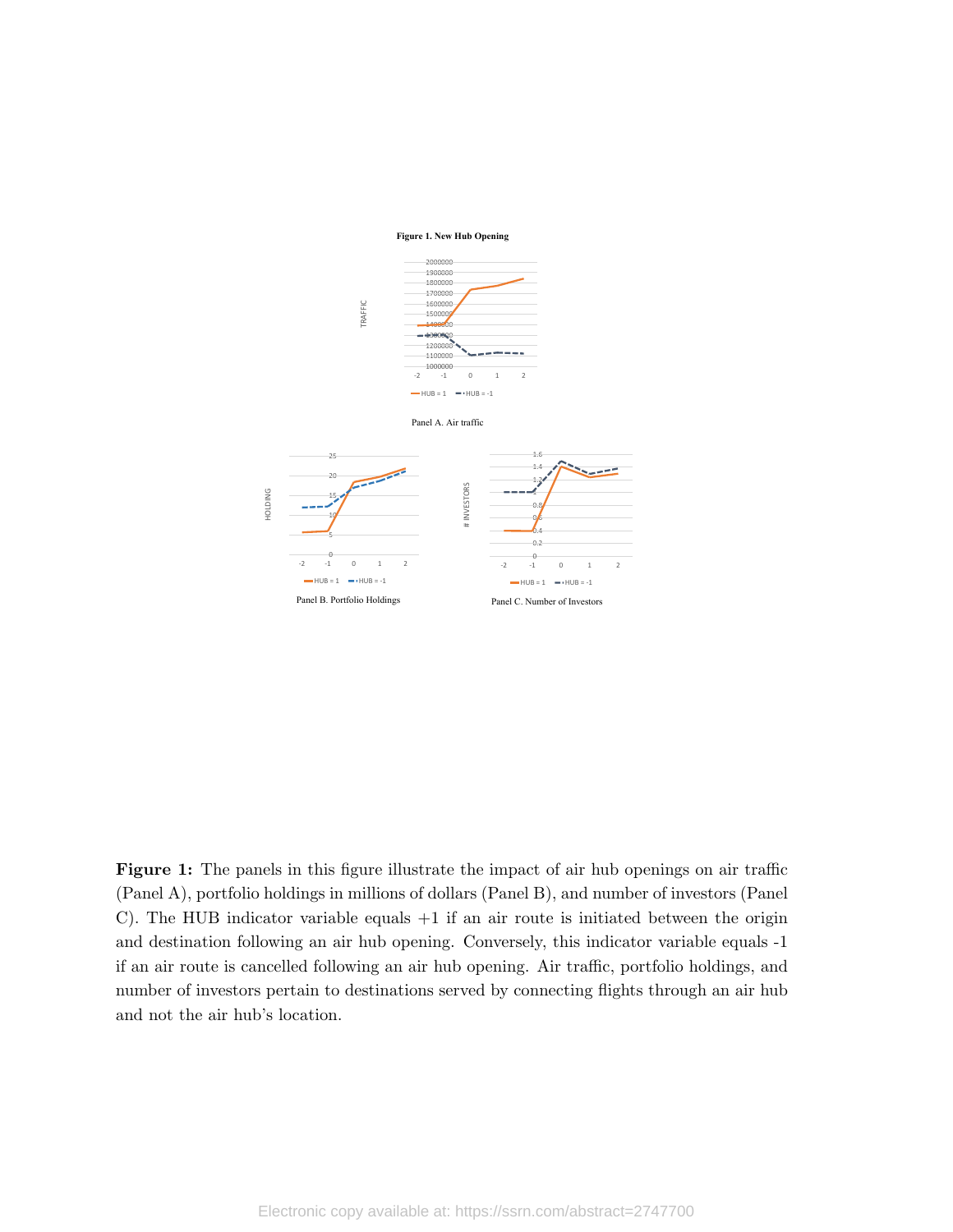### Table 1: Summary Statistics

This table reports summary statistics for the zip codes in our analysis as well as air traffic (AT), defined in equation (1), and distance (DIST). AT equals the log number of air passengers flying between an origin (zip code  $i$ ), where investors are located, and a destination (zip code  $j$ ), where firms are headquartered. All airports within 30 miles of each zip code are evaluated. Average AT in each year is conditional on air traffic between a pair of zip codes being positive. The averages for air traffic share (ATS) defined in equation (2) and air passenger volume (APV) defined in equation (3) are also recorded. ATS represents the fraction of air passengers flying from an origin to a destination, while APV represents the log number of air passengers at a destination.

|      | Zip Code | Investor  | Firm      | Average     | Average | Average    | Average    |
|------|----------|-----------|-----------|-------------|---------|------------|------------|
| Year | Pairs    | Zip Codes | Zip Codes | <b>DIST</b> | AT      | <b>ATS</b> | <b>APV</b> |
| 1991 | 74,577   | 457       | 1,853     | 1,090       | 12.593  | $0.73\%$   | 14.352     |
| 1992 | 83,197   | 472       | 1,881     | 1,093       | 12.469  | $0.70\%$   | 14.346     |
| 1993 | 91,735   | 492       | 1,956     | 1,081       | 12.405  | 0.67%      | 14.352     |
| 1994 | 98,439   | 510       | 2,155     | 1,090       | 12.443  | $0.65\%$   | 14.382     |
| 1995 | 108,648  | 535       | 2,260     | 1,088       | 12.517  | $0.63\%$   | 14.301     |
| 1996 | 116,000  | 572       | 2,293     | 1,081       | 12.537  | $0.62\%$   | 14.283     |
| 1997 | 125,834  | 605       | 2,309     | 1,083       | 12.558  | $0.59\%$   | 14.363     |
| 1998 | 143,782  | 640       | 2,315     | 1,087       | 12.629  | $0.57\%$   | 14.500     |
| 1999 | 145,455  | 665       | 2,250     | 1,112       | 12.614  | $0.56\%$   | 14.581     |
| 2000 | 159,360  | 724       | 2,218     | 1,123       | 12.682  | $0.57\%$   | 14.638     |
| 2001 | 154,975  | 689       | 2,128     | 1,132       | 12.726  | $0.56\%$   | 14.541     |
| 2002 | 158,834  | 722       | 2,128     | 1,137       | 12.618  | $0.56\%$   | 14.443     |
| 2003 | 168,978  | 726       | 2,061     | 1,125       | 12.575  | $0.53\%$   | 14.369     |
| 2004 | 181,499  | 768       | 1,994     | 1,125       | 12.587  | $0.52\%$   | 14.419     |
| 2005 | 179,739  | 792       | 1,908     | 1,114       | 12.647  | $0.56\%$   | 14.467     |
| 2006 | 183,127  | 819       | 1,888     | 1,104       | 12.716  | $0.56\%$   | 14.469     |
| 2007 | 187,081  | 855       | 1,853     | 1,106       | 12.719  | $0.58\%$   | 14.518     |
| 2008 | 180,731  | 875       | 1,804     | 1,119       | 12.699  | 0.61%      | 14.521     |
| 2009 | 170,016  | 846       | 1,745     | 1,116       | 12.638  | $0.62\%$   | 14.466     |
| All  | 142,737  | 672       | 2,053     | 1,109       | 12.617  | $0.59\%$   | 14.437     |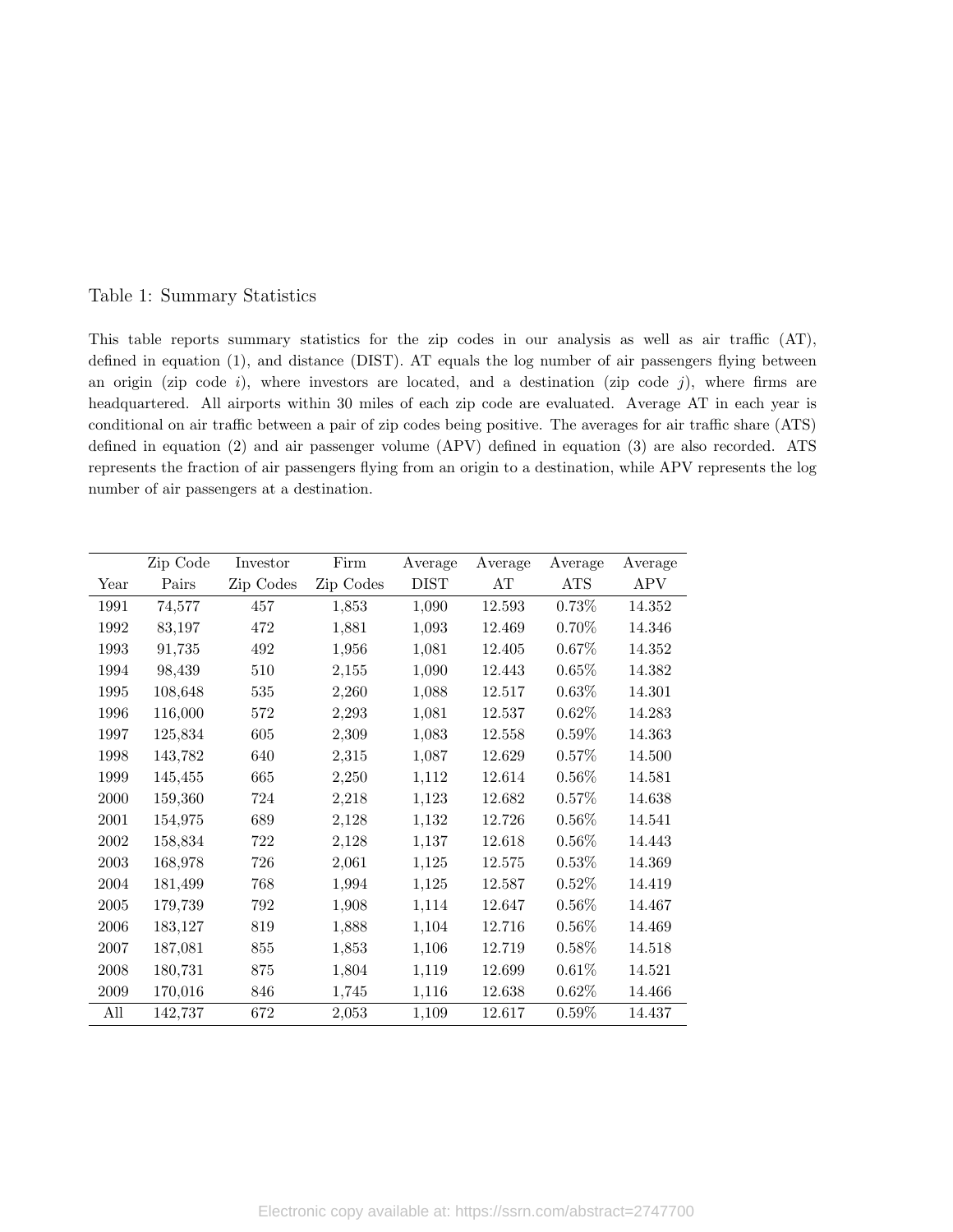### Table 2: Impact of Air Traffic on Portfolio Investment

This table reports the results from the panel regression in equation (4) that examines the impact of air traffic (AT) defined in equation (1) on the number of investors with equity positions in firms at the destination,  $\log(\text{Investors})_{i,j,t+1} = \beta_1 \text{AT}_{i,j,t} + \beta_2 \log(\text{DIST})_{i,j} + \alpha \text{FC}_{j,t} + \epsilon_{i,j,t}$  and the results from the panel regression in equation (5),  $\log(\text{Holdings})_{i,j,t+1} = \beta_1 \widetilde{\text{AT}}_{i,j,t} + \beta_2 \log(\text{DIST})_{i,j} + \alpha \text{FC}_{j,t} + \epsilon_{i,j,t}$  that replaces the number of investors with dollar-denominated portfolio holdings. AT is defined as the log number of air passengers travelling between an origin (zip code  $i$ ), where investors are located, and a destination (zip code  $j$ ), where firms are headquartered. DIST denotes the distance between investors and firms. FC contains average firm characteristics at the destination for book-to-market (BM), size (SIZE), and past return (PRET) characteristics as well as capital expenditures (CAPEX), equity issuance, debt issuance, idiosyncratic volatility (IVOL), leverage, and return on assets (ROA). The asterisks \*\*\*, \*\*, and \* denote significance at the 1%, 5%, and 10% significance levels, respectively.

|                 |            | Number of Investors       |            | Portfolio Holdings        |
|-----------------|------------|---------------------------|------------|---------------------------|
|                 |            |                           |            |                           |
| AT              | $0.005***$ | $0.003***$                | $0.014***$ | $0.006**$                 |
|                 | (8.08)     | (6.04)                    | (5.48)     | (2.69)                    |
| <b>DIST</b>     |            | $-0.005**$                |            | $-0.023***$               |
|                 |            | $(-2.37)$                 |            | $(-3.96)$                 |
| BM              |            | 0.001                     |            | $-0.066***$               |
|                 |            | (1.10)                    |            | $(-5.10)$                 |
| <b>SIZE</b>     |            | $0.060***$                |            | $0.388***$                |
|                 |            | (35.51)                   |            | (51.34)                   |
| PRET            |            | $-0.016***$               |            | $0.091***$                |
|                 |            | $(-9.49)$                 |            | (7.89)                    |
| <b>CAPEX</b>    |            | $-0.002***$               |            | $-0.006***$               |
|                 |            | $(-4.82)$                 |            | $(-4.31)$                 |
| Equity Issuance |            | $0.030***$                |            | $0.193***$                |
|                 |            | (3.13)                    |            | (5.26)                    |
| Debt Issuance   |            | $-0.004***$               |            | $0.020**$                 |
|                 |            | $(-2.95)$                 |            | (2.72)                    |
| <b>IVOL</b>     |            | $1.368***$                |            | $-4.941***$               |
|                 |            | (3.31)                    |            | $(-5.57)$                 |
| Leverage        |            | $0.034***$                |            | $0.116***$                |
|                 |            | (8.12)                    |            | (4.88)                    |
| <b>ROA</b>      |            | $-0.009*$                 |            | $0.233***$                |
|                 |            | $(-1.83)$                 |            | (5.30)                    |
| Fixed effects   |            | Origin $\times$ Year      |            | Origin $\times$ Year      |
|                 |            | Destination $\times$ Year |            | Destination $\times$ Year |
| Observations    | 7,943,644  | 7,903,978                 | 5,750,544  | 5,723,598                 |
| Adj. $R^2$      | 0.229      | 0.256                     | 0.238      | 0.319                     |
|                 |            |                           |            |                           |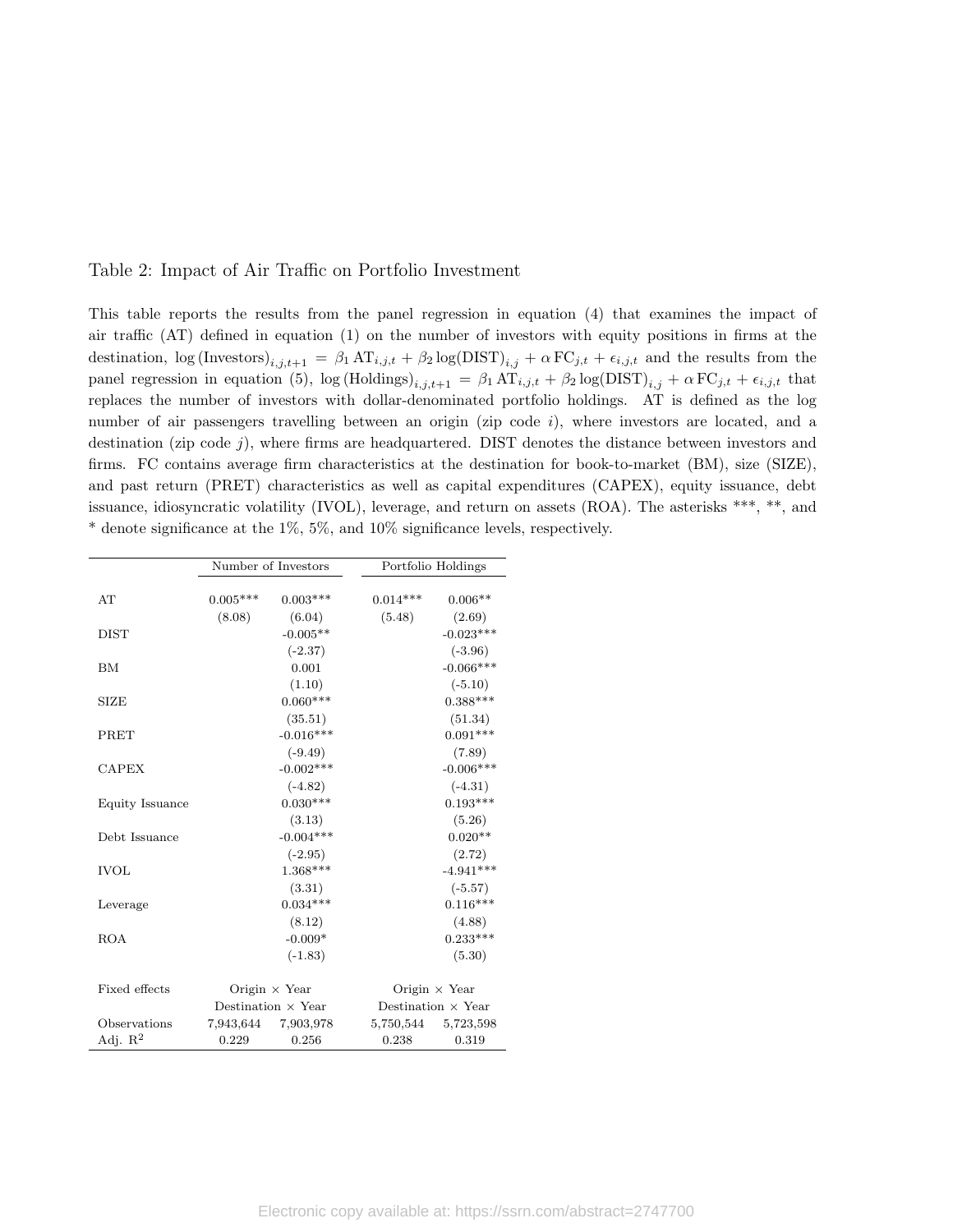### Table 3: Impact of Air Traffic on Portfolio Investment in Large versus Small Destinations

This table reports the results from the panel regression in equation (4) that examines the impact of air traffic (AT) defined in equation (1) on the number of investors with equity positions in firms at the destination and the results from the panel regression in equation (5) that replaces the number of investors with dollar-denominated portfolio holdings. AT is defined as the log number of air passengers travelling between an origin (zip code i), where investors are located, and a destination (zip code j), where firms are headquartered. Both specifications are estimated separately for small and large destinations, with these subsets defined based on the median population. The asterisks \*\*\*, \*\*, and \* denote significance at the 1%, 5%, and 10% significance levels, respectively.

|                     | Number of Investors |                           |                   | Portfolio Holdings        |
|---------------------|---------------------|---------------------------|-------------------|---------------------------|
|                     | Large Destination   | Small Destination         | Large Destination | Small Destination         |
|                     |                     |                           |                   |                           |
| AT                  | $0.003***$          | $0.003***$                | 0.002             | $0.009***$                |
|                     | (3.19)              | (5.50)                    | (0.51)            | (3.26)                    |
| <b>DIST</b>         | $-0.007**$          | $-0.004**$                | $-0.026***$       | $-0.022***$               |
|                     | $(-2.12)$           | $(-2.23)$                 | $(-3.53)$         | $(-2.90)$                 |
| BM                  | 0.000               | $0.003**$                 | $-0.071***$       | $-0.055***$               |
|                     | (0.26)              | (2.58)                    | $(-4.72)$         | $(-3.81)$                 |
| <b>SIZE</b>         | $0.061***$          | $0.059***$                | $0.392***$        | $0.382***$                |
|                     | (29.47)             | (28.92)                   | (41.14)           | (49.48)                   |
| PRET                | $-0.017***$         | $-0.014***$               | $0.095***$        | $0.085***$                |
|                     | $(-7.76)$           | $(-10.90)$                | (7.40)            | (7.52)                    |
| <b>CAPEX</b>        | $-0.002***$         | 0.043                     | $-0.006***$       | $0.609**$                 |
|                     | $(-4.24)$           | (1.16)                    | $(-3.23)$         | (2.74)                    |
| Equity Issuance     | $0.036***$          | $0.028**$                 | $0.189***$        | $0.211***$                |
|                     | (2.89)              | (2.86)                    | (3.65)            | (4.44)                    |
| Debt Issuance       | $-0.004*$           | $-0.004$                  | 0.018             | $0.019*$                  |
|                     | $(-1.88)$           | $(-1.69)$                 | (1.42)            | (1.83)                    |
| <b>IVOL</b>         | $1.306***$          | $1.559***$                | $-4.231***$       | $-7.664**$                |
|                     | (3.10)              | (3.44)                    | $(-3.87)$         | $(-2.33)$                 |
| Leverage            | $0.031***$          | $0.041***$                | $0.112***$        | $0.133***$                |
|                     | (5.28)              | (6.54)                    | (3.82)            | (3.64)                    |
| <b>ROA</b>          | $-0.014**$          | 0.003                     | $0.221***$        | $0.227***$                |
|                     | $(-2.17)$           | (0.21)                    | (3.97)            | (3.99)                    |
| Fixed effects       |                     | Origin $\times$ Year      |                   | Origin $\times$ Year      |
|                     |                     | Destination $\times$ Year |                   | Destination $\times$ Year |
| Observations        | 4,664,885           | 3,238,988                 | 3,441,842         | 2,281,620                 |
| Adj. $\mathbf{R}^2$ | 0.265               | 0.242                     | 0.324             | 0.308                     |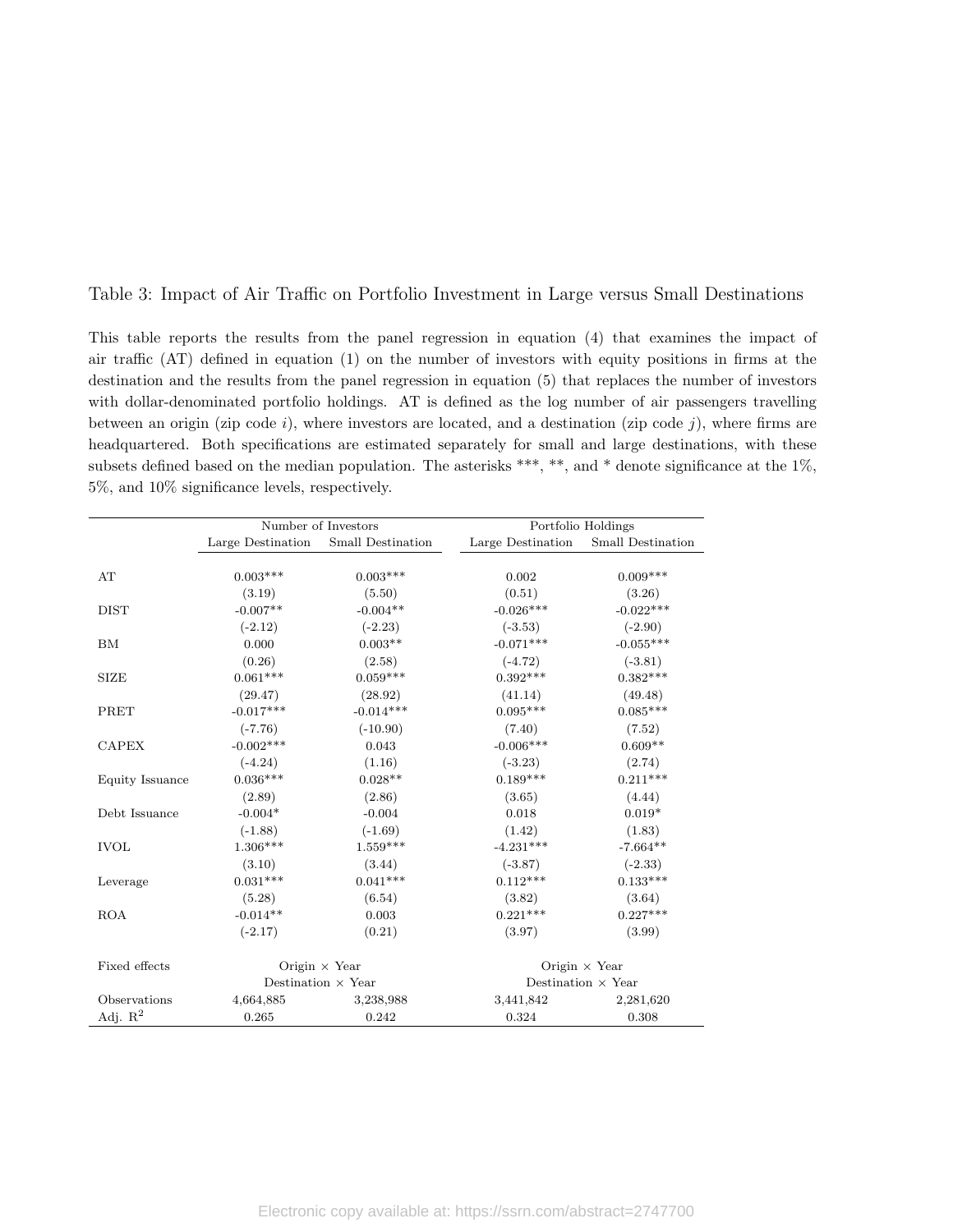### Table 4: Impact of Air Traffic on Local Investor Bias

This table reports the results from the panel regression in equation (6) that examines the impact of air traffic share (ATS) defined in equation (2) and distance (DIST) on the market-capitalization adjusted portfolio weights of firms,  $\text{PWD}_{i,j,t+1} = \beta_1 \text{ATS}_{i,j,t} + \beta_2 \log(\text{DIST})_{i,j} + \alpha \text{FC}_{j,t} + \epsilon_{i,j,t}$ . ATS represents the fraction of air passengers flying from the origin (zip code  $i$ ), where investors are located, to the destination (zip code  $j$ ), where firms are headquartered. Both PWD and ATS are multiplied by 100. A positive (negative) value for PWD signifies that the representative investor at the origin is overweight (underweight) firms at the destination. FC contains average firm characteristics at the destination for book-to-market (BM), size (SIZE), and past return (PRET) characteristics as well as capital expenditures (CAPEX), equity issuance, debt issuance, idiosyncratic volatility (IVOL), leverage, and return on assets (ROA). The asterisks \*\*\*, \*\*, and \* denote significance at the  $1\%$ ,  $5\%$ , and  $10\%$  significance levels, respectively.

| <b>ATS</b>          | $0.229***$ | $0.234***$                |
|---------------------|------------|---------------------------|
|                     | (8.76)     | (8.77)                    |
| <b>DIST</b>         |            | $0.064***$                |
|                     |            | (6.08)                    |
| <b>BM</b>           |            | $-0.011***$               |
|                     |            | $(-3.55)$                 |
| <b>SIZE</b>         |            | $-0.007***$               |
|                     |            | $(-3.08)$                 |
| <b>PRET</b>         |            | $0.060***$                |
|                     |            | (8.32)                    |
| <b>CAPEX</b>        |            | $-0.001$                  |
|                     |            | $(-0.95)$                 |
| Equity Issuance     |            | 0.016                     |
|                     |            | (0.82)                    |
| Debt Issuance       |            | $0.008**$                 |
|                     |            | (2.19)                    |
| <b>IVOL</b>         |            | $-4.549***$               |
|                     |            | $(-4.40)$                 |
| Leverage            |            | $-0.012$                  |
|                     |            | $(-0.76)$                 |
| <b>ROA</b>          |            | $0.057**$                 |
|                     |            | (2.35)                    |
|                     |            |                           |
| Fixed effects       |            | Origin $\times$ Year      |
|                     |            | Destination $\times$ Year |
| Observations        |            | 7,943,922 7,904,253       |
| Adj. $\mathbb{R}^2$ | 0.268      | 0.269                     |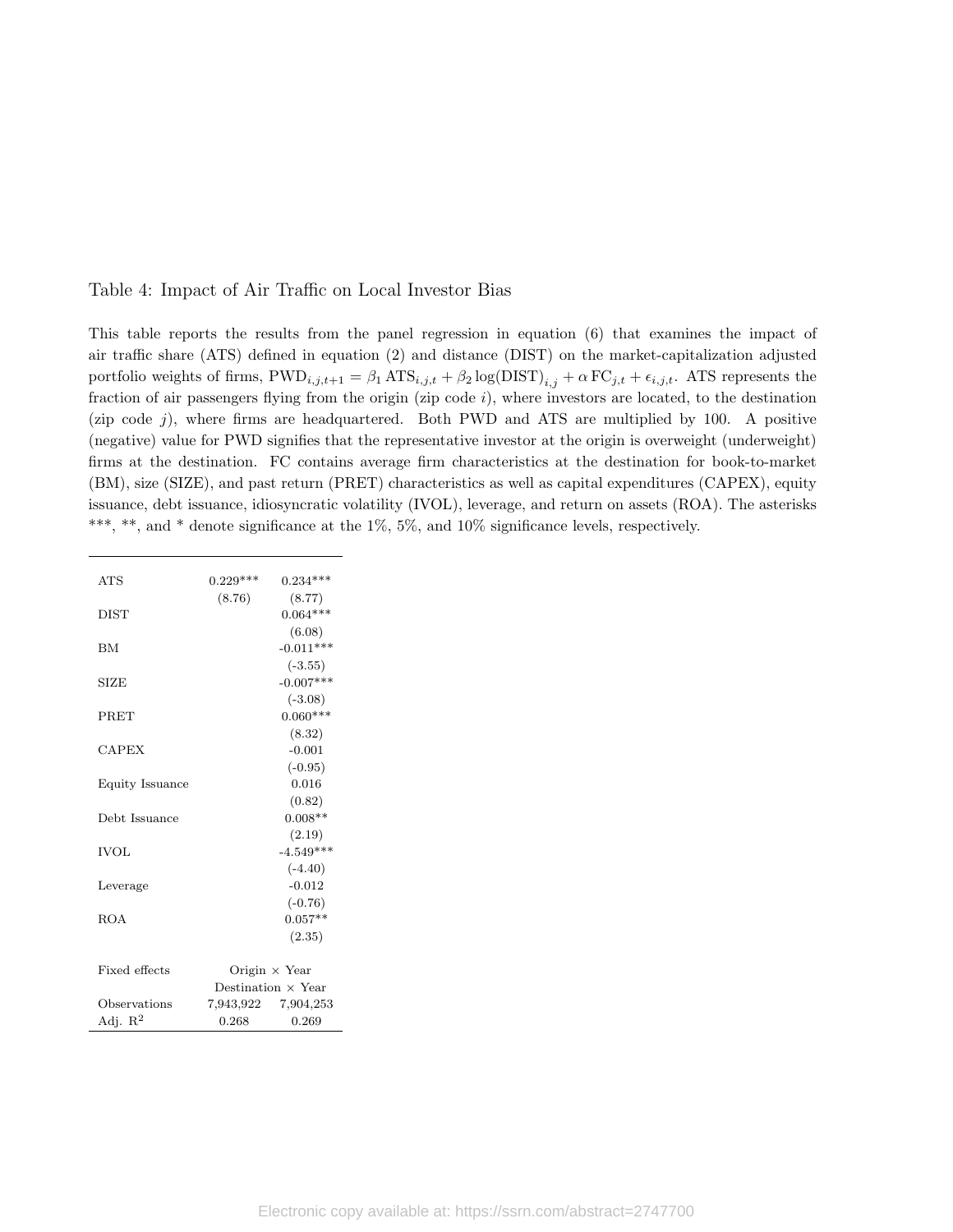### Table 5: Annual Analyses

Table 5 reports coefficients for every year of our sample period. Specifically, Panel A reports the results from equation (4) that examines the impact of air traffic (AT) and distance (DIST) on the number of investors with equity positions in firms at the destination,  $\log(\text{Investors})_{i,j,t+1} = \beta_1 \, \text{AT}_{i,j,t} + \beta_2 \log(\text{DIST})_{i,j} + \alpha \, \text{FC}_{j,t} + \epsilon_{i,j,t}.$  Panel B reports the results from equation (5), log (Holdings)<sub>i,j,t+1</sub> =  $\beta_1 A T_{i,j,t} + \beta_2 \log(DIST)_{i,j} + \alpha FC_{j,t} + \epsilon_{i,j,t}$  that replaces the number of investors with dollar-denominated portfolio holdings. Panel C reports the results from equation (6) that examines the impact of air traffic share (ATS) and distance (DIST) on the market-capitalization adjusted portfolio weights of firms,  $\text{PWD}_{i,j,t+1} = \beta_1 \text{ATS}_{i,j,t} + \beta_2 \log(\text{DIST})_{i,j} + \alpha \text{FC}_{j,t} + \epsilon_{i,j,t}$ . ATS represents the fraction of air passengers flying from the origin (zip code  $i$ ), where investors are located, to the destination (zip code j), where firms are headquartered. A positive (negative) value for PWD signifies that the representative investor at the origin is overweight (underweight) firms at the destination. Both PWD and ATS are multiplied by 100. The control variables in these specifications include average firm characteristics at the destination for book-to-market (BM), size (SIZE), and past return (PRET) characteristics as well as capital expenditures (CAPEX), equity issuance, debt issuance, idiosyncratic volatility (IVOL), leverage, and return on assets (ROA). The asterisks \*\*\*, \*\*, and \* denote significance at the  $1\%$ ,  $5\%$ , and  $10\%$ significance levels, respectively.

|                     | 1991                 | 1992                 | 1993                 | 1994                 | 1995                 | 1996                 | 1997                 | 1998                 | 1999                 | 2000                 |
|---------------------|----------------------|----------------------|----------------------|----------------------|----------------------|----------------------|----------------------|----------------------|----------------------|----------------------|
| AT                  | $0.004***$<br>(3.78) | 0.001<br>(1.36)      | $0.002**$<br>(2.23)  | $0.002**$<br>(2.02)  | $0.003***$<br>(3.15) | $0.004***$<br>(4.56) | $0.004***$<br>(5.05) | $0.004***$<br>(5.81) | $0.003***$<br>(3.25) | $0.003***$<br>(3.34) |
| Observations        | 224,036              | 251,122              | 260,876              | 285,363              | 316,483              | 322,534              | 357,213              | 397,083              | 413,350              | 443,801              |
| Adj. $\mathbb{R}^2$ | 0.244                | 0.242                | 0.256                | 0.255                | 0.254                | 0.249                | 0.248                | 0.244                | 0.261                | 0.251                |
|                     |                      |                      |                      |                      |                      |                      |                      |                      |                      |                      |
|                     | 2001                 | 2002                 | 2003                 | 2004                 | 2005                 | 2006                 | 2007                 | 2008                 | 2009                 |                      |
| AT                  | $0.004***$<br>(4.33) | $0.003***$<br>(4.06) | $0.004***$<br>(4.94) | $0.003***$<br>(3.64) | $0.003***$<br>(4.43) | $0.004***$<br>(4.81) | $0.003***$<br>(4.07) | $0.003***$<br>(3.64) | $0.003***$<br>(3.66) |                      |
| Observations        | 446,549              | 467,673              | 504,778              | 543,131              | 533,301              | 540,919              | 554,803              | 531,479              | 509,484              |                      |
| Adj. $\mathbb{R}^2$ | 0.259                | 0.243                | 0.252                | 0.254                | 0.266                | 0.268                | 0.257                | 0.255                | 0.258                |                      |

Panel A: Number of investors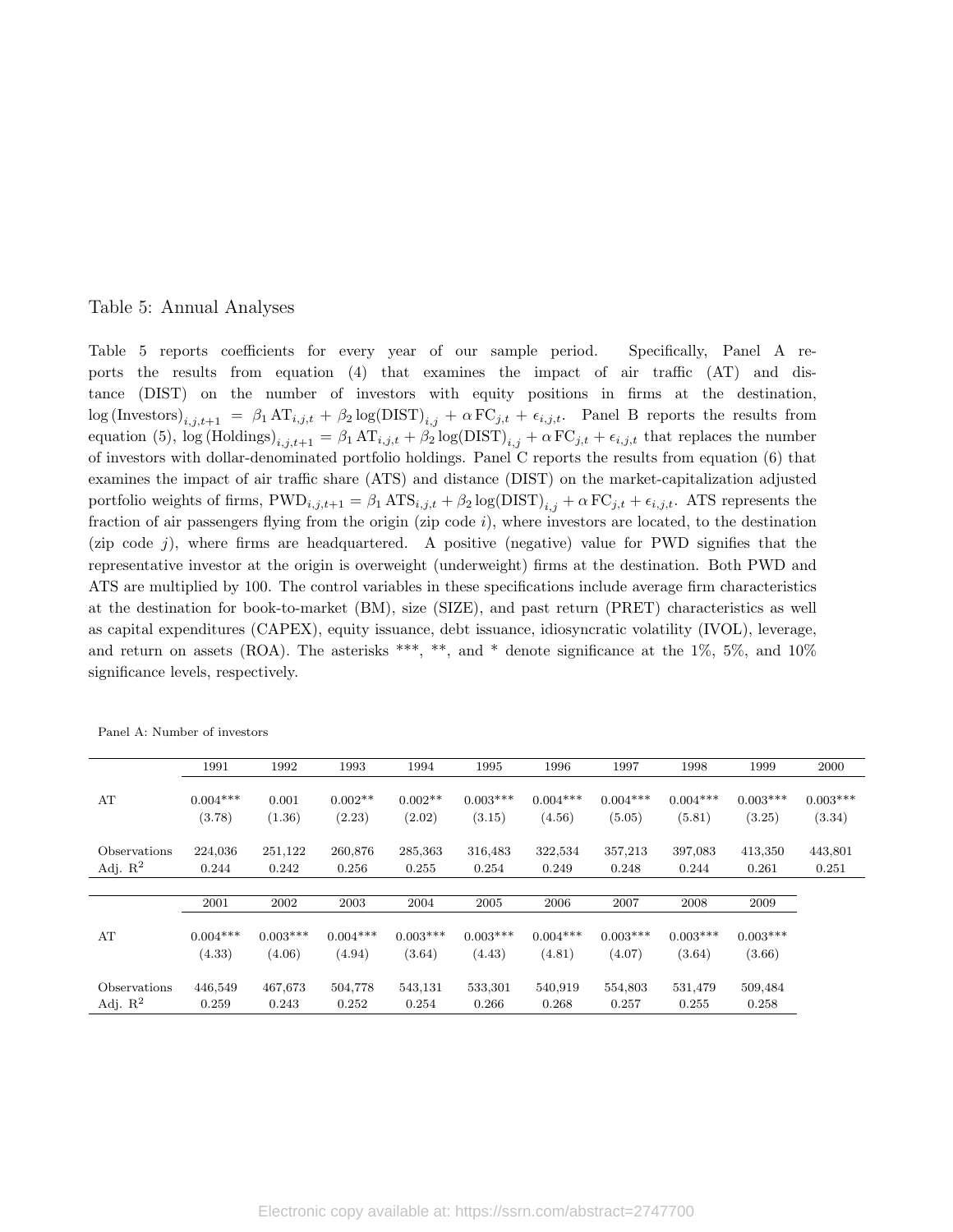|                     | 1991       | 1992       | 1993       | 1994       | 1995       | 1996       | 1997       | 1998       | 1999       | 2000       |
|---------------------|------------|------------|------------|------------|------------|------------|------------|------------|------------|------------|
| AT                  | $-0.007$   | $-0.007$   | $-0.011**$ | $-0.007$   | $-0.003$   | 0.005      | 0.003      | $0.011***$ | $0.013***$ | $0.009**$  |
|                     | $(-1.31)$  | $(-1.58)$  | $(-2.56)$  | $(-1.50)$  | $(-0.61)$  | (1.14)     | (0.78)     | (2.76)     | (3.18)     | (2.27)     |
| Observations        | 159,574    | 179,509    | 189,557    | 205,004    | 231,138    | 239,041    | 269,640    | 291,270    | 299,225    | 320,370    |
| Adj. $\mathbf{R}^2$ | 0.311      | 0.306      | 0.287      | 0.285      | 0.292      | 0.284      | 0.293      | 0.297      | 0.333      | 0.336      |
|                     |            |            |            |            |            |            |            |            |            |            |
|                     | 2001       | 2002       | 2003       | 2004       | 2005       | 2006       | 2007       | 2008       | 2009       |            |
| AT                  | 0.002      | $0.010***$ | $0.006*$   | $0.008**$  | $0.010***$ | $0.011***$ | $0.009***$ | $0.012***$ | $0.008**$  |            |
|                     | (0.55)     | (2.79)     | (1.77)     | (2.52)     | (3.09)     | (3.24)     | (2.81)     | (3.42)     | (2.20)     |            |
| Observations        | 323,139    | 332,578    | 361,674    | 395,382    | 395,800    | 402,142    | 410,266    | 369,819    | 348,470    |            |
| Adj. $R^2$          | 0.328      | 0.327      | 0.329      | 0.324      | 0.323      | 0.316      | 0.315      | 0.318      | 0.330      |            |
| Panel C: Local bias |            |            |            |            |            |            |            |            |            |            |
|                     | 1991       | 1992       | 1993       | 1994       | 1995       | 1996       | 1997       | 1998       | 1999       | 2000       |
| <b>ATS</b>          | $0.182***$ | $0.225***$ | $0.256***$ | $0.289***$ | $0.279***$ | $0.240***$ | $0.293***$ | $0.258***$ | $0.262***$ | $0.236***$ |
|                     | (2.73)     | (3.36)     | (4.25)     | (4.07)     | (3.61)     | (3.43)     | (4.15)     | (4.38)     | (4.53)     | (4.83)     |
| Observations        | 159,574    | 179,509    | 189,589    | 205,010    | 231,138    | 239,044    | 269,641    | 291,271    | 299,225    | 320,373    |
| Adj. $R^2$          | 0.2365     | 0.2989     | 0.2921     | 0.3189     | 0.2816     | 0.2627     | 0.2616     | 0.2167     | 0.2373     | 0.2648     |
|                     |            |            |            |            |            |            |            |            |            |            |
|                     | 2001       | 2002       | 2003       | 2004       | 2005       | 2006       | 2007       | 2008       | 2009       |            |
| <b>ATS</b>          | $0.230***$ | $0.214***$ | $0.235***$ | $0.255***$ | $0.273***$ | $0.230***$ | $0.308***$ | $0.404***$ | $0.382***$ |            |
|                     | (5.97)     | (3.83)     | (4.12)     | (4.64)     | (5.58)     | (4.90)     | (6.35)     | (9.28)     | (8.58)     |            |
| Observations        | 323,139    | 332,590    | 361,674    | 395,451    | 395,805    | 402,143    | 410,266    | 369,857    | 348,470    |            |
| Adj. $\mathbf{R}^2$ | 0.2912     | 0.2884     | 0.3073     | 0.3597     | 0.3093     | 0.3347     | 0.3475     | 0.3975     | 0.4027     |            |

Panel B: Dollar-denominated portfolio holdings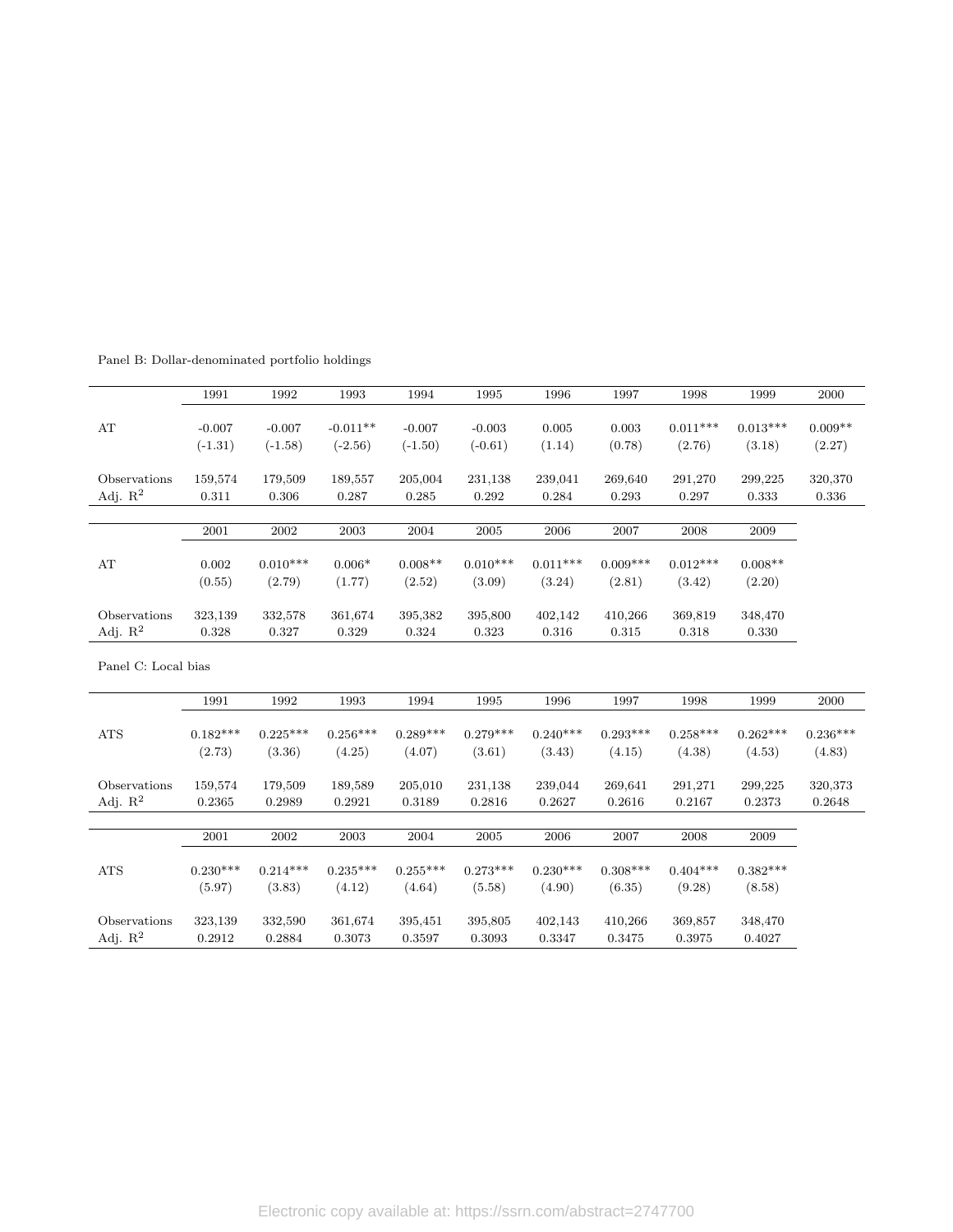### Table 6: Low Cost Air Travel

This table reports from equation (4) that examines the impact of air traffic (AT) on the number of investors with equity positions in firms at the destination,  $\log(\text{Investors})_{i,j,t+1} = \beta_1 \text{AT}_{i,j,t} + \beta_2 \log(\text{DIST})_{i,j} + \alpha \text{FC}_{j,t} + \beta_3 \log(\text{DIST})_{i,j,t+1}$  $\epsilon_{i,j,t}$ , the results from equation (5), log (Holdings) $\epsilon_{i,j,t+1} = \beta_1 A T_{i,j,t} + \beta_2 \log(DIST)_{i,j} + \alpha F C_{j,t} + \epsilon_{i,j,t}$  that replaces the number of investors with dollar-denominated portfolio holdings, and the results from equation (6) that examines the impact of air traffic share (ATS) on the market-capitalization adjusted portfolio weights of firms,  $\text{PWD}_{i,j,t+1} = \beta_1 \text{ATS}_{i,j,t} + \beta_2 \log(\text{DIST})_{i,j} + \alpha \text{FC}_{j,t} + \epsilon_{i,j,t}$ . Both PWD and ATS are multiplied by 100. AT and ATS are defined using passengers flying on low cost airlines. The control variables in these specifications include average firm characteristics at the destination for book-to-market (BM), size (SIZE), and past return (PRET) characteristics as well as capital expenditures (CAPEX), equity issuance, debt issuance, idiosyncratic volatility (IVOL), leverage, and return on assets (ROA). Standard errors are clustered by year in every specification. The asterisks \*\*\*, \*\*, and \* denote significance at the 1%, 5%, and 10% significance levels, respectively.

|                 |            | Number of Investors       |                      | Portfolio Holdings        |                           | Local Bias           |
|-----------------|------------|---------------------------|----------------------|---------------------------|---------------------------|----------------------|
| AT (low cost)   | $0.001***$ | $0.001***$                | $0.002***$<br>(3.44) | $0.002***$                |                           |                      |
| ATS (low cost)  | (3.95)     | (3.11)                    |                      | (3.06)                    | $6.486***$                | $6.552***$           |
|                 |            |                           |                      |                           | (6.47)                    | (6.42)               |
| <b>DIST</b>     |            | $-0.008$ ***              |                      | $-0.027***$               |                           | $0.016**$            |
|                 |            | $(-3.62)$                 |                      | $(-5.24)$                 |                           | (2.65)               |
| <b>BM</b>       |            | 0.001                     |                      | $-0.066***$               |                           | $-0.010***$          |
|                 |            | (1.10)                    |                      | $(-5.10)$                 |                           | $(-3.61)$            |
| <b>SIZE</b>     |            | $0.060***$                |                      | $0.388***$                |                           | $-0.002$             |
|                 |            | (35.51)                   |                      | (51.37)                   |                           | $(-1.21)$            |
| PRET            |            | $-0.016***$               |                      | $0.091***$                |                           | $0.055***$           |
|                 |            | $(-9.50)$                 |                      | (7.89)                    |                           | (8.12)               |
| <b>CAPEX</b>    |            | $-0.002***$               |                      | $-0.006***$               |                           | $-0.001$             |
|                 |            | $(-4.83)$                 |                      | $(-4.33)$                 |                           | $(-1.41)$            |
| Equity Issuance |            | $0.030***$                |                      | $0.193***$                |                           | 0.026                |
|                 |            | (3.14)                    |                      | (5.26)                    |                           | (1.36)               |
| Debt Issuance   |            | $-0.004***$               |                      | $0.020**$                 |                           | $0.007*$             |
|                 |            | $(-2.96)$                 |                      | (2.72)                    |                           | (1.91)               |
| <b>IVOL</b>     |            | $1.370***$                |                      | $-4.938***$               |                           | $-3.592***$          |
|                 |            | (3.31)                    |                      | $(-5.57)$                 |                           | $(-3.83)$            |
| Leverage        |            | $0.034***$                |                      | $0.116***$                |                           | $-0.002$             |
|                 |            | (8.12)                    |                      | (4.88)                    |                           | $(-0.14)$            |
| <b>ROA</b>      |            | $-0.009*$                 |                      | $0.233***$                |                           | $0.061**$            |
|                 |            | $(-1.83)$                 |                      | (5.32)                    |                           | (2.81)               |
|                 |            |                           |                      |                           |                           |                      |
| Fixed effects   |            | Origin $\times$ Year      |                      | Origin $\times$ Year      |                           | Origin $\times$ Year |
|                 |            | Destination $\times$ Year |                      | Destination $\times$ Year | Destination $\times$ Year |                      |
| Observations    | 7,943,379  | 7,903,713                 | 5,750,344            | 5,723,398                 | 7,320,171                 | 7,285,163            |
| Adj. $R^2$      | 0.229      | 0.256                     | 0.238                | 0.319                     | 0.229                     | 0.228                |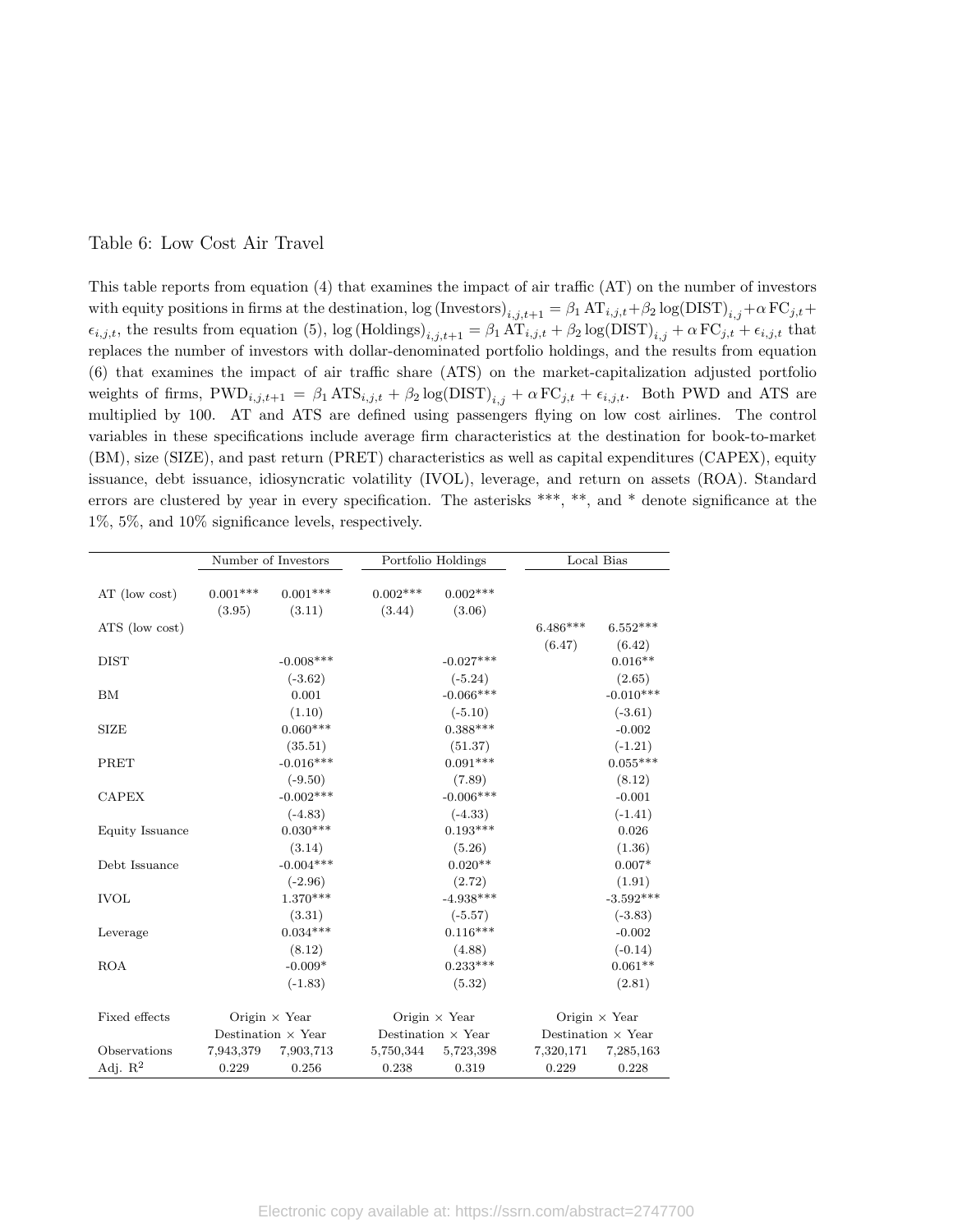### Table 7: Impact of Air Traffic on Investor Returns

This table reports the results from the panel regression in equation (7) that examines the impact of air traffic (AT) defined in equation (1) and distance (DIST) on the returns of investor portfolios, Return<sub>i,j,t+1,t+12</sub> =  $\beta_1 A T_{i,j,t} + \beta_2 \log(DIST)_{i,j} + \alpha FC_{j,t} + \epsilon_{i,j,t}$ . AT is defined as the log number of air passengers travelling between an origin (zip code  $i$ ), where investors are located, and a destination (zip code  $j$ ), where firms are headquartered. FC contains average firm characteristics at the destination for book-to-market (BM), size (SIZE), and past return (PRET) characteristics as well as capital expenditures (CAPEX), equity issuance, debt issuance, idiosyncratic volatility (IVOL), leverage, and return on assets (ROA). The asterisks \*\*\*, \*\*, and \* denote significance at the 1%, 5%, and 10% significance levels, respectively.

| AT              | 0.000  | 0.000                     |
|-----------------|--------|---------------------------|
| <b>DIST</b>     | (1.09) | (0.83)<br>$-0.000$        |
|                 |        | $(-0.26)$                 |
| <b>BM</b>       |        | $0.041***$                |
|                 |        | (3.50)                    |
| <b>SIZE</b>     |        | $-0.006*$                 |
|                 |        | $(-2.07)$                 |
| PRET            |        | $-0.138***$               |
|                 |        | $(-4.62)$                 |
| <b>CAPEX</b>    |        | $0.014***$                |
|                 |        | (7.84)                    |
| Equity Issuance |        | $-0.381***$               |
|                 |        | $(-7.98)$                 |
| Debt Issuance   |        | $-0.016*$                 |
|                 |        | $(-1.80)$                 |
| <b>IVOL</b>     |        | $8.265***$                |
|                 |        | (2.95)                    |
| Leverage        |        | $-0.008$                  |
|                 |        | $(-0.21)$                 |
| <b>ROA</b>      |        | 0.082                     |
|                 |        | (1.29)                    |
|                 |        |                           |
| Fixed effects   |        | Origin $\times$ Year      |
|                 |        | Destination $\times$ Year |
| Observations    |        | 7,943,626 7,903,978       |
| Adj. $R^2$      | 0.238  | 0.248                     |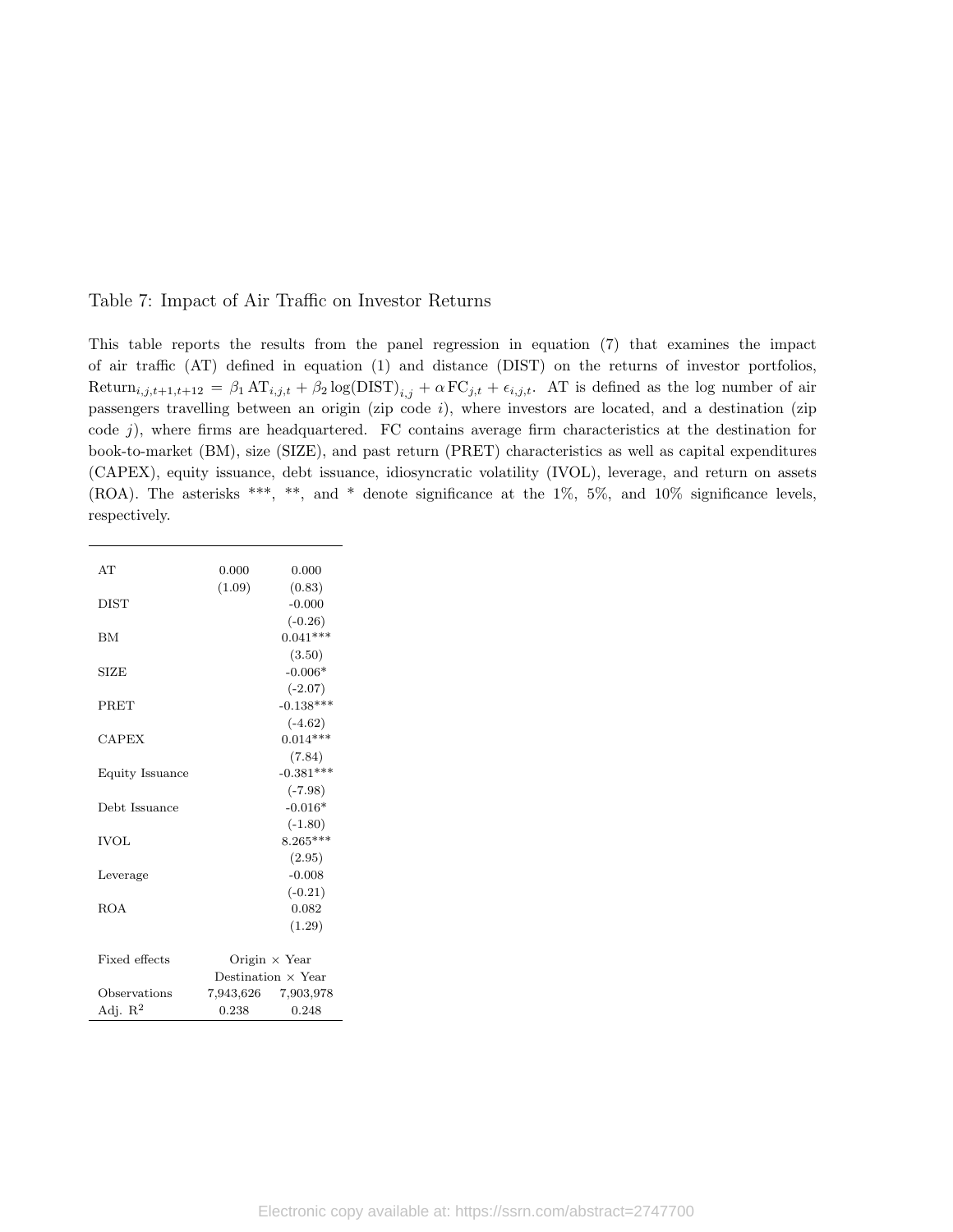### Table 8: Impact of Air Traffic on Corporate Acquisitions

This table reports the results based on pseudo acquisition probabilities. To construct the sample of potential acquiring firms, we identify acquiring firms and target firms each year. An indicator variable denoted DEAL distinguishes the actual acquiring firm from the other potential acquiring firms. The impact of air traffic on the likelihood of acquisitions is estimated using the logistic regression in equation (8),  $\text{DEAL}_{i,j,t+1,t+4} = \beta_1 \, \text{AT}_{i,j,t} + \beta_2 \log(\text{DIST})_{i,j} + \alpha \, \text{DC}_{j,t} + \gamma \, \text{DEF}_{j,t} + \epsilon_{i,j,t}.$  Industry fixed effects for the acquiring firm and the target firm are included separately in the specification along with year fixed effects to account for the clustering of acquisitions. Equation (8) is then re-estimated with abnormal returns as the dependent variable. Abnormal returns are computed using value-weighted size and book-to-market portfolio returns. DC controls for several characteristics of the acquiring firm; size, leverage, Tobin's q, and free cash flow, as well as several deal characteristics such as indicator functions for whether the acquisition involved a cash offer, private target firm, target firm in the high-tech industry, and diversified the acquiring firm's operations. DEST controls for population and per capita income at the destination. The asterisks \*\*\*, \*\*, and \* denote significance at the 1%, 5%, and 10% significance levels, respectively.

|                      | Acquisition probabilities |                 | Acquirer returns  |                 |
|----------------------|---------------------------|-----------------|-------------------|-----------------|
|                      |                           |                 |                   |                 |
| AT                   | $0.025**$                 | $0.024**$       | $-50.839$         | $-48.691$       |
|                      | (2.14)                    | (1.99)          | $(-1.34)$         | $(-1.24)$       |
| <b>DIST</b>          | $-0.148**$                | $-0.155**$      | $-0.387$          | $-0.698$        |
|                      | $(-2.29)$                 | $(-2.55)$       | $(-0.28)$         | $(-0.48)$       |
| Size $(A)$           | $0.037***$                | $0.051***$      | $-0.518$          | $-0.024$        |
|                      | (3.09)                    | (3.52)          | $(-1.31)$         | $(-0.07)$       |
| Tobin's $Q(A)$       | 0.003                     | $-0.017*$       | $-1.076$          | $-0.772$        |
|                      | (0.32)                    | $(-1.73)$       | $(-1.64)$         | $(-1.16)$       |
| Leverage $(A)$       | 0.056                     | 0.013           | 10.829            | 6.425           |
|                      | (0.29)                    | (0.07)          | (1.60)            | (1.01)          |
| Free Cash Flow $(A)$ | 0.198                     | 0.148           | $45.418**$        | 41.713**        |
|                      | (1.25)                    | (0.79)          | (2.77)            | (2.59)          |
| Diversify $(A)$      | $-0.545***$               | $-0.782***$     | 0.793             | 0.703           |
|                      | $(-6.24)$                 | $(-6.62)$       | (0.65)            | (0.50)          |
| Private $(T)$        | $-0.092*$                 | $-0.133***$     | $-0.980$          | $-1.072$        |
|                      | $(-1.65)$                 | $(-2.75)$       | $(-0.80)$         | $(-0.91)$       |
| High Tech $(T)$      | $-0.269$                  | $-0.241$        | 2.590             | 2.307           |
|                      | $(-1.14)$                 | $(-1.21)$       | (0.91)            | (0.69)          |
| Cash Deal            | 0.025                     | $-0.007$        | 1.527             | 0.967           |
|                      | (0.60)                    | $(-0.16)$       | (0.90)            | (0.65)          |
| Population           | $-0.004$                  | 0.001           | $-0.034$          | 0.104           |
|                      | $(-0.19)$                 | (0.04)          | $(-0.07)$         | (0.17)          |
| Income               | $-0.127$                  | $-0.157$        | 1.610             | 3.291           |
|                      | $(-1.04)$                 | $(-1.36)$       | (0.53)            | (1.17)          |
|                      |                           |                 |                   |                 |
| Fixed effects        | Acquirer industry         | Target industry | Acquirer industry | Target industry |
|                      | Year                      | Year            | Year              | Year            |
| Observations         | 7,067                     | 7,048           | 6,395             | 6,395           |
| Pseudo $R^2$         | 0.086                     | 0.084           | 0.053             | 0.032           |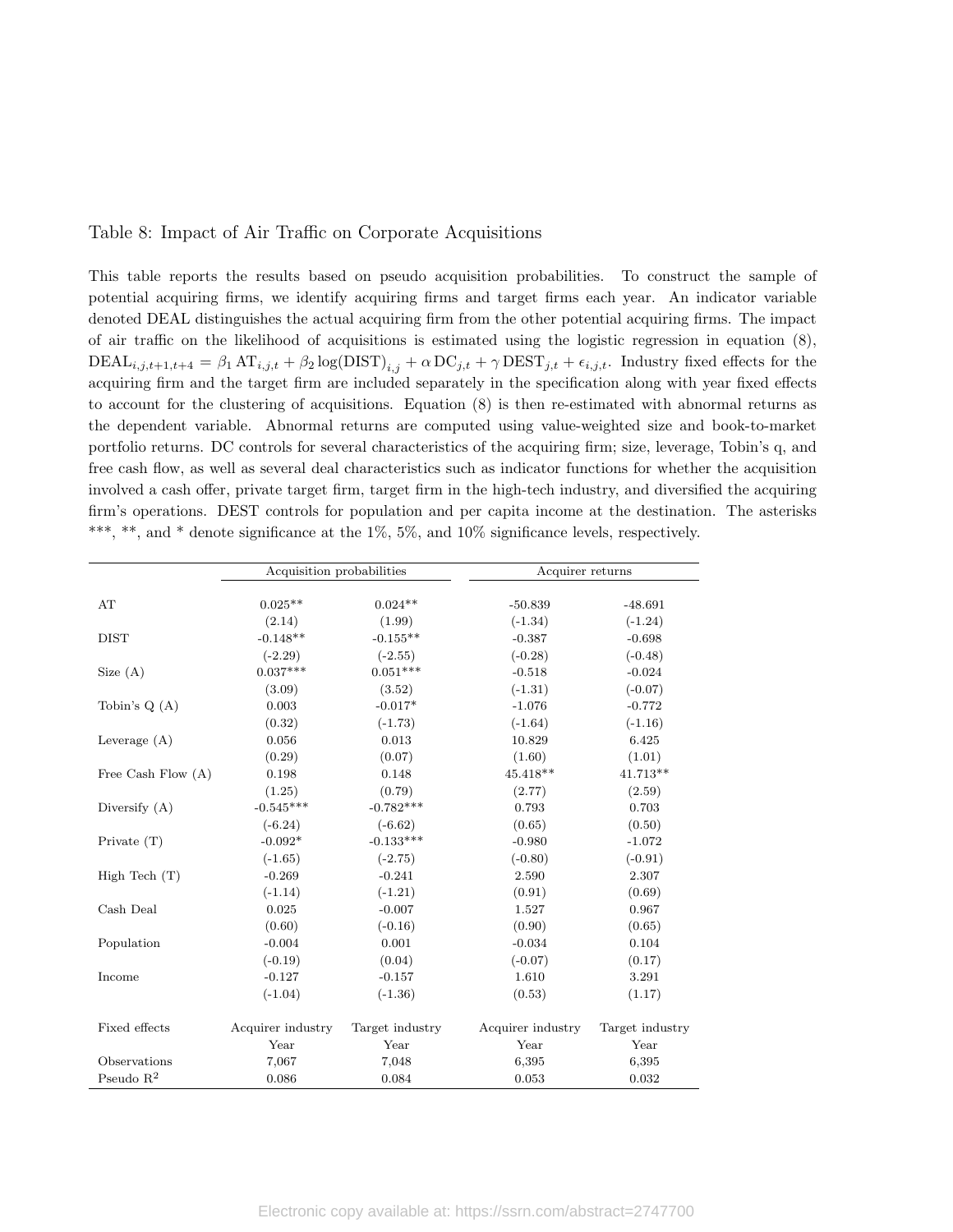### Table 9: Predicted Air Traffic

This table reports the results from a two-stage instrumental variables procedure that predicts air traffic. The FLY ratio assumes that flying occurs at an average speed of 500 mph while driving averages 50 mph. Travel time consists of three components; driving time from an investor's location to the nearest airport, flight time from this airport at the origin to the nearest airport at the destination, and driving time from this airport to the location of a firm's headquarters. FLY equals the flight time divided by the total travel time, while FAR denotes an indicator variable that equals one if the distance between two locations exceeds 250 miles. Panel A reports predicted air traffic from equation (9). Panel B reports the results from re-estimating equation (4) and equation (5) using predicted air traffic in lieu of AT. The asterisks \*\*\*, \*\*, and \* denote significance at the 1%, 5%, and 10% significance levels, respectively.

Panel A: Determinants of Air Traffic

| <b>FLY</b>          | $5.034***$                      |
|---------------------|---------------------------------|
| FAR.                | (7.73)<br>$3.480***$<br>(13.52) |
| $FIN \times FAR$    | $-7.666$ ***<br>$(-11.00)$      |
| Fixed effects       | Year                            |
| Observations        | 7,940,535                       |
| Adj. $\mathbb{R}^2$ | 0.032                           |
|                     |                                 |

Panel B: Predicted Air Traffic and Portfolio Investment

|                 |            | Number of Investors       |            | Portfolio Holdings                        |
|-----------------|------------|---------------------------|------------|-------------------------------------------|
| Predicted AT    | $0.011***$ | $0.082***$                | $0.024***$ | $0.157***$                                |
| <b>DIST</b>     | (3.29)     | (3.39)<br>$0.035***$      | (3.73)     | (3.30)<br>$0.058**$                       |
|                 |            | (5.43)                    |            | (2.32)                                    |
| BM              |            | 0.001                     |            | $-0.070***$                               |
|                 |            | (1.40)                    |            | $(-6.30)$                                 |
| <b>SIZE</b>     |            | $0.061***$                |            | $0.386***$                                |
|                 |            | (63.00)                   |            | (68.31)                                   |
| PRET            |            | $-0.016***$               |            | $0.090***$                                |
|                 |            | $(-9.15)$                 |            | (7.55)                                    |
| <b>CAPEX</b>    |            | $-0.002***$               |            | $-0.007***$                               |
|                 |            | $(-5.11)$                 |            | $(-4.58)$                                 |
| Equity Issuance |            | $0.031***$                |            | $0.202***$                                |
|                 |            | (3.33)                    |            | (5.53)                                    |
| Debt Issuance   |            | $-0.005***$               |            | $0.025***$                                |
|                 |            | $(-4.82)$                 |            | (3.12)                                    |
| <b>IVOL</b>     |            | $1.388***$                |            | $-5.431***$                               |
|                 |            | (3.13)                    |            | $(-5.32)$                                 |
| Leverage        |            | $0.035***$                |            | $0.106***$                                |
|                 |            | (13.34)                   |            | (6.25)                                    |
| <b>ROA</b>      |            | $-0.010*$                 |            | $0.216***$                                |
|                 |            | $(-2.10)$                 |            | (6.08)                                    |
| Fixed effects   |            | Origin $\times$ Year      |            | Origin $\times$ Year                      |
|                 |            | Destination $\times$ Year |            | Destination $\times$ Year                 |
| Observations    |            | 7,059,315 7,059,315       |            | 5,113,377 5,113,377                       |
| Adj. $R^2$      | 0.228      | 0.256                     | 0.235      | 0.317                                     |
|                 |            |                           |            | Electronic copy available at: bttps://cer |

Electronic copy available at: https://ssrn.com/abstract=2747700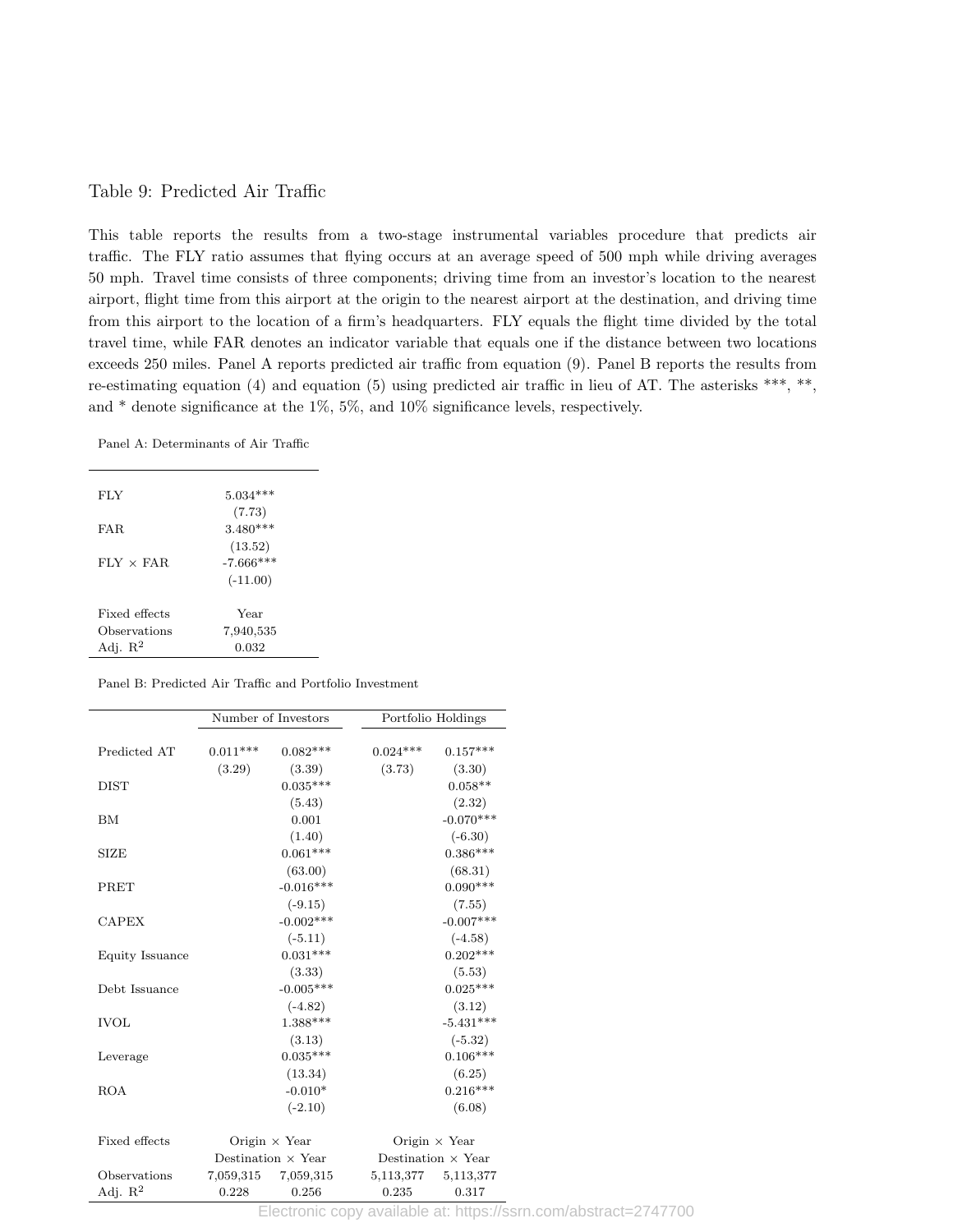# Table 10: Air Hub Openings Table 10: Air Hub Openings

cancellation of air routes attributable to the opening of an air hub.  $HUB_{i,j,t}$  equals zero in the three years before the opening of an air hub as well as during the year in which the hub is opened. In the three years following an air hub's opening,  $HUB_{i,j,t}$  equals 1 if an air route is initiated between zip code  $i$ , where investors are located, and zip code  $j$ , where firms are headquartered in the year following its opening. Conversely, in the three years following an air hub's opening,  $HUB_{i,j,t}$  equals -1 if an air route is cancelled between these respective zip codes in the year following tts opening. Fixed effects for every origin-destination pair subsume the distance between these locations, and enables the panel regressions to capture the respective time series relations between  $HUB_{i,j,t}$  and the respective dependent variable. FC contains average firm characteristics at the destination for book-to-market (BM), size (SIZE), and past return (PRET) characteristics as well as capital expenditures (CAPEX), equity issuance, debt issuance, idiosyncratic volatility (IVOL), leverage, and return on assets (ROA). The asterisks \*\*\*, \*\*, and \* denote significance at  $+$   $\epsilon_{i,j,t}$ , as well as denominated portfolio holdings, and portfolio weight deviations, respectively, in equations (10) to (12). HUB $_{i,j,t}$  captures the initiation and well as during the year in which the hub is opened. In the three years following an air hub's opening,  ${\rm HUB}_{i,j,t}$  equals 1 if an air route is initiated  $i_j$ ,  $i_j$ ,  $j_{i,j,t+1}$  represents the log number of institutional investors, log dollarcancellation of air routes attributable to the opening of an air hub. HUB $_{i,j,t}$  equals zero in the three years before the opening of an air hub as between zip code i, where investors are located, and zip code j, where firms are headquartered in the year following its opening. Conversely, in the three years following an air hub's opening,  $HUB_{i,j,t}$  equals -1 if an air route is cancelled between these respective zip codes in the year following its opening. Fixed effects for every origin-destination pair subsume the distance between these locations, and enables the panel regressions to capture the respective time series relations between  $HUB_{i,j,t}$  and the respective dependent variable. FC contains average firm characteristics at the destination for book-to-market (BM), size (SIZE), and past return (PRET) characteristics as well as capital expenditures (CAPEX), equity issuance, debt issuance, idiosyncratic volatility (IVOL), leverage, and return on assets (ROA). The asterisks \*\*\*, and \* denote significance at + $\alpha$  FC $_{j,t}$ + $\beta_1 \operatorname{HUB}_{i,j,t}$ This table reports the results from the panel regressions in equations (10) to (12),  $Y_{i,j,t+1}$ + $\alpha$  FC $_{j,t}$ the 1%, 5%, and 10% significance levels, respectively. the 1%, 5%, and 10% significance levels, respectively. + $\beta_1 \operatorname{HUB}_{i,j,t}$ equation  $(13)$ , Return $_{i,j,t+1,t+12}$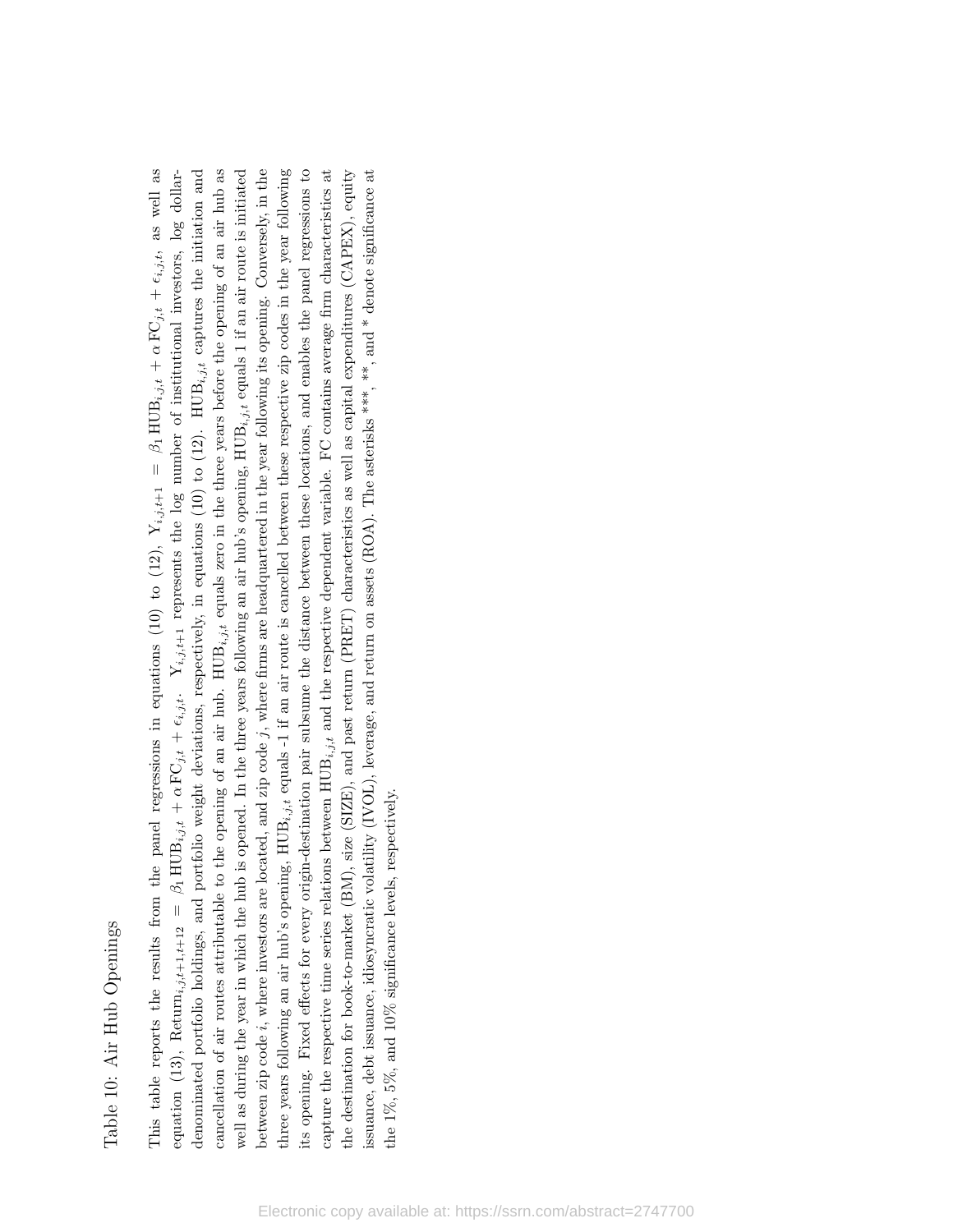|                     |             | Number of Investors                                                     | Portfolio Holdings |                       |             | Portfolio Deviations                                                                            | Investor Return |                                                                                                                        |
|---------------------|-------------|-------------------------------------------------------------------------|--------------------|-----------------------|-------------|-------------------------------------------------------------------------------------------------|-----------------|------------------------------------------------------------------------------------------------------------------------|
| ${\rm HUB}$         | $0.013***$  | $0.006***$                                                              | $0.046***$         | $0.010*$              | $0.022***$  | $0.021***$                                                                                      | $-0.009***$     | $-0.004**$                                                                                                             |
|                     | (9.63)      | (4.65)                                                                  | (8.42)             | $(1.88)$              | (5.05)      | $(4.82)$<br>-0.024**                                                                            | $(-5.30)$       | $(-2.12)$<br>0.116***                                                                                                  |
| BМ                  |             | $0.019***$                                                              |                    | $-0.142***$           |             |                                                                                                 |                 |                                                                                                                        |
|                     |             | $(-5.78)$                                                               |                    | $(-9.24)$<br>0.443*** |             | $(-2.56)$<br>0.025***                                                                           |                 | (14.24)                                                                                                                |
| <b>SIZE</b>         |             | $0.064***$                                                              |                    |                       |             |                                                                                                 |                 | $0.088***$                                                                                                             |
|                     |             | (44.85)                                                                 |                    | (69.55)               |             | (5.65)                                                                                          |                 | $(-39.91)$                                                                                                             |
| PRET                |             | $-0.034***$                                                             |                    | $-0.116***$           |             | $0.091***$                                                                                      |                 | $0.040***$                                                                                                             |
|                     |             | $(-10.31)$                                                              |                    | $(-8.20)$             |             |                                                                                                 |                 | $(-5.05)$                                                                                                              |
| CAPEX               |             | 0.000                                                                   |                    | $-0.588***$           |             | $\begin{array}{c} (6.57) \\ 0.087 \end{array}$                                                  |                 | $-1.228***$                                                                                                            |
|                     |             | $\begin{array}{c} (0.01) \\ 0.057^{***} \\ (2.67) \\ 0.006 \end{array}$ |                    | $(-2.85)$             |             |                                                                                                 |                 |                                                                                                                        |
| Equity Issuance     |             |                                                                         |                    | $-0.083$              |             |                                                                                                 |                 |                                                                                                                        |
|                     |             |                                                                         |                    | $(-0.96)$<br>0.118*** |             |                                                                                                 |                 |                                                                                                                        |
| Debt Issuance       |             |                                                                         |                    |                       |             |                                                                                                 |                 |                                                                                                                        |
|                     |             | $(0.70)$                                                                |                    | $(3.29)$<br>16.532*** |             | $\begin{array}{c} (0.69) \\ 0.105 \\ (1.20) \\ 0.040 \\ (1.38) \\ (1.38) \\ -0.580 \end{array}$ |                 | $\begin{array}{c} (-13.46) \\ -0.375^{***} \\ (-7.10) \\ -0.068^{***} \\ -0.068^{***} \\ (-2.48) \\ 1.054 \end{array}$ |
| <b>LONI</b>         |             | $4.578***$                                                              |                    |                       |             |                                                                                                 |                 |                                                                                                                        |
|                     |             | $(4.15)$<br>0.005                                                       |                    | $(3.74)$<br>-0.164*** |             | $(-0.24)$<br>$-0.034$                                                                           |                 | $\begin{array}{c} (0.45) \\ -0.060^{***} \\ (-4.34) \\ -0.079 \\ \hline \end{array}$                                   |
| Leverage            |             |                                                                         |                    |                       |             |                                                                                                 |                 |                                                                                                                        |
|                     |             | (0.52)                                                                  |                    | $(-4.59)$             |             |                                                                                                 |                 |                                                                                                                        |
| ROA                 |             | $-0.079***$                                                             |                    | 0.038                 |             | $(-1.21)$<br>0.092                                                                              |                 |                                                                                                                        |
|                     |             | $(-3.72)$                                                               |                    | (0.45)                |             | $(1.40)$                                                                                        |                 |                                                                                                                        |
| Population          |             | $0.008***$                                                              |                    | $-0.008$              |             | $-0.000$                                                                                        |                 |                                                                                                                        |
|                     |             | (4.69)                                                                  |                    | $(-1.21)$<br>-0.067** |             | $(-0.02)$                                                                                       |                 | $(6.24)$<br>-0.041***                                                                                                  |
| Income              |             | $-0.043***$                                                             |                    |                       |             | 0.022                                                                                           |                 |                                                                                                                        |
|                     |             | $(-6.30)$                                                               |                    | $(-2.44)$             |             | (0.68)                                                                                          |                 | $(-4.09)$                                                                                                              |
| Fixed effects       | Origin-     | Origin-                                                                 | Origin-            | Origin-               | Origin-     | Origin-                                                                                         | Origin-         | Origin-                                                                                                                |
|                     | Destination | Destination                                                             | Destination        | Destination           | Destination | Destination                                                                                     | Destination     | Destination                                                                                                            |
| Observations        | 210,320     | 208,637                                                                 | 210,301            | $208,618$             | 210,320     | 208,637                                                                                         | 210,320         | 208,637                                                                                                                |
| Adj. $\mathbf{R}^2$ | 0.820       | 0.825                                                                   | 0.684              | 0.708                 | 0.796       | 0.796                                                                                           | 0.239           | 0.271                                                                                                                  |
|                     |             |                                                                         |                    |                       |             |                                                                                                 |                 |                                                                                                                        |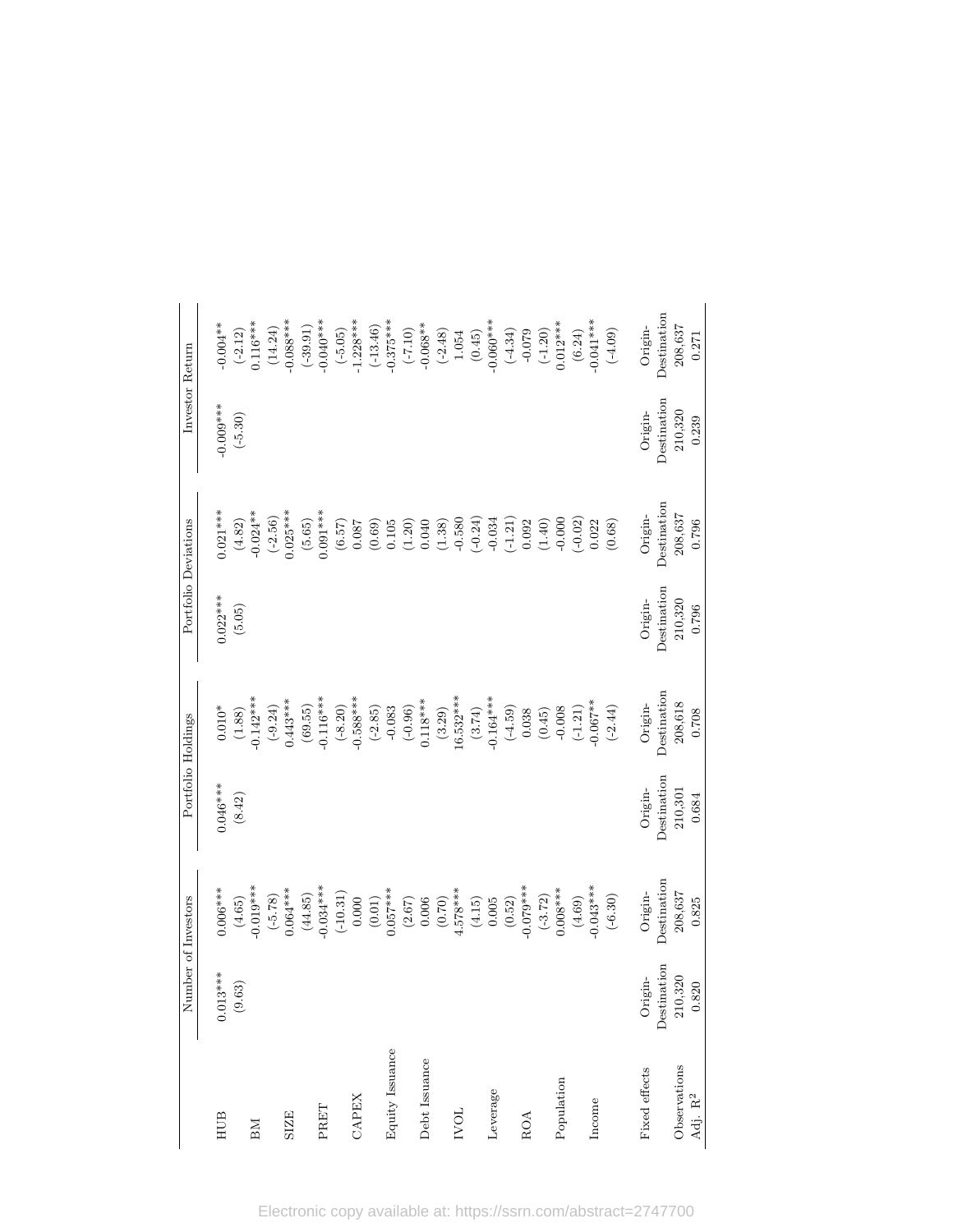### Table 11: Air Hub Openings and Corporate Acquisitions

This table conditions acquisitions on the  $HUB_{i,j,t}$  variable that represent air route initiations and cancellations attributable to air hub openings.  $HUB_{i,j,t}$  equals zero in the three years before the opening of an air hub as well as during the year in which the hub is opened. In the three years following its opening,  $HUB_{i,j,t}$  equals 1 if an air route is initiated between zip code i, where investors are located, and zip code  $j$ , where firms are headquartered in the year following an air hub's opening. Conversely, in the three years following an air hub's opening,  $HUB_{i,i,t}$  equals -1 if an air route is cancelled between these respective zip codes in the year following an air hub's opening. The frequency and growth of acquisitions are calculated at the city level to ensure an adequate number of observations. Acquisition growth is defined based on the number of acquisitions in the post-hub period relative to this number in the pre-hub period in equation (14). The pre-hub period consists of three years before the air hub opening, while the post-hub period consists of three years after its opening. The asterisks \*\*\*, \*\*, and \* denote significance at the 1%, 5%, and 10% significance levels, respectively.

|                          |              | M&A       | M&A      |
|--------------------------|--------------|-----------|----------|
|                          | Observations | Frequency | Growth   |
|                          |              |           |          |
| $HUB = +1$               |              |           |          |
| Pre-Hub opening          | 1,002        | 1.219     |          |
| Post-Hub opening         | 1,002        | 2.483     |          |
| Difference               |              | 1.264     | 82.6%    |
|                          |              |           |          |
| $HUB = -1$               |              |           |          |
| Pre-Hub opening          | 620          | 1.461     |          |
| Post-Hub opening         | 620          | 2.235     |          |
| Difference               |              | 0.774     | 63.3%    |
|                          |              |           |          |
| Difference-in-Difference |              | 0.490     | $19.3\%$ |
| $t$ -statistic           |              | (2.41)    | (2.67)   |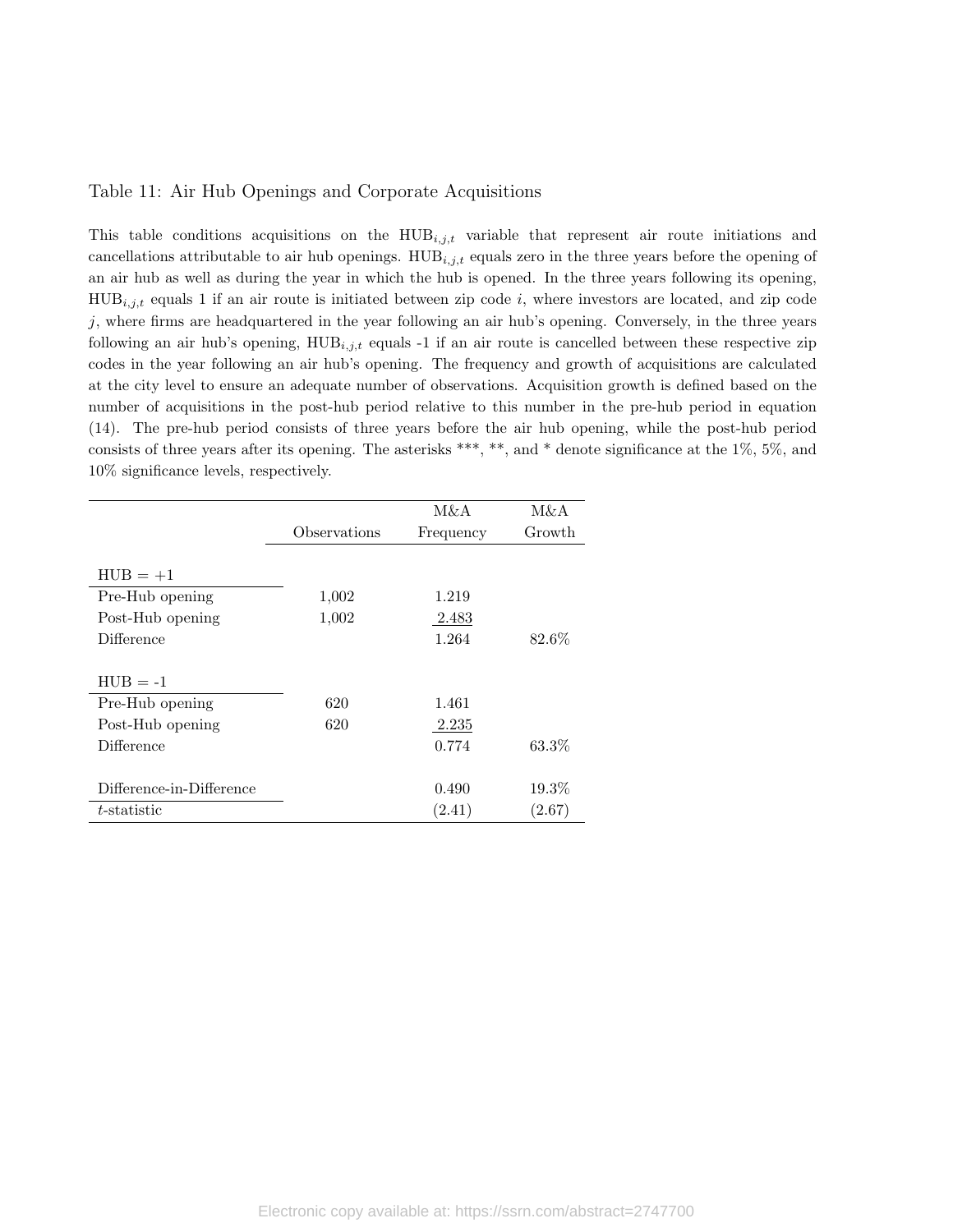### Table 12: Impact of Air Passenger Volume on Firms

This table reports the results from the panel regression in equation (15),  $\log(\text{Investors})_{k,t+1}$  =  $\beta_1 \text{APV}_{j,t} + \beta_2 \text{ (APV}_{j,t} \times \text{SIZE}_{k,t}) + \alpha \text{FC}_{j,t} + \epsilon_{k,t}$  that examines the investor base of firms. Results are also reported for the panel regression in equation (16), Cost of Equity $_{k,t+1,t+12}$  =  $\beta_1 \text{APV}_{j,t} + \beta_2 \text{ (APV}_{j,t} \times \text{SIZE}_{k,t}) + \alpha \text{FC}_{j,t} + \epsilon_{k,t}$  that examines the corresponding cost of equity per annum. APV is defined as the log number of air passengers at the destination. Fixed effects for each destination-quarter are included in both panel regressions, with standard errors clustered by quarter. Both specifications are estimated separately for large and small destinations, with the median population differentiating between these subsets. FC contains average firm characteristics at the destination for size (SIZE), book-to-market (BM), and past return (PRET) characteristics as well as capital expenditures (CAPEX), equity issuance, debt issuance, idiosyncratic volatility (IVOL), leverage, and return on assets (ROA). The asterisks \*\*\*, \*\*, and \* denote significance at the 1%, 5%, and 10% significance levels, respectively.

|                   | Number of   | Cost of         | Number of Investors |                    | Cost of Equity     |                    |
|-------------------|-------------|-----------------|---------------------|--------------------|--------------------|--------------------|
|                   | Investors   | Equity          | Large Destinations  | Small Destinations | Large Destinations | Small Destinations |
|                   |             |                 |                     |                    |                    |                    |
| <b>APV</b>        | $0.071***$  | $-0.027***$     | $0.055***$          | $0.070***$         | $-0.020*$          | $-0.025***$        |
|                   | (6.15)      | $(-4.36)$       | (3.21)              | (7.09)             | $(-1.93)$          | $(-2.97)$          |
| $APV \times SIZE$ | $-0.007***$ | $0.003***$      | $-0.005***$         | $-0.008***$        | $0.004***$         | 0.001              |
|                   | $(-10.37)$  | (3.57)          | $(-7.16)$           | $(-8.49)$          | (3.33)             | (0.79)             |
| <b>SIZE</b>       | $0.738***$  | $-0.060***$     | $0.701***$          | $0.752***$         | $-0.074***$        | $-0.033**$         |
|                   | (58.18)     | $(-4.88)$       | (63.64)             | (47.95)            | $(-4.27)$          | $(-2.19)$          |
| BM                | $0.035**$   | $0.019**$       | 0.016               | $0.082***$         | $0.014*$           | $0.033***$         |
|                   | (2.13)      | (2.43)          | (1.32)              | (4.92)             | (1.82)             | (4.20)             |
| PRET              | $-0.260***$ | $-0.030$        | $-0.263***$         | $-0.250***$        | $-0.049*$          | $-0.011$           |
|                   | $(-5.78)$   | $(-1.32)$       | $(-5.78)$           | $(-5.88)$          | $(-1.77)$          | $(-0.52)$          |
| <b>CAPEX</b>      | $0.017***$  | $0.015***$      | $0.017***$          | $-0.121$           | $0.018***$         | $-0.869***$        |
|                   | (7.84)      | (6.75)          | (7.42)              | $(-0.97)$          | (7.92)             | $(-5.64)$          |
| Equity Issuance   | $-0.413***$ | $-0.418***$     | $-0.428***$         | $-0.353***$        | $-0.484***$        | $-0.340***$        |
|                   | $(-7.30)$   | $(-6.86)$       | $(-6.90)$           | $(-5.86)$          | $(-8.07)$          | $(-3.55)$          |
| Debt Issuance     | 0.012       | $-0.023**$      | $0.040***$          | 0.004              | $-0.068**$         | $-0.005$           |
|                   | (1.25)      | $(-2.13)$       | (2.79)              | (0.39)             | $(-2.39)$          | $(-0.45)$          |
| <b>IVOL</b>       | 1.847       | $1.781***$      | $4.621***$          | 1.267              | 1.716              | $1.777***$         |
|                   | (1.43)      | (4.77)          | (3.64)              | (1.36)             | (1.37)             | (5.17)             |
| Leverage          | $0.076***$  | $-0.008$        | $-0.009$            | $0.161***$         | 0.017              | $-0.031$           |
|                   | (4.90)      | $(-0.30)$       | $(-0.54)$           | (9.15)             | (0.45)             | $(-1.33)$          |
| <b>ROA</b>        | $-0.102$    | $0.184^{***}\;$ | $-0.060$            | $-0.229***$        | $0.216***$         | 0.127              |
|                   | $(-1.53)$   | (3.00)          | $(-0.83)$           | $(-3.83)$          | (3.63)             | (1.08)             |
|                   |             |                 |                     |                    |                    |                    |
| Fixed effects     | Destination | Destination     | Destination         | Destination        | Destination        | Destination        |
| Observations      | 159,529     | 159,529         | 79,750              | 79,778             | 79,750             | 79,778             |
| Adj. $R^2$        | 0.912       | 0.039           | 0.915               | 0.909              | 0.037              | 0.047              |